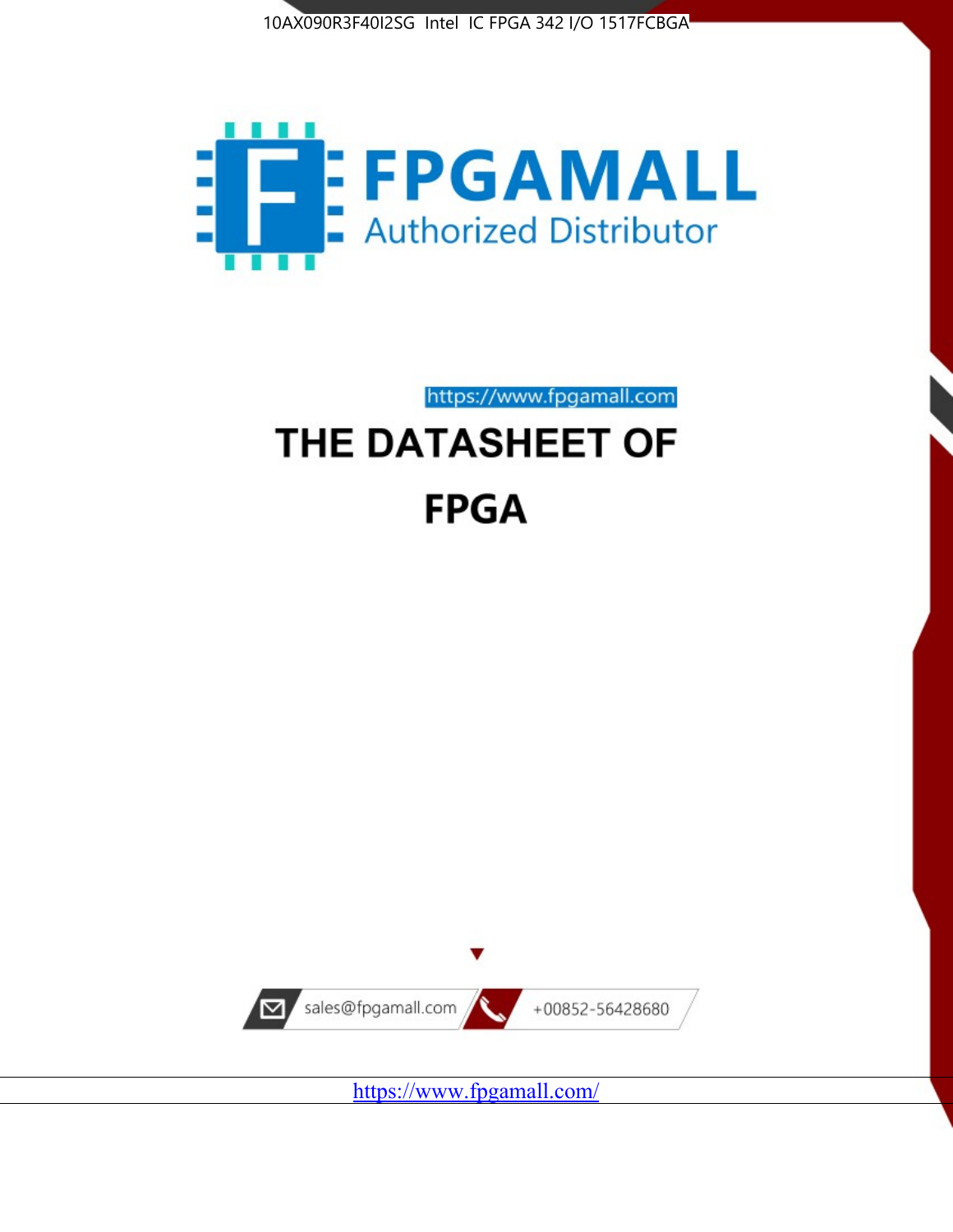

# **Intel® Arria® 10 Device Overview**



**A10-OVERVIEW | 2018.12.06** Latest document on the web: **[PDF](https://www.intel.com/content/dam/www/programmable/us/en/pdfs/literature/hb/arria-10/a10_overview.pdf)** | **[HTML](https://www.intel.com/content/www/us/en/programmable/documentation/sam1403480274650.html)**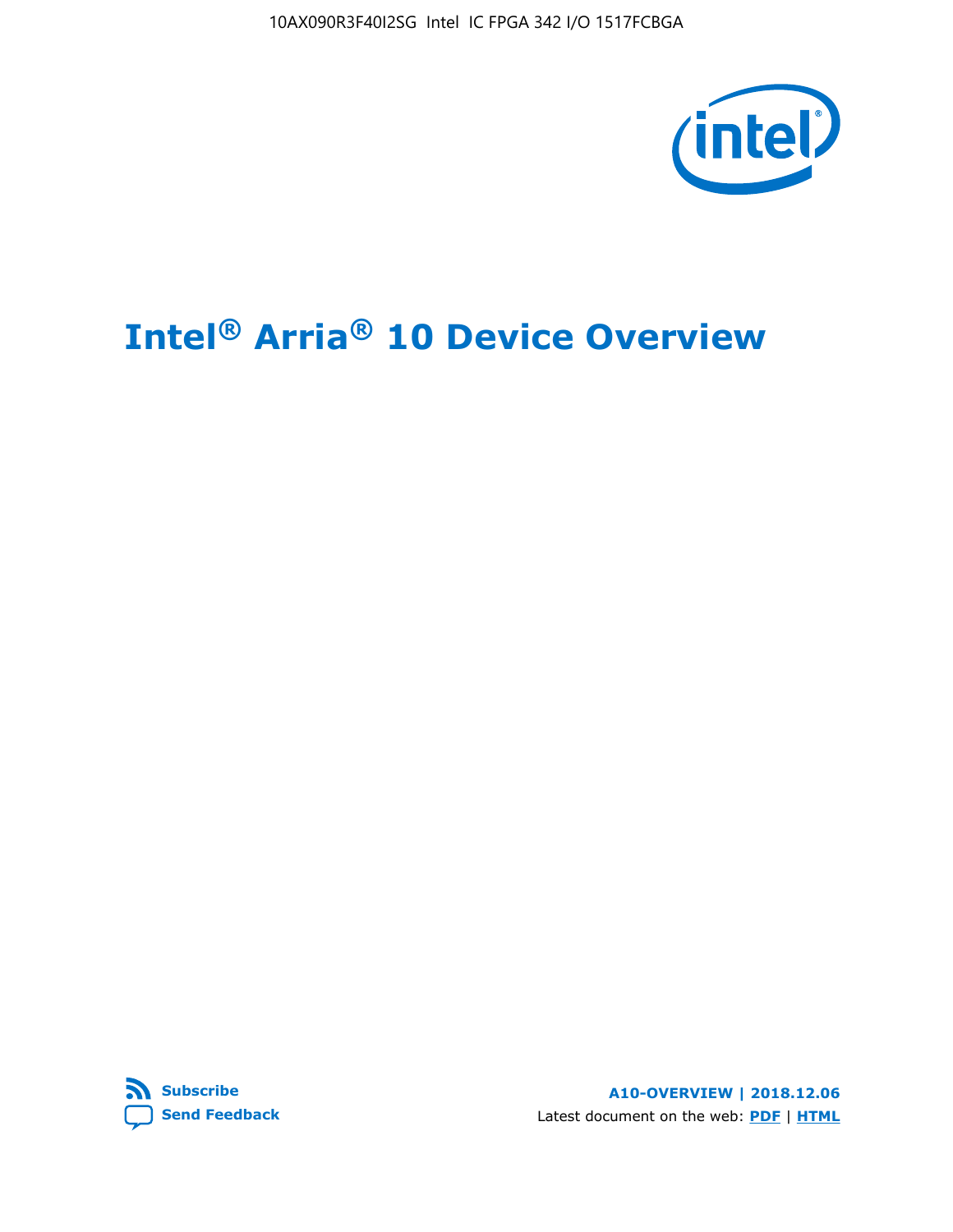

**Contents** 

# **Contents**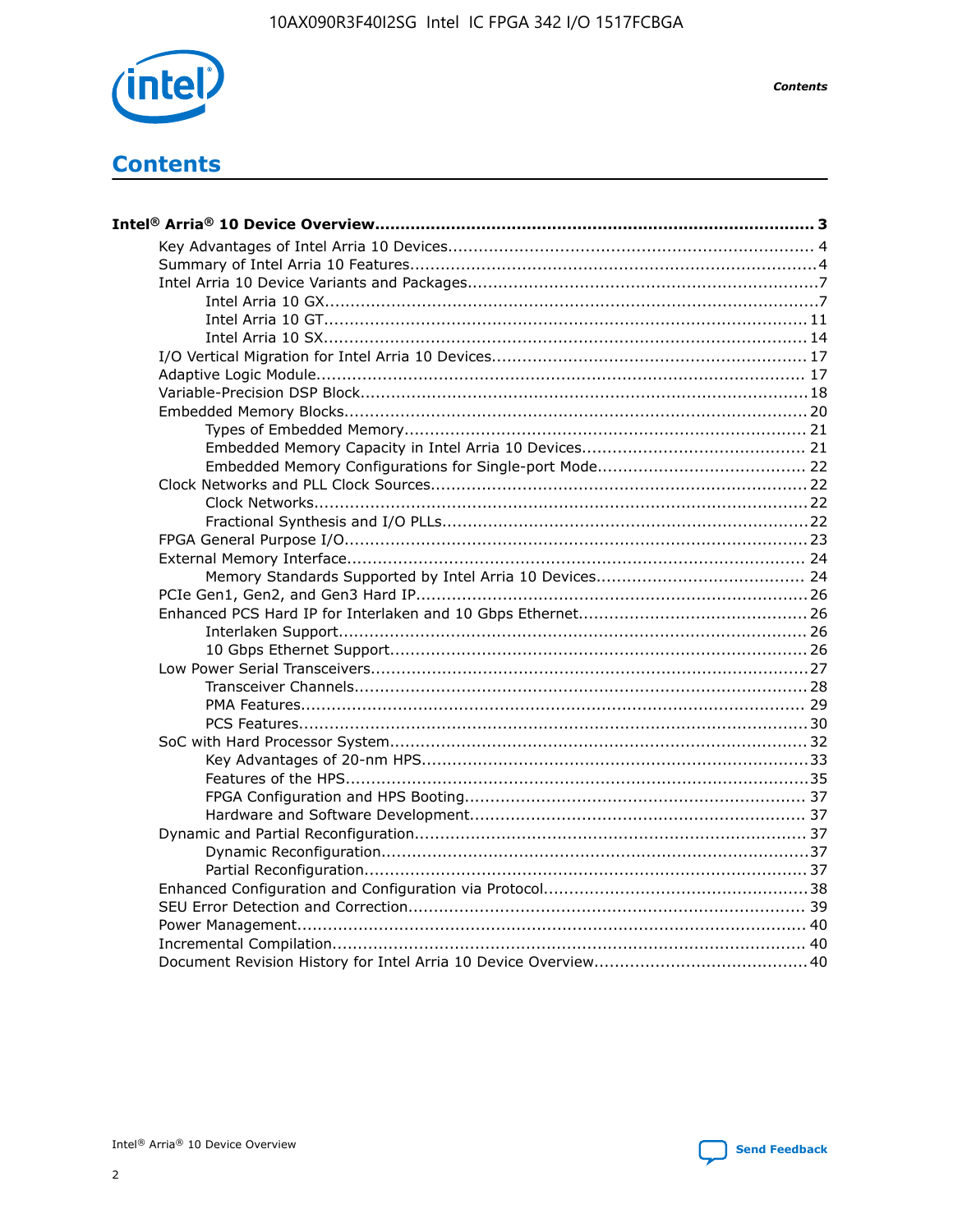**A10-OVERVIEW | 2018.12.06**

**[Send Feedback](mailto:FPGAtechdocfeedback@intel.com?subject=Feedback%20on%20Intel%20Arria%2010%20Device%20Overview%20(A10-OVERVIEW%202018.12.06)&body=We%20appreciate%20your%20feedback.%20In%20your%20comments,%20also%20specify%20the%20page%20number%20or%20paragraph.%20Thank%20you.)**



# **Intel® Arria® 10 Device Overview**

The Intel<sup>®</sup> Arria<sup>®</sup> 10 device family consists of high-performance and power-efficient 20 nm mid-range FPGAs and SoCs.

Intel Arria 10 device family delivers:

- Higher performance than the previous generation of mid-range and high-end FPGAs.
- Power efficiency attained through a comprehensive set of power-saving technologies.

The Intel Arria 10 devices are ideal for high performance, power-sensitive, midrange applications in diverse markets.

| <b>Market</b>         | <b>Applications</b>                                                                                               |
|-----------------------|-------------------------------------------------------------------------------------------------------------------|
| Wireless              | Channel and switch cards in remote radio heads<br>٠<br>Mobile backhaul<br>٠                                       |
| Wireline              | 40G/100G muxponders and transponders<br>٠<br>100G line cards<br>٠<br>Bridging<br>٠<br>Aggregation<br>٠            |
| <b>Broadcast</b>      | Studio switches<br>٠<br>Servers and transport<br>٠<br>Videoconferencing<br>٠<br>Professional audio and video<br>٠ |
| Computing and Storage | Flash cache<br>٠<br>Cloud computing servers<br>٠<br>Server acceleration<br>$\bullet$                              |
| Medical               | Diagnostic scanners<br>٠<br>Diagnostic imaging<br>٠                                                               |
| Military              | Missile guidance and control<br>٠<br>Radar<br>٠<br>Electronic warfare<br>٠<br>Secure communications<br>٠          |

#### **Table 1. Sample Markets and Ideal Applications for Intel Arria 10 Devices**

#### **Related Information**

- [Intel Arria 10 Device Handbook: Known Issues](http://www.altera.com/support/kdb/solutions/rd07302013_646.html) Lists the planned updates to the *Intel Arria 10 Device Handbook* chapters.
- [Intel Arria 10 GX/GT Device Errata and Design Recommendations](https://www.intel.com/content/www/us/en/programmable/documentation/agz1493851706374.html#yqz1494433888646)
- [Intel Arria 10 SX Device Errata and Design Recommendations](https://www.intel.com/content/www/us/en/programmable/documentation/cru1462832385668.html#cru1462832558642)

Intel Corporation. All rights reserved. Intel, the Intel logo, Altera, Arria, Cyclone, Enpirion, MAX, Nios, Quartus and Stratix words and logos are trademarks of Intel Corporation or its subsidiaries in the U.S. and/or other countries. Intel warrants performance of its FPGA and semiconductor products to current specifications in accordance with Intel's standard warranty, but reserves the right to make changes to any products and services at any time without notice. Intel assumes no responsibility or liability arising out of the application or use of any information, product, or service described herein except as expressly agreed to in writing by Intel. Intel customers are advised to obtain the latest version of device specifications before relying on any published information and before placing orders for products or services. \*Other names and brands may be claimed as the property of others.

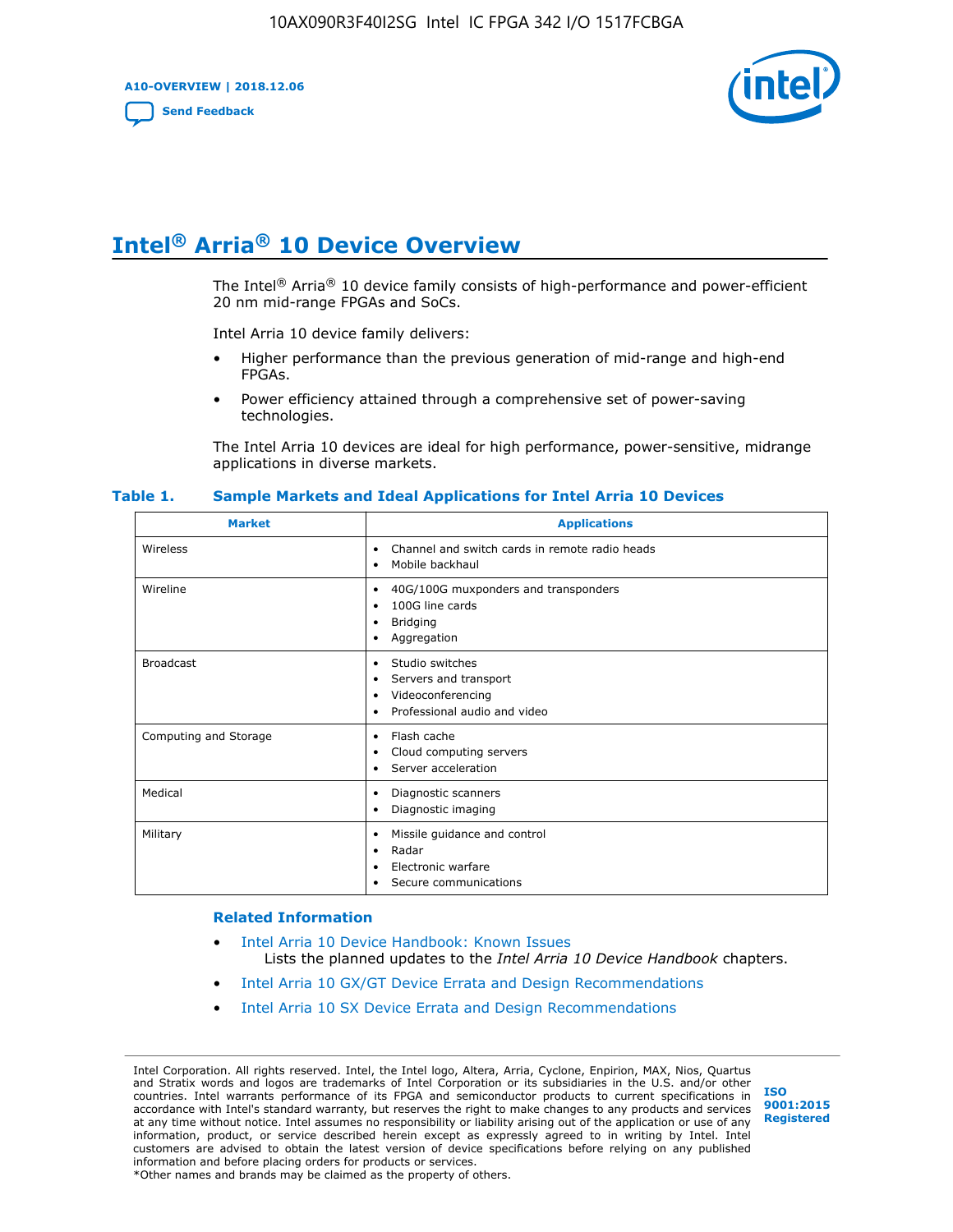

# **Key Advantages of Intel Arria 10 Devices**

## **Table 2. Key Advantages of the Intel Arria 10 Device Family**

| <b>Advantage</b>                                                                                          | <b>Supporting Feature</b>                                                                                                                                                                                                                                                                                                |
|-----------------------------------------------------------------------------------------------------------|--------------------------------------------------------------------------------------------------------------------------------------------------------------------------------------------------------------------------------------------------------------------------------------------------------------------------|
| Enhanced core architecture                                                                                | Built on TSMC's 20 nm process technology<br>٠<br>60% higher performance than the previous generation of mid-range FPGAs<br>٠<br>15% higher performance than the fastest previous-generation FPGA<br>٠                                                                                                                    |
| High-bandwidth integrated<br>transceivers                                                                 | Short-reach rates up to 25.8 Gigabits per second (Gbps)<br>٠<br>Backplane capability up to 12.5 Gbps<br>٠<br>Integrated 10GBASE-KR and 40GBASE-KR4 Forward Error Correction (FEC)<br>٠                                                                                                                                   |
| Improved logic integration and<br>hard IP blocks                                                          | 8-input adaptive logic module (ALM)<br>٠<br>Up to 65.6 megabits (Mb) of embedded memory<br>٠<br>Variable-precision digital signal processing (DSP) blocks<br>Fractional synthesis phase-locked loops (PLLs)<br>Hard PCI Express Gen3 IP blocks<br>Hard memory controllers and PHY up to 2,400 Megabits per second (Mbps) |
| Second generation hard<br>processor system (HPS) with<br>integrated ARM* Cortex*-A9*<br>MPCore* processor | Tight integration of a dual-core ARM Cortex-A9 MPCore processor, hard IP, and an<br>٠<br>FPGA in a single Intel Arria 10 system-on-a-chip (SoC)<br>Supports over 128 Gbps peak bandwidth with integrated data coherency between<br>$\bullet$<br>the processor and the FPGA fabric                                        |
| Advanced power savings                                                                                    | Comprehensive set of advanced power saving features<br>٠<br>Power-optimized MultiTrack routing and core architecture<br>٠<br>Up to 40% lower power compared to previous generation of mid-range FPGAs<br>Up to 60% lower power compared to previous generation of high-end FPGAs                                         |

# **Summary of Intel Arria 10 Features**

## **Table 3. Summary of Features for Intel Arria 10 Devices**

| <b>Feature</b>                  | <b>Description</b>                                                                                                                                                                                                                                                                                                                                                                                 |
|---------------------------------|----------------------------------------------------------------------------------------------------------------------------------------------------------------------------------------------------------------------------------------------------------------------------------------------------------------------------------------------------------------------------------------------------|
| Technology                      | TSMC's 20-nm SoC process technology<br>Allows operation at a lower $V_{\text{CC}}$ level of 0.82 V instead of the 0.9 V standard $V_{\text{CC}}$ core voltage                                                                                                                                                                                                                                      |
| Packaging                       | 1.0 mm ball-pitch Fineline BGA packaging<br>٠<br>0.8 mm ball-pitch Ultra Fineline BGA packaging<br>Multiple devices with identical package footprints for seamless migration between different<br><b>FPGA</b> densities<br>Devices with compatible package footprints allow migration to next generation high-end<br>Stratix $@10$ devices<br>RoHS, leaded $(1)$ , and lead-free (Pb-free) options |
| High-performance<br>FPGA fabric | Enhanced 8-input ALM with four registers<br>Improved multi-track routing architecture to reduce congestion and improve compilation time<br>Hierarchical core clocking architecture<br>Fine-grained partial reconfiguration                                                                                                                                                                         |
| Internal memory<br>blocks       | M20K-20-Kb memory blocks with hard error correction code (ECC)<br>Memory logic array block (MLAB)-640-bit memory                                                                                                                                                                                                                                                                                   |
|                                 | continued                                                                                                                                                                                                                                                                                                                                                                                          |



<sup>(1)</sup> Contact Intel for availability.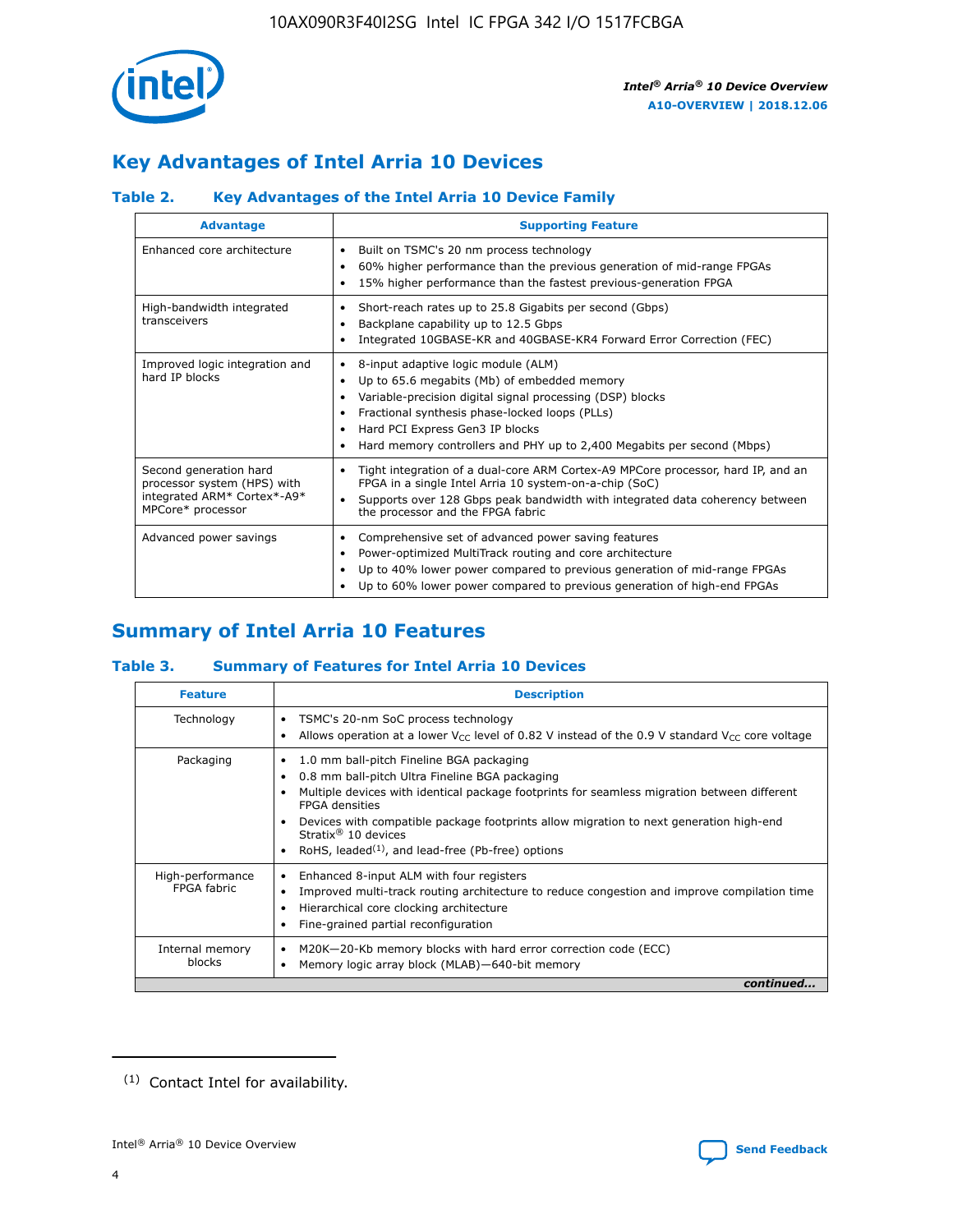r



| <b>Feature</b>                         | <b>Description</b>                                                                                             |                                                                                                                                                                                                                                                                                                                                                                                                                                                                                                                                                                                                                                                                                                                                                                                                                                        |  |  |  |  |  |
|----------------------------------------|----------------------------------------------------------------------------------------------------------------|----------------------------------------------------------------------------------------------------------------------------------------------------------------------------------------------------------------------------------------------------------------------------------------------------------------------------------------------------------------------------------------------------------------------------------------------------------------------------------------------------------------------------------------------------------------------------------------------------------------------------------------------------------------------------------------------------------------------------------------------------------------------------------------------------------------------------------------|--|--|--|--|--|
| Embedded Hard IP<br>blocks             | Variable-precision DSP                                                                                         | Native support for signal processing precision levels from $18 \times 19$ to<br>54 x 54<br>Native support for 27 x 27 multiplier mode<br>64-bit accumulator and cascade for systolic finite impulse responses<br>(FIRs)<br>Internal coefficient memory banks<br>$\bullet$<br>Preadder/subtractor for improved efficiency<br>Additional pipeline register to increase performance and reduce<br>power<br>Supports floating point arithmetic:<br>- Perform multiplication, addition, subtraction, multiply-add,<br>multiply-subtract, and complex multiplication.<br>- Supports multiplication with accumulation capability, cascade<br>summation, and cascade subtraction capability.<br>- Dynamic accumulator reset control.<br>- Support direct vector dot and complex multiplication chaining<br>multiply floating point DSP blocks. |  |  |  |  |  |
|                                        | Memory controller                                                                                              | DDR4, DDR3, and DDR3L                                                                                                                                                                                                                                                                                                                                                                                                                                                                                                                                                                                                                                                                                                                                                                                                                  |  |  |  |  |  |
|                                        | PCI Express*                                                                                                   | PCI Express (PCIe*) Gen3 (x1, x2, x4, or x8), Gen2 (x1, x2, x4, or x8)<br>and Gen1 (x1, x2, x4, or x8) hard IP with complete protocol stack,<br>endpoint, and root port                                                                                                                                                                                                                                                                                                                                                                                                                                                                                                                                                                                                                                                                |  |  |  |  |  |
|                                        | Transceiver I/O                                                                                                | 10GBASE-KR/40GBASE-KR4 Forward Error Correction (FEC)<br>PCS hard IPs that support:<br>$\bullet$<br>- 10-Gbps Ethernet (10GbE)<br>- PCIe PIPE interface<br>$-$ Interlaken<br>- Gbps Ethernet (GbE)<br>- Common Public Radio Interface (CPRI) with deterministic latency<br>support<br>- Gigabit-capable passive optical network (GPON) with fast lock-<br>time support<br>13.5G JESD204b<br>$\bullet$<br>8B/10B, 64B/66B, 64B/67B encoders and decoders<br>Custom mode support for proprietary protocols                                                                                                                                                                                                                                                                                                                               |  |  |  |  |  |
| Core clock networks                    | $\bullet$<br>$\bullet$                                                                                         | Up to 800 MHz fabric clocking, depending on the application:<br>- 667 MHz external memory interface clocking with 2,400 Mbps DDR4 interface<br>- 800 MHz LVDS interface clocking with 1,600 Mbps LVDS interface<br>Global, regional, and peripheral clock networks<br>Clock networks that are not used can be gated to reduce dynamic power                                                                                                                                                                                                                                                                                                                                                                                                                                                                                            |  |  |  |  |  |
| Phase-locked loops<br>(PLLs)           | High-resolution fractional synthesis PLLs:<br>$\bullet$<br>Integer PLLs:<br>- Adjacent to general purpose I/Os | - Precision clock synthesis, clock delay compensation, and zero delay buffering (ZDB)<br>- Support integer mode and fractional mode<br>- Fractional mode support with third-order delta-sigma modulation<br>- Support external memory and LVDS interfaces                                                                                                                                                                                                                                                                                                                                                                                                                                                                                                                                                                              |  |  |  |  |  |
| FPGA General-purpose<br>$I/Os$ (GPIOs) | On-chip termination (OCT)                                                                                      | 1.6 Gbps LVDS-every pair can be configured as receiver or transmitter<br>1.2 V to 3.0 V single-ended LVTTL/LVCMOS interfacing                                                                                                                                                                                                                                                                                                                                                                                                                                                                                                                                                                                                                                                                                                          |  |  |  |  |  |
| <b>External Memory</b><br>Interface    |                                                                                                                | Hard memory controller- DDR4, DDR3, and DDR3L support<br>$-$ DDR4 $-$ speeds up to 1,200 MHz/2,400 Mbps<br>- DDR3-speeds up to 1,067 MHz/2,133 Mbps<br>Soft memory controller—provides support for RLDRAM $3^{(2)}$ , QDR IV $^{(2)}$ , and QDR II+<br>continued                                                                                                                                                                                                                                                                                                                                                                                                                                                                                                                                                                       |  |  |  |  |  |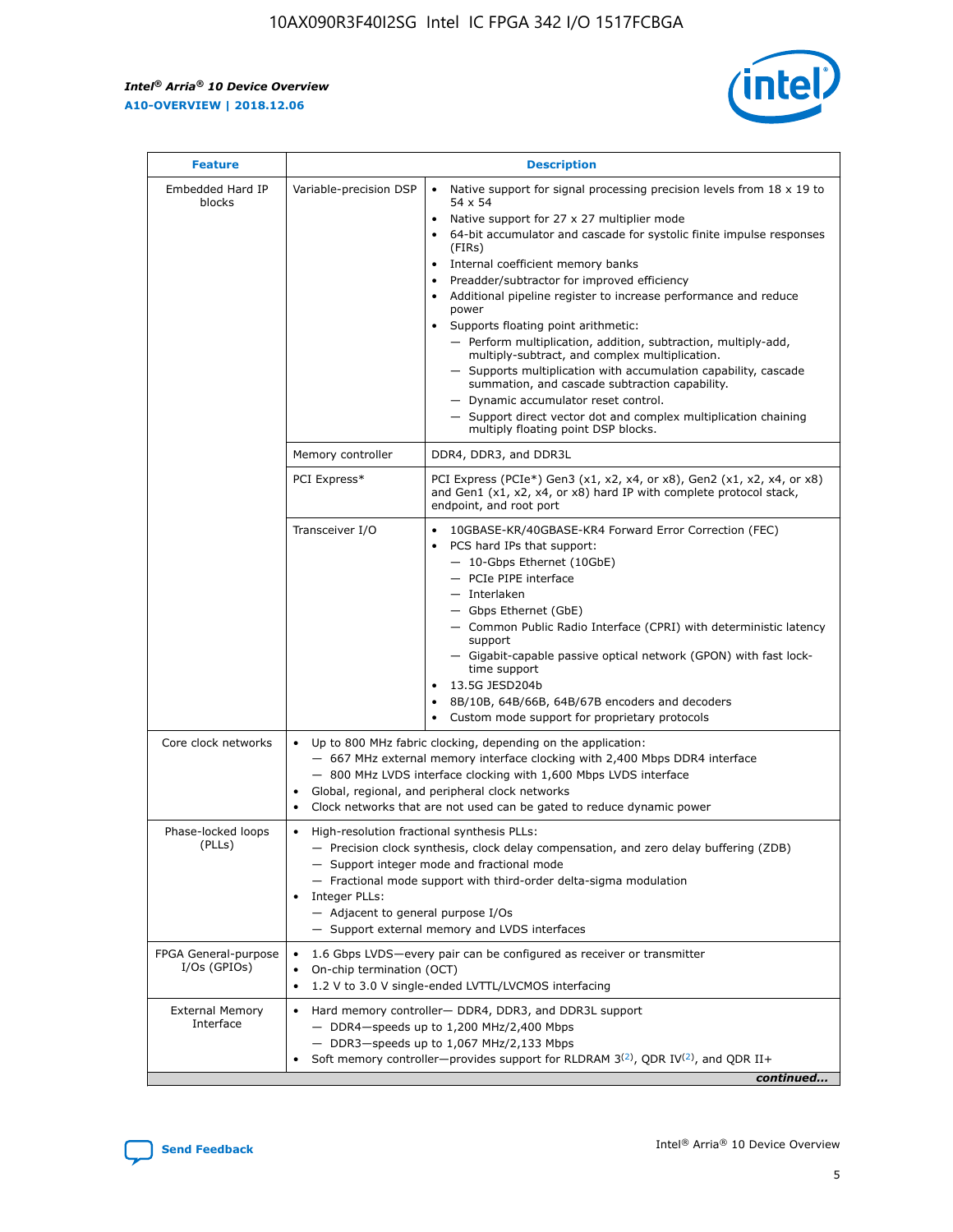

| <b>Feature</b>                                    | <b>Description</b>                                                                                                                                                                                                                                                                                                                                                                                                                                                                                                                                                                                                                                      |  |  |  |  |  |  |  |  |
|---------------------------------------------------|---------------------------------------------------------------------------------------------------------------------------------------------------------------------------------------------------------------------------------------------------------------------------------------------------------------------------------------------------------------------------------------------------------------------------------------------------------------------------------------------------------------------------------------------------------------------------------------------------------------------------------------------------------|--|--|--|--|--|--|--|--|
| Low-power serial<br>transceivers                  | • Continuous operating range:<br>- Intel Arria 10 GX-1 Gbps to 17.4 Gbps<br>- Intel Arria 10 GT-1 Gbps to 25.8 Gbps<br>Backplane support:<br>$-$ Intel Arria 10 GX-up to 12.5<br>- Intel Arria 10 GT-up to 12.5<br>Extended range down to 125 Mbps with oversampling<br>ATX transmit PLLs with user-configurable fractional synthesis capability<br>• Electronic Dispersion Compensation (EDC) support for XFP, SFP+, QSFP, and CFP optical<br>module<br>Adaptive linear and decision feedback equalization<br>$\bullet$<br>Transmitter pre-emphasis and de-emphasis<br>$\bullet$<br>Dynamic partial reconfiguration of individual transceiver channels |  |  |  |  |  |  |  |  |
| <b>HPS</b><br>(Intel Arria 10 SX<br>devices only) | Processor and system<br>Dual-core ARM Cortex-A9 MPCore processor-1.2 GHz CPU with<br>$\bullet$<br>1.5 GHz overdrive capability<br>• 256 KB on-chip RAM and 64 KB on-chip ROM<br>System peripherals-general-purpose timers, watchdog timers, direct<br>memory access (DMA) controller, FPGA configuration manager, and<br>clock and reset managers<br>• Security features—anti-tamper, secure boot, Advanced Encryption<br>Standard (AES) and authentication (SHA)<br>ARM CoreSight* JTAG debug access port, trace port, and on-chip<br>trace storage                                                                                                    |  |  |  |  |  |  |  |  |
|                                                   | <b>External interfaces</b><br>Hard memory interface—Hard memory controller (2,400 Mbps DDR4,<br>$\bullet$<br>and 2,133 Mbps DDR3), Quad serial peripheral interface (QSPI) flash<br>controller, NAND flash controller, direct memory access (DMA)<br>controller, Secure Digital/MultiMediaCard (SD/MMC) controller<br>Communication interface-10/100/1000 Ethernet media access<br>control (MAC), USB On-The-GO (OTG) controllers, I <sup>2</sup> C controllers,<br>UART 16550, serial peripheral interface (SPI), and up to 62<br>HPS GPIO interfaces (48 direct-share I/Os)                                                                           |  |  |  |  |  |  |  |  |
|                                                   | High-performance ARM AMBA* AXI bus bridges that support<br>Interconnects to core<br>$\bullet$<br>simultaneous read and write<br>HPS-FPGA bridges—include the FPGA-to-HPS, HPS-to-FPGA, and<br>lightweight HPS-to-FPGA bridges that allow the FPGA fabric to issue<br>transactions to slaves in the HPS, and vice versa<br>Configuration bridge that allows HPS configuration manager to<br>configure the core logic via dedicated 32-bit configuration port<br>FPGA-to-HPS SDRAM controller bridge-provides configuration<br>interfaces for the multiport front end (MPFE) of the HPS SDRAM<br>controller                                               |  |  |  |  |  |  |  |  |
| Configuration                                     | Tamper protection—comprehensive design protection to protect your valuable IP investments<br>Enhanced 256-bit advanced encryption standard (AES) design security with authentication<br>٠<br>Configuration via protocol (CvP) using PCIe Gen1, Gen2, or Gen3<br>continued                                                                                                                                                                                                                                                                                                                                                                               |  |  |  |  |  |  |  |  |

<sup>(2)</sup> Intel Arria 10 devices support this external memory interface using hard PHY with soft memory controller.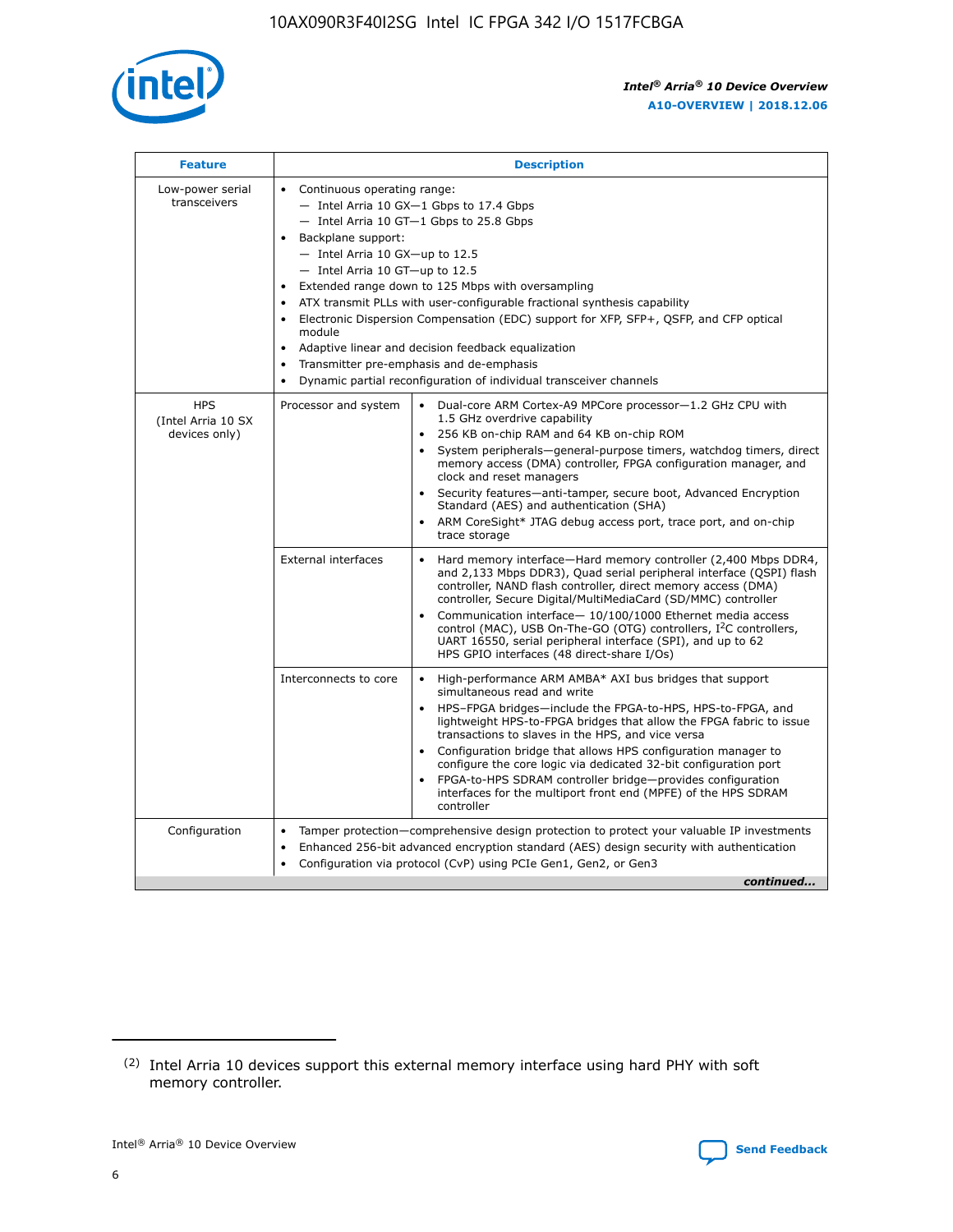

| <b>Feature</b>     | <b>Description</b>                                                                                                                                                                                                            |
|--------------------|-------------------------------------------------------------------------------------------------------------------------------------------------------------------------------------------------------------------------------|
|                    | Dynamic reconfiguration of the transceivers and PLLs<br>Fine-grained partial reconfiguration of the core fabric<br>Active Serial x4 Interface<br>$\bullet$                                                                    |
| Power management   | SmartVID<br>Low static power device options<br>Programmable Power Technology<br>Intel Quartus <sup>®</sup> Prime integrated power analysis                                                                                    |
| Software and tools | Intel Quartus Prime design suite<br>Transceiver toolkit<br>$\bullet$<br>Platform Designer system integration tool<br>DSP Builder for Intel FPGAs<br>OpenCL <sup>™</sup> support<br>Intel SoC FPGA Embedded Design Suite (EDS) |

## **Related Information**

[Intel Arria 10 Transceiver PHY Overview](https://www.intel.com/content/www/us/en/programmable/documentation/nik1398707230472.html#nik1398706768037) Provides details on Intel Arria 10 transceivers.

## **Intel Arria 10 Device Variants and Packages**

#### **Table 4. Device Variants for the Intel Arria 10 Device Family**

| <b>Variant</b>    | <b>Description</b>                                                                                                                                                                                                     |
|-------------------|------------------------------------------------------------------------------------------------------------------------------------------------------------------------------------------------------------------------|
| Intel Arria 10 GX | FPGA featuring 17.4 Gbps transceivers for short reach applications with 12.5 backplane driving<br>capability.                                                                                                          |
| Intel Arria 10 GT | FPGA featuring:<br>17.4 Gbps transceivers for short reach applications with 12.5 backplane driving capability.<br>25.8 Gbps transceivers for supporting CAUI-4 and CEI-25G applications with CFP2 and CFP4<br>modules. |
| Intel Arria 10 SX | SoC integrating ARM-based HPS and FPGA featuring 17.4 Gbps transceivers for short reach<br>applications with 12.5 backplane driving capability.                                                                        |

## **Intel Arria 10 GX**

This section provides the available options, maximum resource counts, and package plan for the Intel Arria 10 GX devices.

The information in this section is correct at the time of publication. For the latest information and to get more details, refer to the Intel FPGA Product Selector.

## **Related Information**

#### [Intel FPGA Product Selector](http://www.altera.com/products/selector/psg-selector.html) Provides the latest information on Intel products.

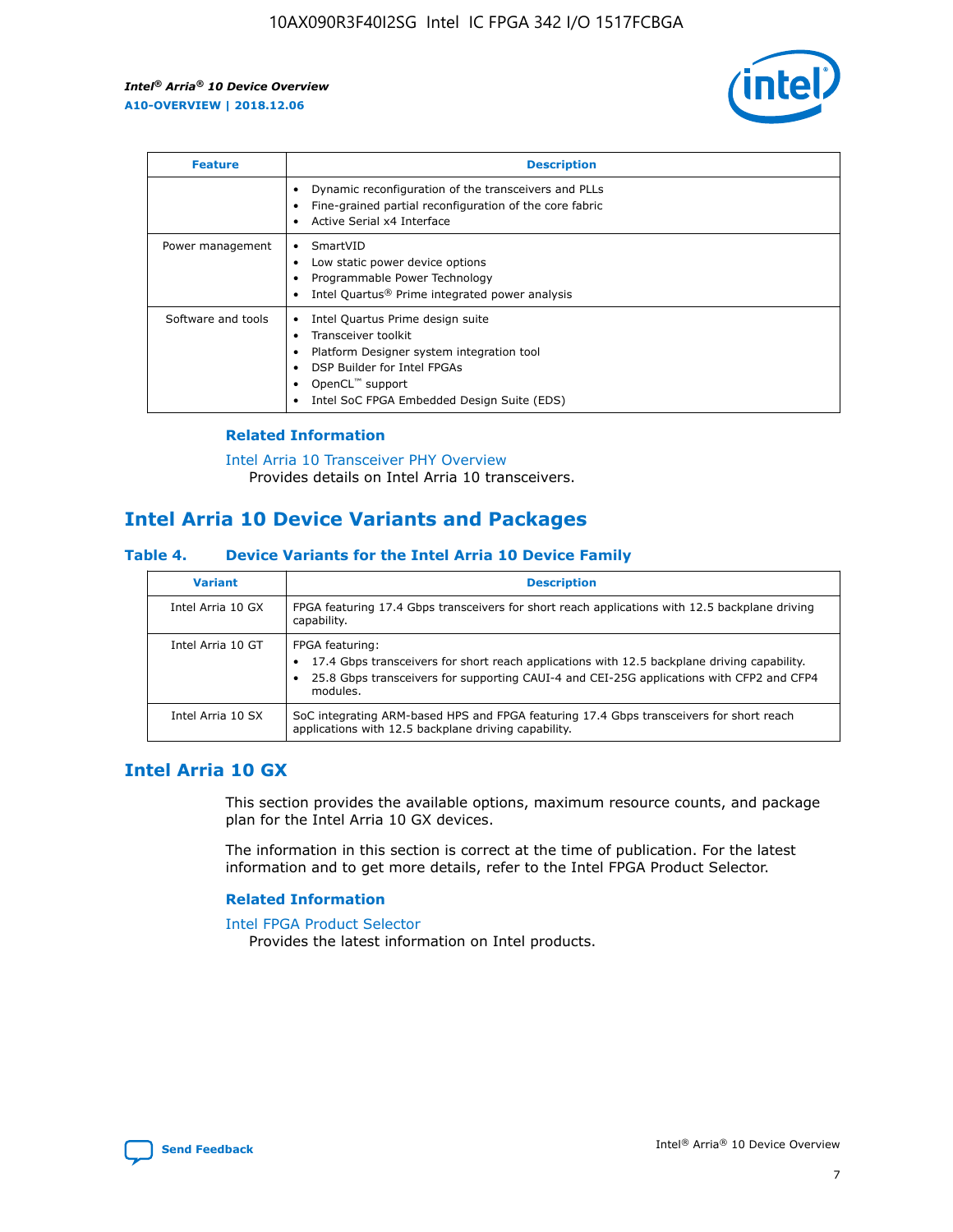

## **Available Options**





#### **Related Information**

[Transceiver Performance for Intel Arria 10 GX/SX Devices](https://www.intel.com/content/www/us/en/programmable/documentation/mcn1413182292568.html#mcn1413213965502) Provides more information about the transceiver speed grade.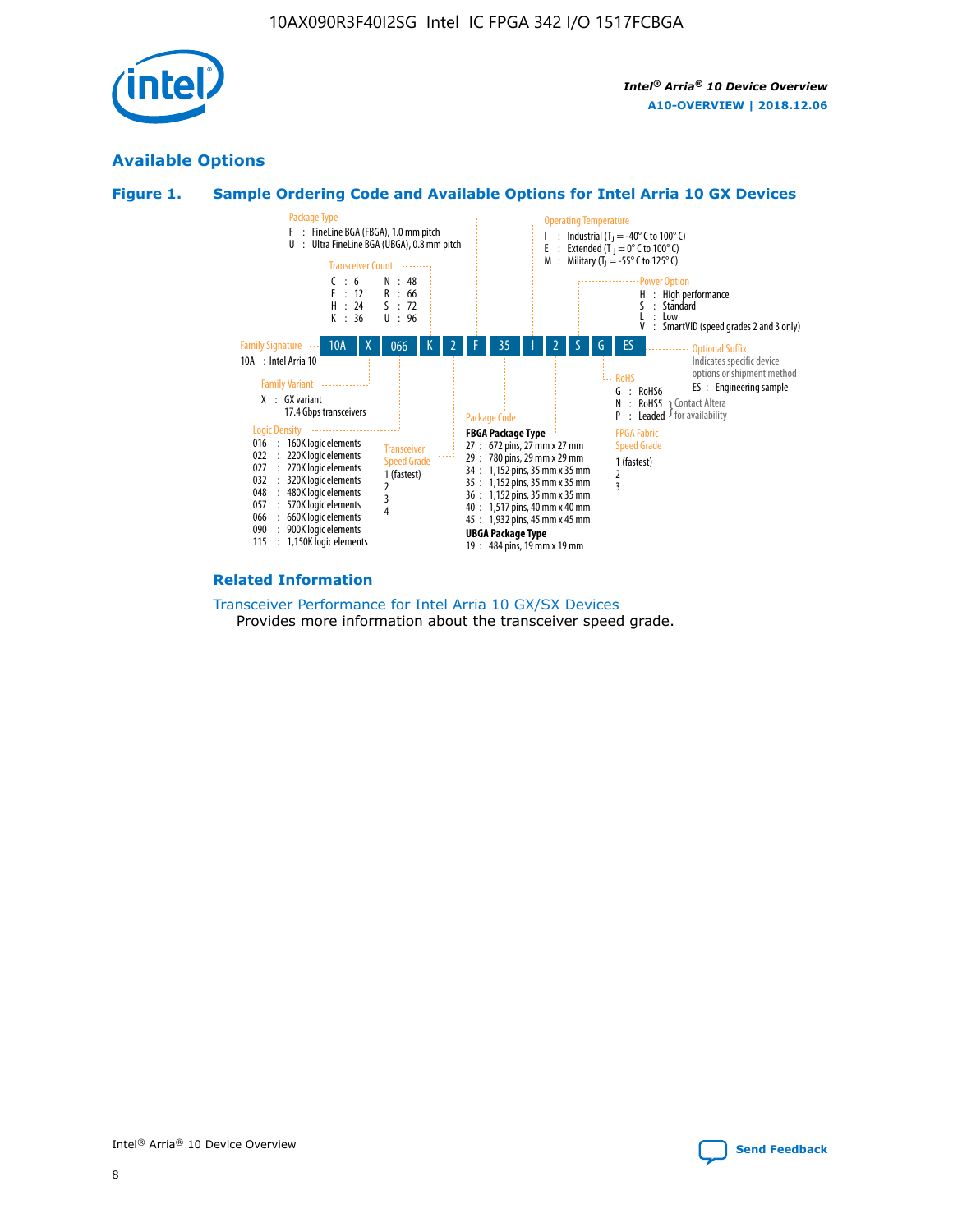

## **Maximum Resources**

#### **Table 5. Maximum Resource Counts for Intel Arria 10 GX Devices (GX 160, GX 220, GX 270, GX 320, and GX 480)**

| <b>Resource</b>              |                         | <b>Product Line</b> |                                                 |                    |                |                |  |  |  |
|------------------------------|-------------------------|---------------------|-------------------------------------------------|--------------------|----------------|----------------|--|--|--|
|                              |                         | <b>GX 160</b>       | <b>GX 220</b><br><b>GX 270</b><br><b>GX 320</b> |                    |                | <b>GX 480</b>  |  |  |  |
| Logic Elements (LE) (K)      |                         | 160                 | 220                                             | 270                | 320            | 480            |  |  |  |
| <b>ALM</b>                   |                         | 61,510              | 80,330                                          | 101,620            | 119,900        | 183,590        |  |  |  |
| Register                     |                         | 246,040             | 321,320                                         | 406,480<br>479,600 |                | 734,360        |  |  |  |
| Memory (Kb)                  | M <sub>20</sub> K       | 8,800               | 11,740                                          | 15,000             | 17,820         | 28,620         |  |  |  |
|                              | <b>MLAB</b>             | 1,050               | 1,690                                           | 2,452<br>2,727     |                | 4,164          |  |  |  |
| Variable-precision DSP Block |                         | 156                 | 985<br>192<br>830                               |                    | 1,368          |                |  |  |  |
| 18 x 19 Multiplier           |                         | 312                 | 384                                             | 1,660<br>1,970     |                | 2,736          |  |  |  |
| PLL                          | Fractional<br>Synthesis | 6                   | 6                                               | 8                  | 8              | 12             |  |  |  |
|                              | I/O                     | 6                   | 6                                               | 8                  | 8              | 12             |  |  |  |
| 17.4 Gbps Transceiver        |                         | 12                  | 12                                              | 24                 | 24             | 36             |  |  |  |
| GPIO <sup>(3)</sup>          |                         | 288                 | 288                                             | 384<br>384         |                | 492            |  |  |  |
| LVDS Pair $(4)$              |                         | 120                 | 120                                             | 168                | 168            | 222            |  |  |  |
| PCIe Hard IP Block           |                         | $\mathbf{1}$        | 1                                               | $\overline{2}$     | $\overline{2}$ | $\overline{2}$ |  |  |  |
| Hard Memory Controller       |                         | 6                   | 6                                               | 8                  | 8              | 12             |  |  |  |

<sup>(4)</sup> Each LVDS I/O pair can be used as differential input or output.



<sup>(3)</sup> The number of GPIOs does not include transceiver I/Os. In the Intel Quartus Prime software, the number of user I/Os includes transceiver I/Os.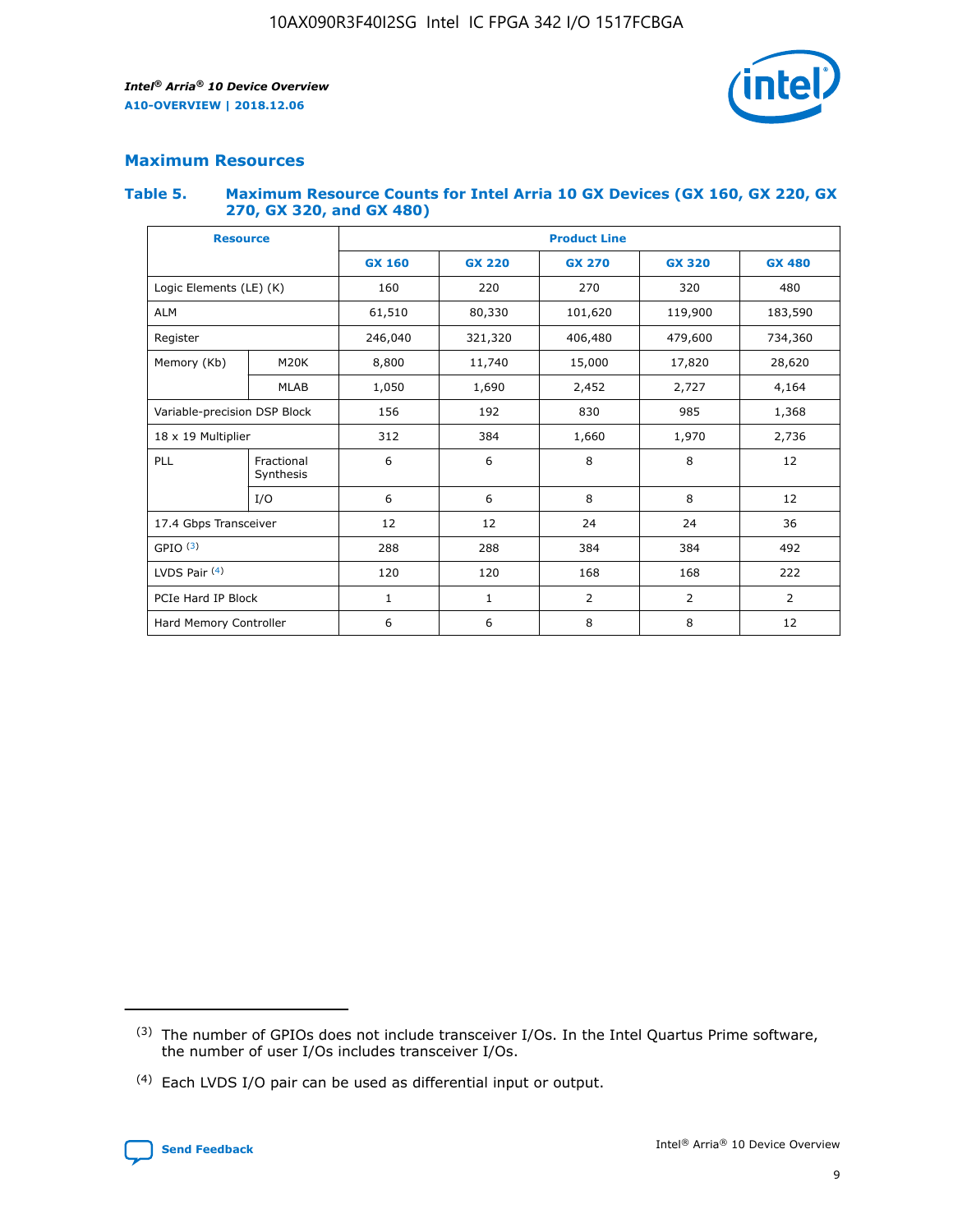

## **Table 6. Maximum Resource Counts for Intel Arria 10 GX Devices (GX 570, GX 660, GX 900, and GX 1150)**

|                              | <b>Resource</b>         | <b>Product Line</b> |                |                |                |  |  |  |
|------------------------------|-------------------------|---------------------|----------------|----------------|----------------|--|--|--|
|                              |                         | <b>GX 570</b>       | <b>GX 660</b>  | <b>GX 900</b>  | <b>GX 1150</b> |  |  |  |
| Logic Elements (LE) (K)      |                         | 570                 | 660            | 900            | 1,150          |  |  |  |
| <b>ALM</b>                   |                         | 217,080             | 251,680        | 339,620        | 427,200        |  |  |  |
| Register                     |                         | 868,320             | 1,006,720      |                | 1,708,800      |  |  |  |
| Memory (Kb)                  | <b>M20K</b>             | 36,000              | 42,620         | 48,460         | 54,260         |  |  |  |
|                              | <b>MLAB</b>             | 5,096               | 5,788<br>9,386 |                | 12,984         |  |  |  |
| Variable-precision DSP Block |                         | 1,523               | 1,687          | 1,518          | 1,518          |  |  |  |
| $18 \times 19$ Multiplier    |                         | 3,046               | 3,374          | 3,036          | 3,036          |  |  |  |
| PLL                          | Fractional<br>Synthesis | 16                  | 16             | 32             | 32             |  |  |  |
|                              | I/O                     | 16                  | 16             | 16             | 16             |  |  |  |
| 17.4 Gbps Transceiver        |                         | 48                  | 48<br>96       |                | 96             |  |  |  |
| GPIO <sup>(3)</sup>          |                         | 696                 | 696            | 768            | 768            |  |  |  |
| LVDS Pair $(4)$              |                         | 324                 | 324            | 384            | 384            |  |  |  |
| PCIe Hard IP Block           |                         | 2                   | $\overline{2}$ | $\overline{4}$ | 4              |  |  |  |
| Hard Memory Controller       |                         | 16                  | 16             | 16             | 16             |  |  |  |

## **Package Plan**

## **Table 7. Package Plan for Intel Arria 10 GX Devices (U19, F27, and F29)**

Refer to I/O and High Speed I/O in Intel Arria 10 Devices chapter for the number of 3 V I/O, LVDS I/O, and LVDS channels in each device package.

| <b>Product Line</b> | U <sub>19</sub><br>$(19 \text{ mm} \times 19 \text{ mm})$<br>484-pin UBGA) |          |             |         | <b>F27</b><br>(27 mm × 27 mm,<br>672-pin FBGA) |             | <b>F29</b><br>(29 mm × 29 mm,<br>780-pin FBGA) |          |             |  |
|---------------------|----------------------------------------------------------------------------|----------|-------------|---------|------------------------------------------------|-------------|------------------------------------------------|----------|-------------|--|
|                     | 3 V I/O                                                                    | LVDS I/O | <b>XCVR</b> | 3 V I/O | LVDS I/O                                       | <b>XCVR</b> | 3 V I/O                                        | LVDS I/O | <b>XCVR</b> |  |
| GX 160              | 48                                                                         | 192      | 6           | 48      | 192                                            | 12          | 48                                             | 240      | 12          |  |
| GX 220              | 48                                                                         | 192      | 6           | 48      | 192                                            | 12          | 48                                             | 240      | 12          |  |
| GX 270              |                                                                            |          |             | 48      | 192                                            | 12          | 48                                             | 312      | 12          |  |
| GX 320              |                                                                            |          |             | 48      | 192                                            | 12          | 48                                             | 312      | 12          |  |
| GX 480              |                                                                            |          |             |         |                                                |             | 48                                             | 312      | 12          |  |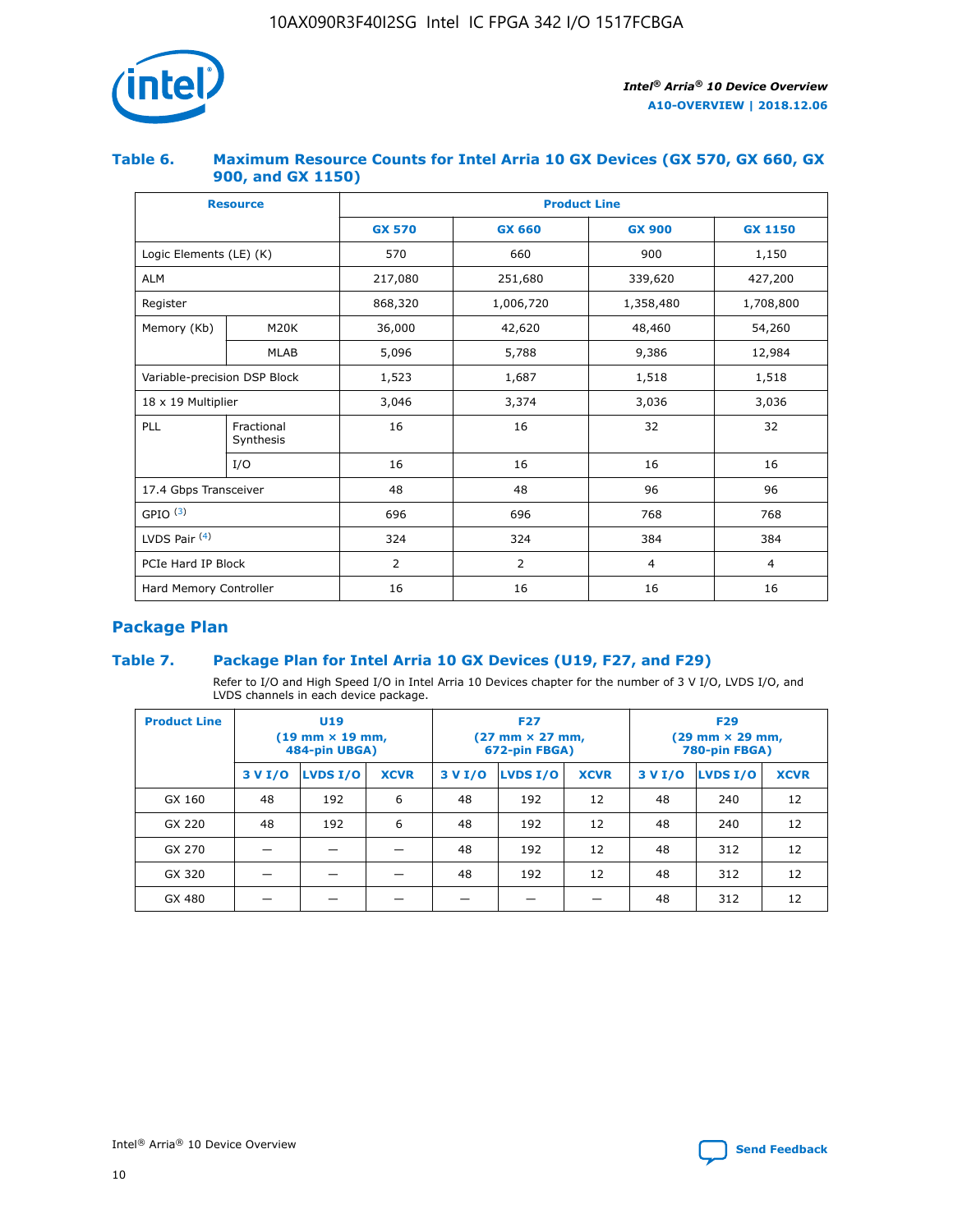

#### **Table 8. Package Plan for Intel Arria 10 GX Devices (F34, F35, NF40, and KF40)**

Refer to I/O and High Speed I/O in Intel Arria 10 Devices chapter for the number of 3 V I/O, LVDS I/O, and LVDS channels in each device package.

| <b>Product Line</b> | <b>F34</b><br>$(35 \text{ mm} \times 35 \text{ mm})$<br>1152-pin FBGA) |                    | <b>F35</b><br>$(35 \text{ mm} \times 35 \text{ mm})$<br><b>1152-pin FBGA)</b> |           | <b>KF40</b><br>$(40 \text{ mm} \times 40 \text{ mm})$<br>1517-pin FBGA) |             |            | <b>NF40</b><br>$(40 \text{ mm} \times 40 \text{ mm})$<br><b>1517-pin FBGA)</b> |             |            |                    |             |
|---------------------|------------------------------------------------------------------------|--------------------|-------------------------------------------------------------------------------|-----------|-------------------------------------------------------------------------|-------------|------------|--------------------------------------------------------------------------------|-------------|------------|--------------------|-------------|
|                     | 3V<br>I/O                                                              | <b>LVDS</b><br>I/O | <b>XCVR</b>                                                                   | 3V<br>I/O | <b>LVDS</b><br>I/O                                                      | <b>XCVR</b> | 3 V<br>I/O | <b>LVDS</b><br>I/O                                                             | <b>XCVR</b> | 3 V<br>I/O | <b>LVDS</b><br>I/O | <b>XCVR</b> |
| GX 270              | 48                                                                     | 336                | 24                                                                            | 48        | 336                                                                     | 24          |            |                                                                                |             |            |                    |             |
| GX 320              | 48                                                                     | 336                | 24                                                                            | 48        | 336                                                                     | 24          |            |                                                                                |             |            |                    |             |
| GX 480              | 48                                                                     | 444                | 24                                                                            | 48        | 348                                                                     | 36          |            |                                                                                |             |            |                    |             |
| GX 570              | 48                                                                     | 444                | 24                                                                            | 48        | 348                                                                     | 36          | 96         | 600                                                                            | 36          | 48         | 540                | 48          |
| GX 660              | 48                                                                     | 444                | 24                                                                            | 48        | 348                                                                     | 36          | 96         | 600                                                                            | 36          | 48         | 540                | 48          |
| GX 900              |                                                                        | 504                | 24                                                                            | -         |                                                                         |             |            |                                                                                |             |            | 600                | 48          |
| GX 1150             |                                                                        | 504                | 24                                                                            |           |                                                                         |             |            |                                                                                |             |            | 600                | 48          |

#### **Table 9. Package Plan for Intel Arria 10 GX Devices (RF40, NF45, SF45, and UF45)**

Refer to I/O and High Speed I/O in Intel Arria 10 Devices chapter for the number of 3 V I/O, LVDS I/O, and LVDS channels in each device package.

| <b>Product Line</b> | <b>RF40</b><br>$(40 \text{ mm} \times 40 \text{ mm})$<br>1517-pin FBGA) |                    | <b>NF45</b><br>$(45 \text{ mm} \times 45 \text{ mm})$<br><b>1932-pin FBGA)</b> |            |                    | <b>SF45</b><br>$(45 \text{ mm} \times 45 \text{ mm})$<br><b>1932-pin FBGA)</b> |            |                    | <b>UF45</b><br>$(45 \text{ mm} \times 45 \text{ mm})$<br>1932-pin FBGA) |           |                    |             |
|---------------------|-------------------------------------------------------------------------|--------------------|--------------------------------------------------------------------------------|------------|--------------------|--------------------------------------------------------------------------------|------------|--------------------|-------------------------------------------------------------------------|-----------|--------------------|-------------|
|                     | 3V<br>I/O                                                               | <b>LVDS</b><br>I/O | <b>XCVR</b>                                                                    | 3 V<br>I/O | <b>LVDS</b><br>I/O | <b>XCVR</b>                                                                    | 3 V<br>I/O | <b>LVDS</b><br>I/O | <b>XCVR</b>                                                             | 3V<br>I/O | <b>LVDS</b><br>I/O | <b>XCVR</b> |
| GX 900              |                                                                         | 342                | 66                                                                             | _          | 768                | 48                                                                             |            | 624                | 72                                                                      |           | 480                | 96          |
| GX 1150             |                                                                         | 342                | 66                                                                             | -          | 768                | 48                                                                             |            | 624                | 72                                                                      |           | 480                | 96          |

## **Related Information**

[I/O and High-Speed Differential I/O Interfaces in Intel Arria 10 Devices chapter, Intel](https://www.intel.com/content/www/us/en/programmable/documentation/sam1403482614086.html#sam1403482030321) [Arria 10 Device Handbook](https://www.intel.com/content/www/us/en/programmable/documentation/sam1403482614086.html#sam1403482030321)

Provides the number of 3 V and LVDS I/Os, and LVDS channels for each Intel Arria 10 device package.

## **Intel Arria 10 GT**

This section provides the available options, maximum resource counts, and package plan for the Intel Arria 10 GT devices.

The information in this section is correct at the time of publication. For the latest information and to get more details, refer to the Intel FPGA Product Selector.

#### **Related Information**

#### [Intel FPGA Product Selector](http://www.altera.com/products/selector/psg-selector.html)

Provides the latest information on Intel products.

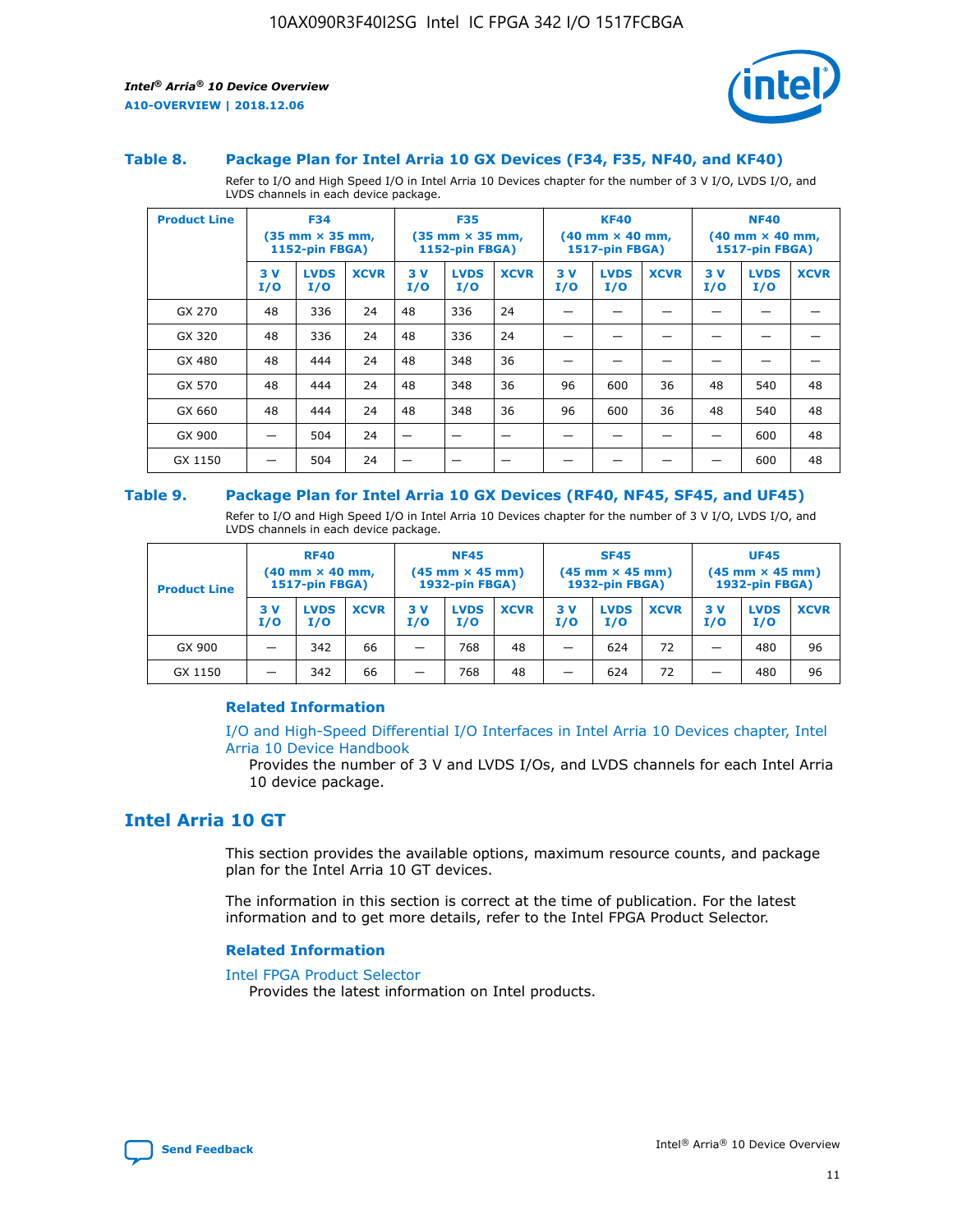

# **Available Options**

## **Figure 2. Sample Ordering Code and Available Options for Intel Arria 10 GT Devices**

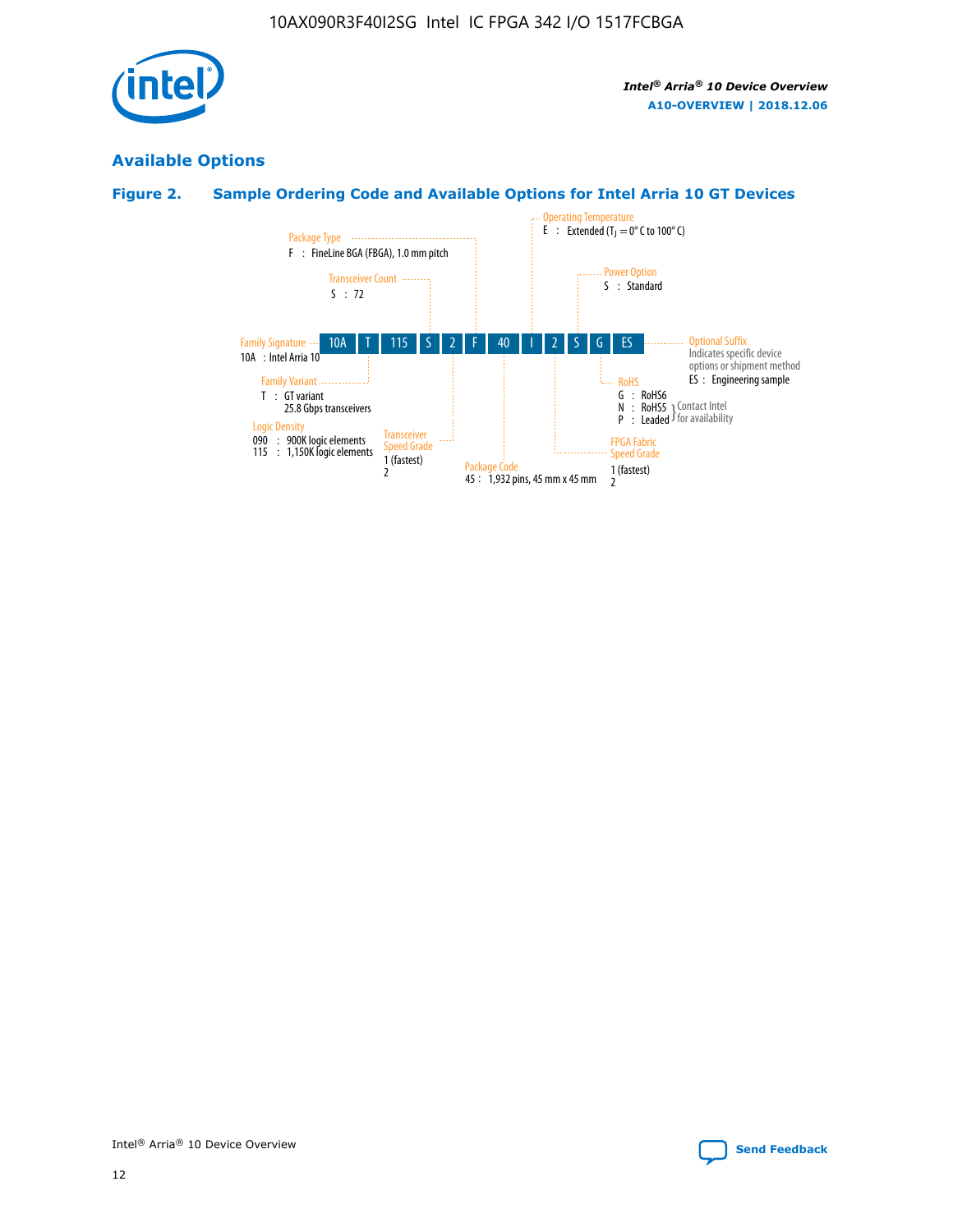

## **Maximum Resources**

#### **Table 10. Maximum Resource Counts for Intel Arria 10 GT Devices**

|                              | <b>Resource</b>      | <b>Product Line</b> |                |  |
|------------------------------|----------------------|---------------------|----------------|--|
|                              |                      | <b>GT 900</b>       | GT 1150        |  |
| Logic Elements (LE) (K)      |                      | 900                 | 1,150          |  |
| <b>ALM</b>                   |                      | 339,620             | 427,200        |  |
| Register                     |                      | 1,358,480           | 1,708,800      |  |
| Memory (Kb)                  | M20K                 | 48,460              | 54,260         |  |
|                              | <b>MLAB</b>          | 9,386               | 12,984         |  |
| Variable-precision DSP Block |                      | 1,518               | 1,518          |  |
| 18 x 19 Multiplier           |                      | 3,036               | 3,036          |  |
| PLL                          | Fractional Synthesis | 32                  | 32             |  |
|                              | I/O                  | 16                  | 16             |  |
| Transceiver                  | 17.4 Gbps            | 72(5)               | 72(5)          |  |
|                              | 25.8 Gbps            | 6                   | 6              |  |
| GPIO <sup>(6)</sup>          |                      | 624                 | 624            |  |
| LVDS Pair $(7)$              |                      | 312                 | 312            |  |
| PCIe Hard IP Block           |                      | $\overline{4}$      | $\overline{4}$ |  |
| Hard Memory Controller       |                      | 16                  | 16             |  |

## **Related Information**

#### [Intel Arria 10 GT Channel Usage](https://www.intel.com/content/www/us/en/programmable/documentation/nik1398707230472.html#nik1398707008178)

Configuring GT/GX channels in Intel Arria 10 GT devices.

## **Package Plan**

## **Table 11. Package Plan for Intel Arria 10 GT Devices**

Refer to I/O and High Speed I/O in Intel Arria 10 Devices chapter for the number of 3 V I/O, LVDS I/O, and LVDS channels in each device package.

| <b>Product Line</b> | <b>SF45</b><br>(45 mm × 45 mm, 1932-pin FBGA) |                 |             |  |  |  |
|---------------------|-----------------------------------------------|-----------------|-------------|--|--|--|
|                     | 3 V I/O                                       | <b>LVDS I/O</b> | <b>XCVR</b> |  |  |  |
| GT 900              |                                               | 624             | 72          |  |  |  |
| GT 1150             |                                               | 624             | 72          |  |  |  |

<sup>(7)</sup> Each LVDS I/O pair can be used as differential input or output.



 $(5)$  If all 6 GT channels are in use, 12 of the GX channels are not usable.

<sup>(6)</sup> The number of GPIOs does not include transceiver I/Os. In the Intel Quartus Prime software, the number of user I/Os includes transceiver I/Os.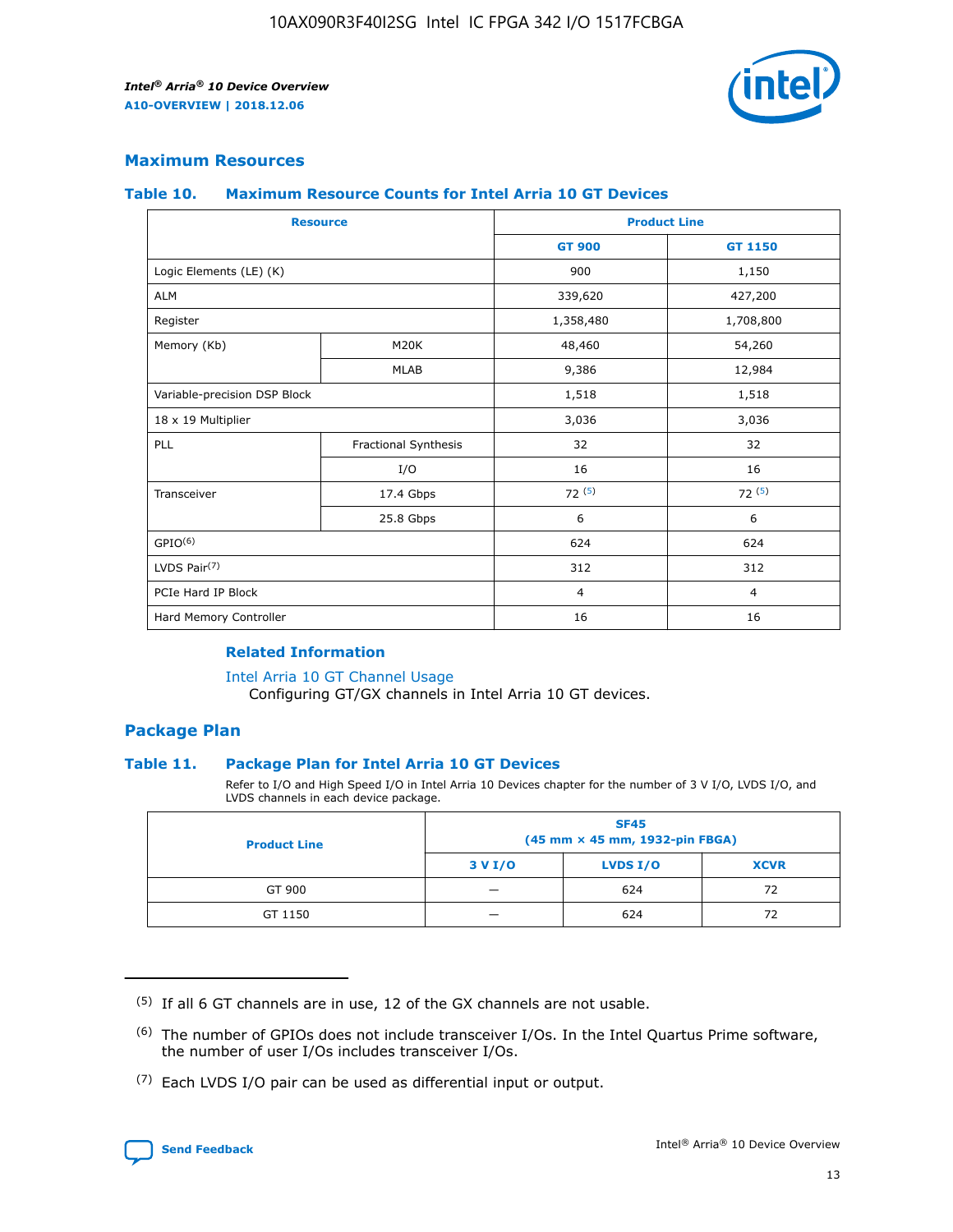

#### **Related Information**

[I/O and High-Speed Differential I/O Interfaces in Intel Arria 10 Devices chapter, Intel](https://www.intel.com/content/www/us/en/programmable/documentation/sam1403482614086.html#sam1403482030321) [Arria 10 Device Handbook](https://www.intel.com/content/www/us/en/programmable/documentation/sam1403482614086.html#sam1403482030321)

Provides the number of 3 V and LVDS I/Os, and LVDS channels for each Intel Arria 10 device package.

## **Intel Arria 10 SX**

This section provides the available options, maximum resource counts, and package plan for the Intel Arria 10 SX devices.

The information in this section is correct at the time of publication. For the latest information and to get more details, refer to the Intel FPGA Product Selector.

#### **Related Information**

[Intel FPGA Product Selector](http://www.altera.com/products/selector/psg-selector.html) Provides the latest information on Intel products.

## **Available Options**

#### **Figure 3. Sample Ordering Code and Available Options for Intel Arria 10 SX Devices**



#### **Related Information**

[Transceiver Performance for Intel Arria 10 GX/SX Devices](https://www.intel.com/content/www/us/en/programmable/documentation/mcn1413182292568.html#mcn1413213965502) Provides more information about the transceiver speed grade.

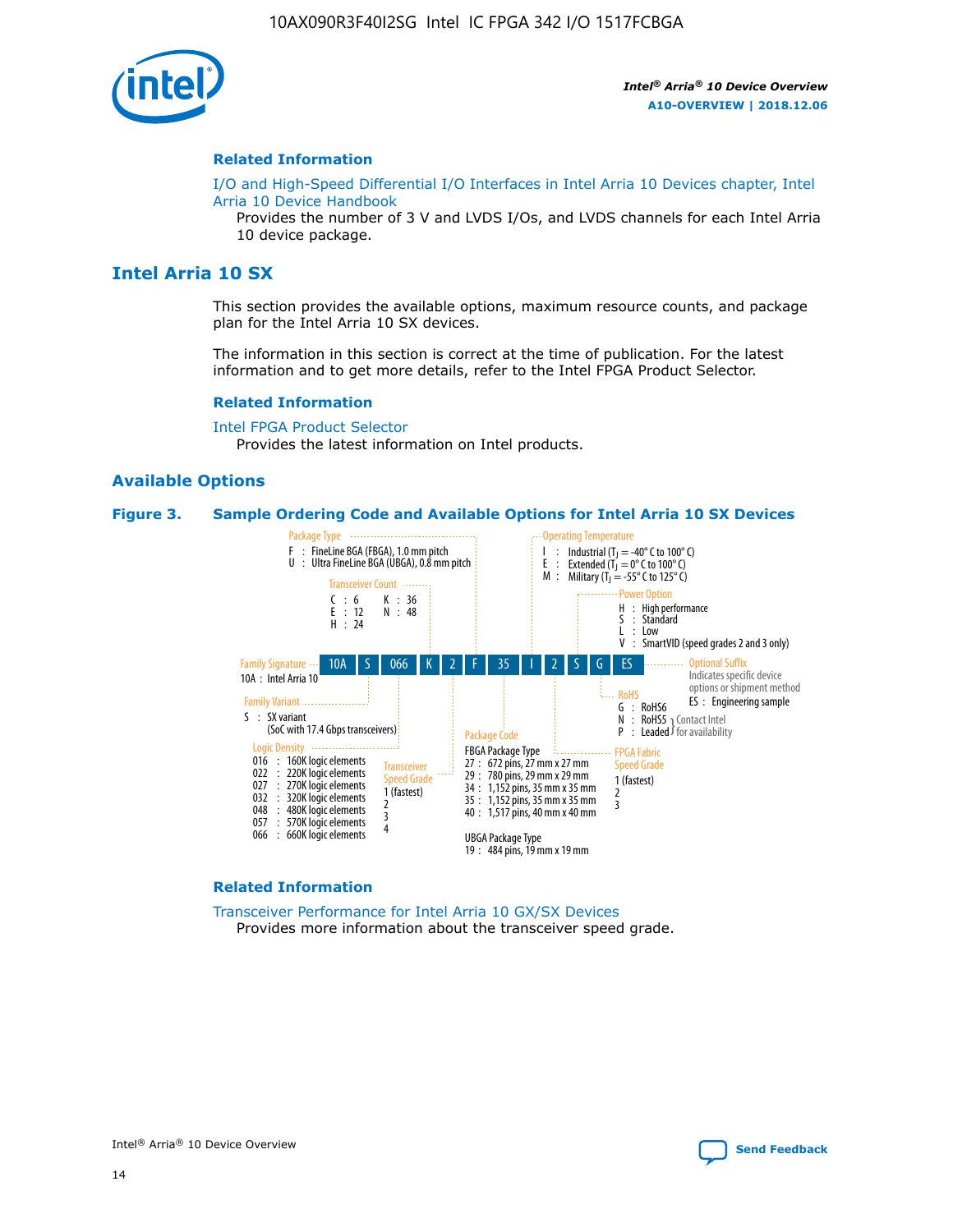

## **Maximum Resources**

## **Table 12. Maximum Resource Counts for Intel Arria 10 SX Devices**

| <b>Resource</b>                   |                         | <b>Product Line</b> |               |                |                |                |                |                |  |  |  |
|-----------------------------------|-------------------------|---------------------|---------------|----------------|----------------|----------------|----------------|----------------|--|--|--|
|                                   |                         | <b>SX 160</b>       | <b>SX 220</b> | <b>SX 270</b>  | <b>SX 320</b>  | <b>SX 480</b>  | <b>SX 570</b>  | <b>SX 660</b>  |  |  |  |
| Logic Elements (LE) (K)           |                         | 160                 | 220           | 270            | 320            | 480            | 570            | 660            |  |  |  |
| <b>ALM</b>                        |                         | 61,510              | 80,330        | 101,620        | 119,900        | 183,590        | 217,080        | 251,680        |  |  |  |
| Register                          |                         | 246,040             | 321,320       | 406,480        | 479,600        | 734,360        | 868,320        | 1,006,720      |  |  |  |
| Memory (Kb)                       | <b>M20K</b>             | 8,800               | 11,740        | 15,000         | 17,820         | 28,620         | 36,000         | 42,620         |  |  |  |
|                                   | <b>MLAB</b>             | 1,050               | 1,690         | 2,452          | 2,727          | 4,164          | 5,096          | 5,788          |  |  |  |
| Variable-precision DSP Block      |                         | 156                 | 192           | 830            | 985            | 1,368          | 1,523          | 1,687          |  |  |  |
| 18 x 19 Multiplier                |                         | 312                 | 384           | 1,660          | 1,970          | 2,736          | 3,046          | 3,374          |  |  |  |
| PLL                               | Fractional<br>Synthesis | 6                   | 6             | 8              | 8              | 12             | 16             | 16             |  |  |  |
|                                   | I/O                     | 6                   | 6             | 8              | 8              | 12             | 16             | 16             |  |  |  |
| 17.4 Gbps Transceiver             |                         | 12                  | 12            | 24             | 24             | 36             | 48             | 48             |  |  |  |
| GPIO <sup>(8)</sup>               |                         | 288                 | 288           | 384            | 384            | 492            | 696            | 696            |  |  |  |
| LVDS Pair $(9)$                   |                         | 120                 | 120           | 168            | 168            | 174            | 324            | 324            |  |  |  |
| PCIe Hard IP Block                |                         | $\mathbf{1}$        | $\mathbf{1}$  | $\overline{2}$ | $\overline{2}$ | $\overline{2}$ | $\overline{2}$ | $\overline{2}$ |  |  |  |
| Hard Memory Controller            |                         | 6                   | 6             | 8              | 8              | 12             | 16             | 16             |  |  |  |
| ARM Cortex-A9 MPCore<br>Processor |                         | Yes                 | Yes           | Yes            | Yes            | Yes            | Yes            | <b>Yes</b>     |  |  |  |

## **Package Plan**

## **Table 13. Package Plan for Intel Arria 10 SX Devices (U19, F27, F29, and F34)**

Refer to I/O and High Speed I/O in Intel Arria 10 Devices chapter for the number of 3 V I/O, LVDS I/O, and LVDS channels in each device package.

| <b>Product Line</b> | U19<br>$(19 \text{ mm} \times 19 \text{ mm})$<br>484-pin UBGA) |                    |             | <b>F27</b><br>$(27 \text{ mm} \times 27 \text{ mm})$ .<br>672-pin FBGA) |                    | <b>F29</b><br>$(29 \text{ mm} \times 29 \text{ mm})$ .<br>780-pin FBGA) |            |                    | <b>F34</b><br>$(35 \text{ mm} \times 35 \text{ mm})$<br><b>1152-pin FBGA)</b> |           |                    |             |
|---------------------|----------------------------------------------------------------|--------------------|-------------|-------------------------------------------------------------------------|--------------------|-------------------------------------------------------------------------|------------|--------------------|-------------------------------------------------------------------------------|-----------|--------------------|-------------|
|                     | 3V<br>I/O                                                      | <b>LVDS</b><br>I/O | <b>XCVR</b> | 3V<br>I/O                                                               | <b>LVDS</b><br>I/O | <b>XCVR</b>                                                             | 3 V<br>I/O | <b>LVDS</b><br>I/O | <b>XCVR</b>                                                                   | 3V<br>I/O | <b>LVDS</b><br>I/O | <b>XCVR</b> |
| SX 160              | 48                                                             | 144                | 6           | 48                                                                      | 192                | 12                                                                      | 48         | 240                | 12                                                                            |           |                    |             |
| SX 220              | 48                                                             | 144                | 6           | 48                                                                      | 192                | 12                                                                      | 48         | 240                | 12                                                                            |           |                    |             |
| SX 270              |                                                                |                    |             | 48                                                                      | 192                | 12                                                                      | 48         | 312                | 12                                                                            | 48        | 336                | 24          |
| SX 320              |                                                                |                    |             | 48                                                                      | 192                | 12                                                                      | 48         | 312                | 12                                                                            | 48        | 336                | 24          |
|                     |                                                                |                    |             |                                                                         |                    |                                                                         |            |                    |                                                                               |           |                    | continued   |

 $(8)$  The number of GPIOs does not include transceiver I/Os. In the Intel Quartus Prime software, the number of user I/Os includes transceiver I/Os.

 $(9)$  Each LVDS I/O pair can be used as differential input or output.

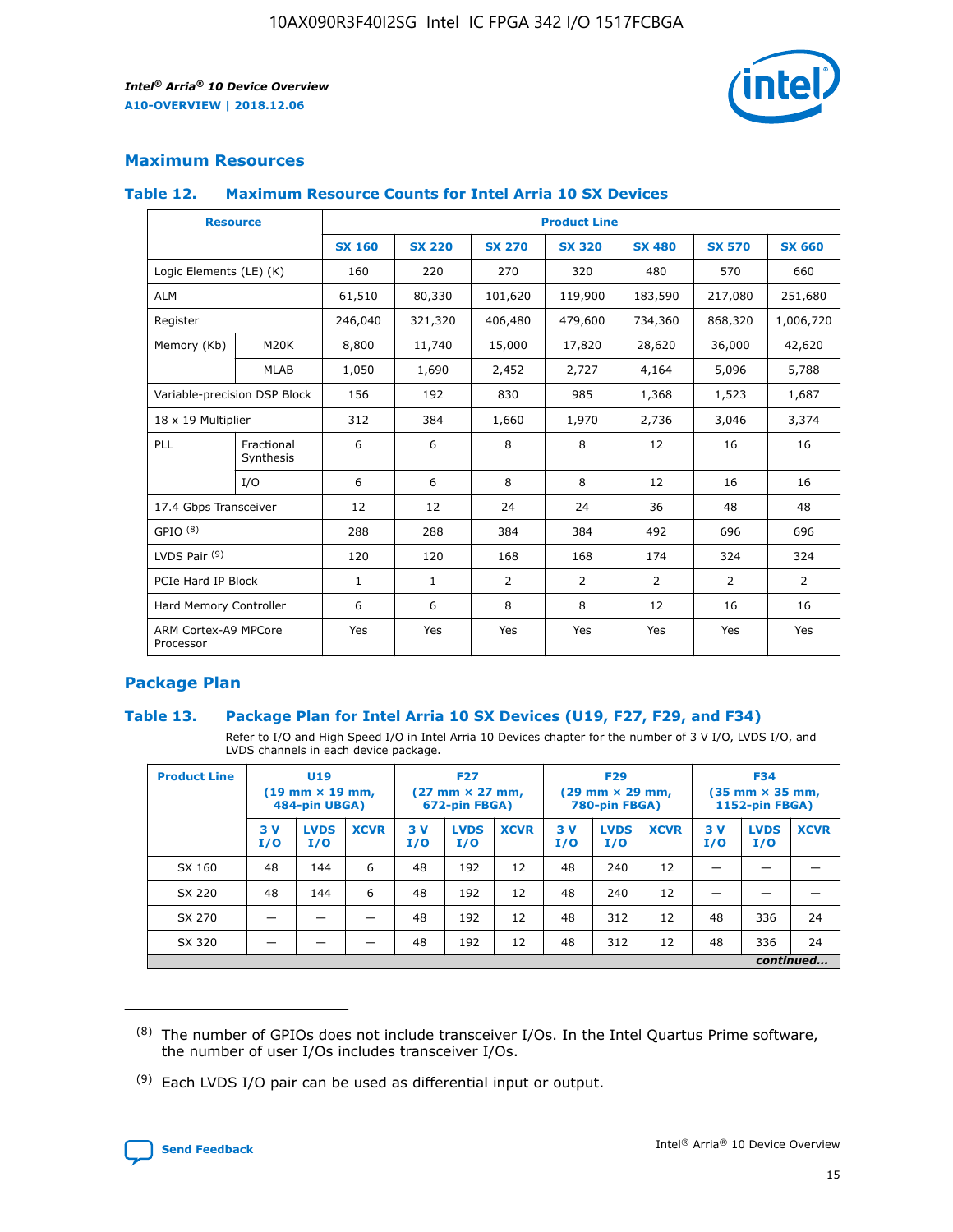

| <b>Product Line</b> | U <sub>19</sub><br>$(19$ mm $\times$ 19 mm,<br>484-pin UBGA) |                    | <b>F27</b><br>$(27 \text{ mm} \times 27 \text{ mm})$<br>672-pin FBGA) |           |                    | <b>F29</b><br>$(29 \text{ mm} \times 29 \text{ mm})$<br>780-pin FBGA) |           |                    | <b>F34</b><br>$(35$ mm $\times$ 35 mm,<br>1152-pin FBGA) |           |                    |             |
|---------------------|--------------------------------------------------------------|--------------------|-----------------------------------------------------------------------|-----------|--------------------|-----------------------------------------------------------------------|-----------|--------------------|----------------------------------------------------------|-----------|--------------------|-------------|
|                     | 3 V<br>I/O                                                   | <b>LVDS</b><br>I/O | <b>XCVR</b>                                                           | 3V<br>I/O | <b>LVDS</b><br>I/O | <b>XCVR</b>                                                           | 3V<br>I/O | <b>LVDS</b><br>I/O | <b>XCVR</b>                                              | 3V<br>I/O | <b>LVDS</b><br>I/O | <b>XCVR</b> |
| SX 480              |                                                              |                    |                                                                       |           |                    |                                                                       | 48        | 312                | 12                                                       | 48        | 444                | 24          |
| SX 570              |                                                              |                    |                                                                       |           |                    |                                                                       |           |                    |                                                          | 48        | 444                | 24          |
| SX 660              |                                                              |                    |                                                                       |           |                    |                                                                       |           |                    |                                                          | 48        | 444                | 24          |

## **Table 14. Package Plan for Intel Arria 10 SX Devices (F35, KF40, and NF40)**

Refer to I/O and High Speed I/O in Intel Arria 10 Devices chapter for the number of 3 V I/O, LVDS I/O, and LVDS channels in each device package.

| <b>Product Line</b> | <b>F35</b><br>$(35 \text{ mm} \times 35 \text{ mm})$<br><b>1152-pin FBGA)</b> |          |             |                                           | <b>KF40</b><br>(40 mm × 40 mm,<br>1517-pin FBGA) |    | <b>NF40</b><br>$(40 \text{ mm} \times 40 \text{ mm})$<br>1517-pin FBGA) |          |             |  |
|---------------------|-------------------------------------------------------------------------------|----------|-------------|-------------------------------------------|--------------------------------------------------|----|-------------------------------------------------------------------------|----------|-------------|--|
|                     | 3 V I/O                                                                       | LVDS I/O | <b>XCVR</b> | <b>LVDS I/O</b><br><b>XCVR</b><br>3 V I/O |                                                  |    | 3 V I/O                                                                 | LVDS I/O | <b>XCVR</b> |  |
| SX 270              | 48                                                                            | 336      | 24          |                                           |                                                  |    |                                                                         |          |             |  |
| SX 320              | 48                                                                            | 336      | 24          |                                           |                                                  |    |                                                                         |          |             |  |
| SX 480              | 48                                                                            | 348      | 36          |                                           |                                                  |    |                                                                         |          |             |  |
| SX 570              | 48                                                                            | 348      | 36          | 96                                        | 600                                              | 36 | 48                                                                      | 540      | 48          |  |
| SX 660              | 48                                                                            | 348      | 36          | 96                                        | 600                                              | 36 | 48                                                                      | 540      | 48          |  |

## **Related Information**

[I/O and High-Speed Differential I/O Interfaces in Intel Arria 10 Devices chapter, Intel](https://www.intel.com/content/www/us/en/programmable/documentation/sam1403482614086.html#sam1403482030321) [Arria 10 Device Handbook](https://www.intel.com/content/www/us/en/programmable/documentation/sam1403482614086.html#sam1403482030321)

Provides the number of 3 V and LVDS I/Os, and LVDS channels for each Intel Arria 10 device package.

Intel<sup>®</sup> Arria<sup>®</sup> 10 Device Overview **[Send Feedback](mailto:FPGAtechdocfeedback@intel.com?subject=Feedback%20on%20Intel%20Arria%2010%20Device%20Overview%20(A10-OVERVIEW%202018.12.06)&body=We%20appreciate%20your%20feedback.%20In%20your%20comments,%20also%20specify%20the%20page%20number%20or%20paragraph.%20Thank%20you.)** Send Feedback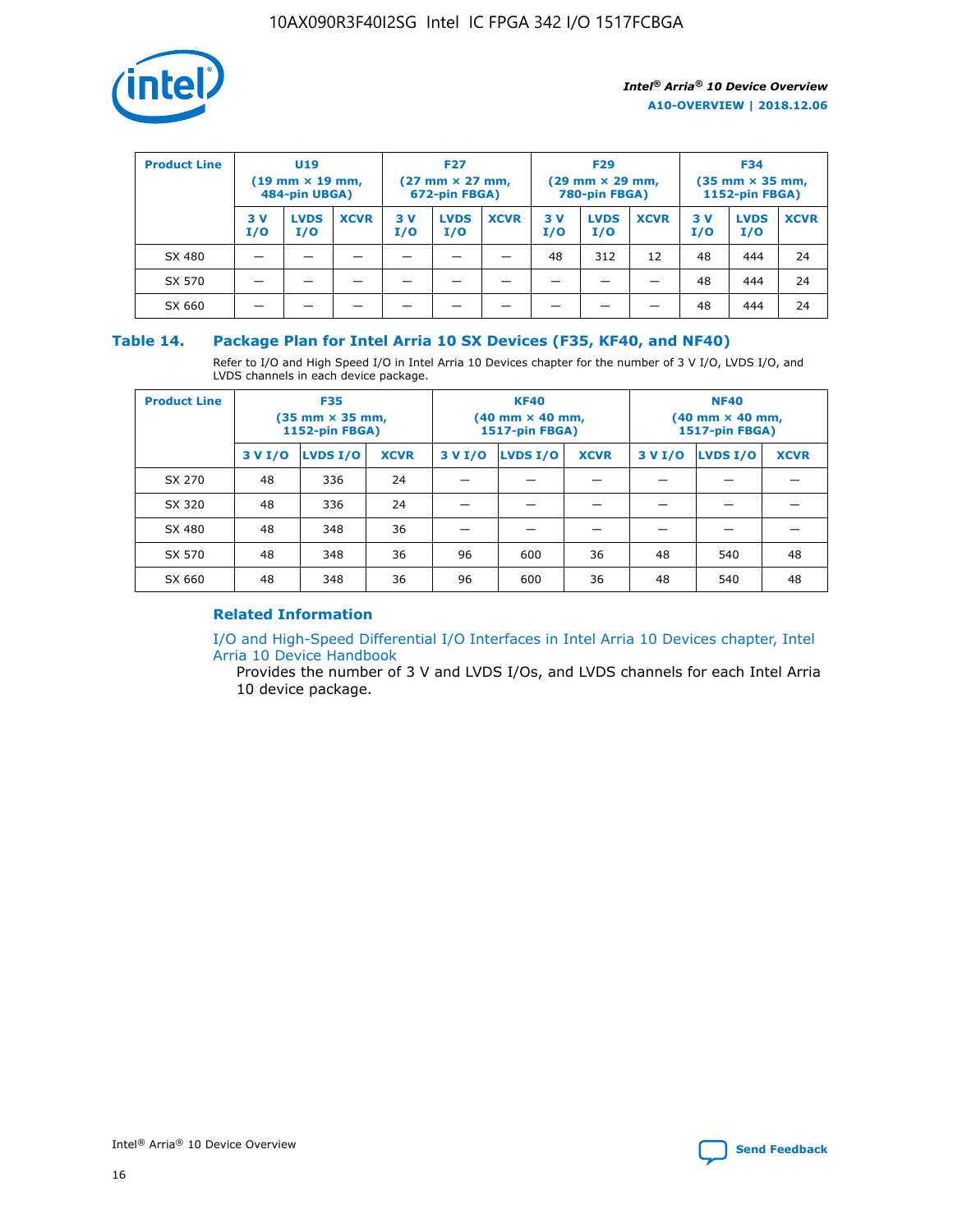

# **I/O Vertical Migration for Intel Arria 10 Devices**

#### **Figure 4. Migration Capability Across Intel Arria 10 Product Lines**

- The arrows indicate the migration paths. The devices included in each vertical migration path are shaded. Devices with fewer resources in the same path have lighter shades.
- To achieve the full I/O migration across product lines in the same migration path, restrict I/Os and transceivers usage to match the product line with the lowest I/O and transceiver counts.
- An LVDS I/O bank in the source device may be mapped to a 3 V I/O bank in the target device. To use memory interface clock frequency higher than 533 MHz, assign external memory interface pins only to banks that are LVDS I/O in both devices.
- There may be nominal 0.15 mm package height difference between some product lines in the same package type.
	- **Variant Product Line Package U19 F27 F29 F34 F35 KF40 NF40 RF40 NF45 SF45 UF45** Intel® Arria® 10 GX GX 160 GX 220 GX 270 GX 320 GX 480 GX 570 GX 660 GX 900 GX 1150 Intel Arria 10 GT GT 900 GT 1150 Intel Arria 10 SX SX 160 SX 220 SX 270 SX 320 SX 480 SX 570 SX 660
- Some migration paths are not shown in the Intel Quartus Prime software **Pin Migration View**.

*Note:* To verify the pin migration compatibility, use the **Pin Migration View** window in the Intel Quartus Prime software Pin Planner.

## **Adaptive Logic Module**

Intel Arria 10 devices use a 20 nm ALM as the basic building block of the logic fabric.

The ALM architecture is the same as the previous generation FPGAs, allowing for efficient implementation of logic functions and easy conversion of IP between the device generations.

The ALM, as shown in following figure, uses an 8-input fracturable look-up table (LUT) with four dedicated registers to help improve timing closure in register-rich designs and achieve an even higher design packing capability than the traditional two-register per LUT architecture.

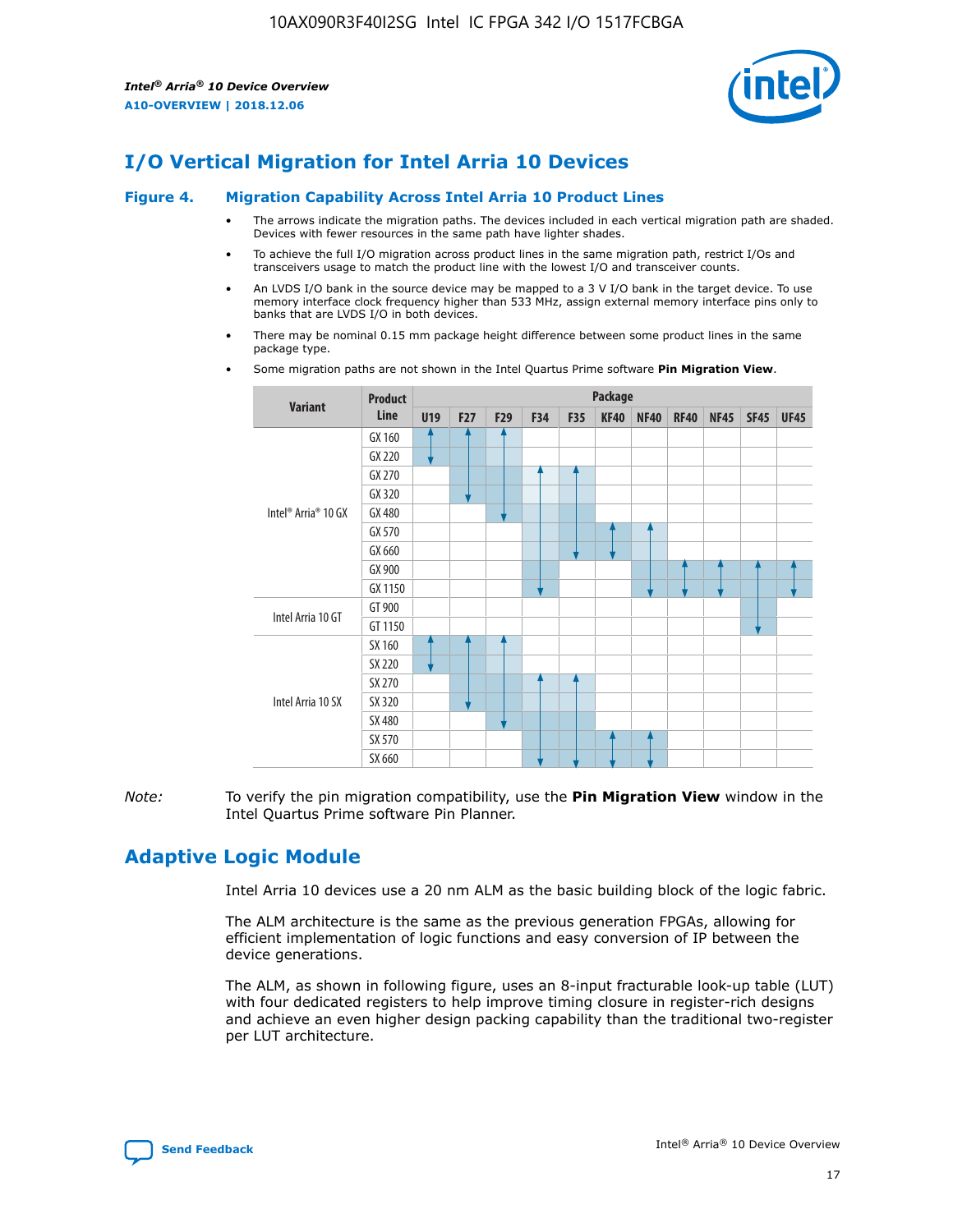

**Figure 5. ALM for Intel Arria 10 Devices**



The Intel Quartus Prime software optimizes your design according to the ALM logic structure and automatically maps legacy designs into the Intel Arria 10 ALM architecture.

## **Variable-Precision DSP Block**

The Intel Arria 10 variable precision DSP blocks support fixed-point arithmetic and floating-point arithmetic.

Features for fixed-point arithmetic:

- High-performance, power-optimized, and fully registered multiplication operations
- 18-bit and 27-bit word lengths
- Two 18 x 19 multipliers or one 27 x 27 multiplier per DSP block
- Built-in addition, subtraction, and 64-bit double accumulation register to combine multiplication results
- Cascading 19-bit or 27-bit when pre-adder is disabled and cascading 18-bit when pre-adder is used to form the tap-delay line for filtering applications
- Cascading 64-bit output bus to propagate output results from one block to the next block without external logic support
- Hard pre-adder supported in 19-bit and 27-bit modes for symmetric filters
- Internal coefficient register bank in both 18-bit and 27-bit modes for filter implementation
- 18-bit and 27-bit systolic finite impulse response (FIR) filters with distributed output adder
- Biased rounding support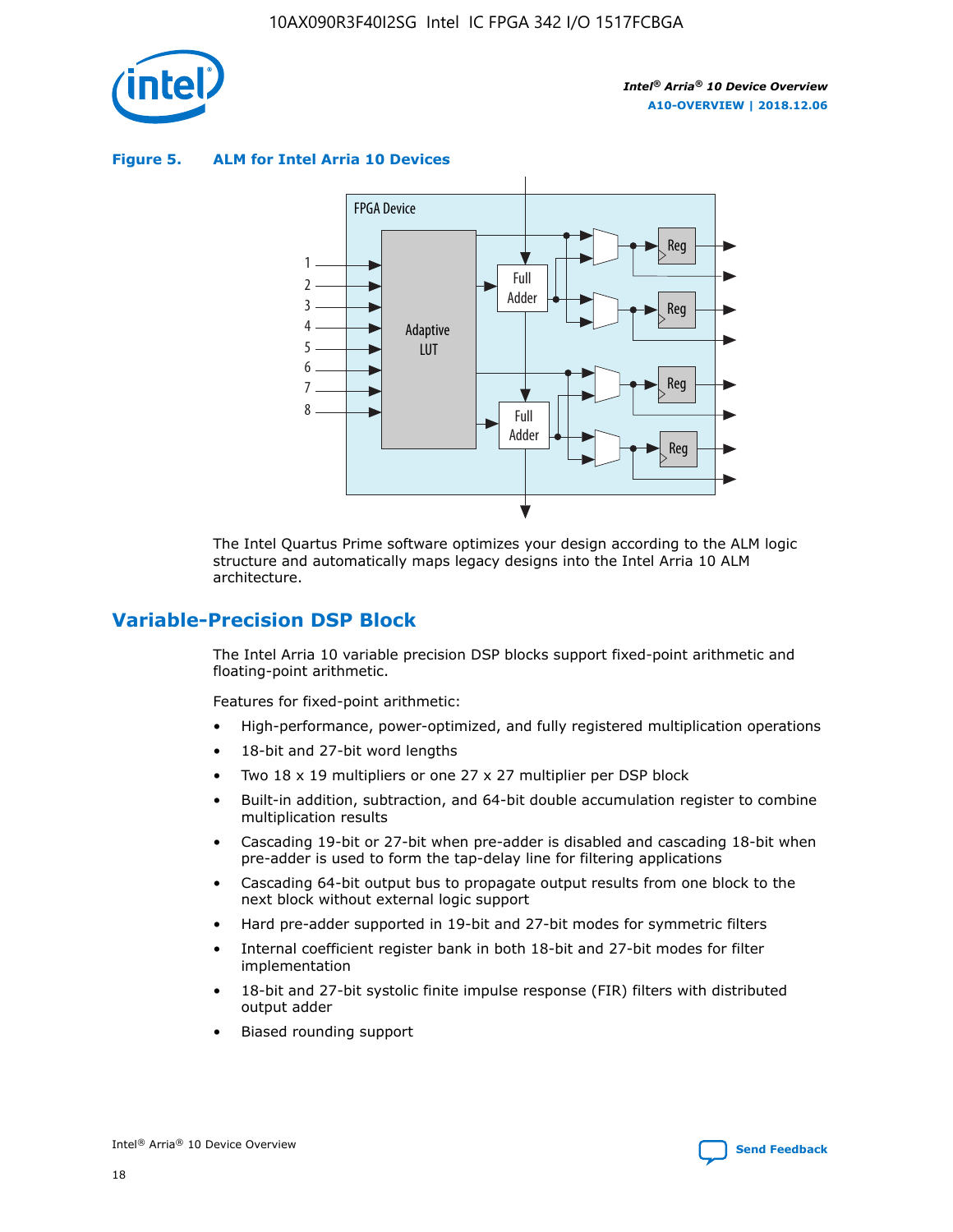

Features for floating-point arithmetic:

- A completely hardened architecture that supports multiplication, addition, subtraction, multiply-add, and multiply-subtract
- Multiplication with accumulation capability and a dynamic accumulator reset control
- Multiplication with cascade summation capability
- Multiplication with cascade subtraction capability
- Complex multiplication
- Direct vector dot product
- Systolic FIR filter

## **Table 15. Variable-Precision DSP Block Configurations for Intel Arria 10 Devices**

| <b>Usage Example</b>                                       | <b>Multiplier Size (Bit)</b>    | <b>DSP Block Resources</b> |
|------------------------------------------------------------|---------------------------------|----------------------------|
| Medium precision fixed point                               | Two 18 x 19                     |                            |
| High precision fixed or Single precision<br>floating point | One 27 x 27                     |                            |
| Fixed point FFTs                                           | One 19 x 36 with external adder |                            |
| Very high precision fixed point                            | One 36 x 36 with external adder |                            |
| Double precision floating point                            | One 54 x 54 with external adder | 4                          |

#### **Table 16. Resources for Fixed-Point Arithmetic in Intel Arria 10 Devices**

The table lists the variable-precision DSP resources by bit precision for each Intel Arria 10 device.

| <b>Variant</b>        | <b>Product Line</b> | <b>Variable-</b><br>precision<br><b>DSP Block</b> | <b>Independent Input and Output</b><br><b>Multiplications Operator</b> |                                     | 18 x 19<br><b>Multiplier</b><br><b>Adder Sum</b> | $18 \times 18$<br><b>Multiplier</b><br><b>Adder</b> |
|-----------------------|---------------------|---------------------------------------------------|------------------------------------------------------------------------|-------------------------------------|--------------------------------------------------|-----------------------------------------------------|
|                       |                     |                                                   | 18 x 19<br><b>Multiplier</b>                                           | $27 \times 27$<br><b>Multiplier</b> | <b>Mode</b>                                      | <b>Summed with</b><br>36 bit Input                  |
| AIntel Arria 10<br>GX | GX 160              | 156                                               | 312                                                                    | 156                                 | 156                                              | 156                                                 |
|                       | GX 220              | 192                                               | 384                                                                    | 192                                 | 192                                              | 192                                                 |
|                       | GX 270              | 830                                               | 1,660                                                                  | 830                                 | 830                                              | 830                                                 |
|                       | GX 320              | 984                                               | 1,968                                                                  | 984                                 | 984                                              | 984                                                 |
|                       | GX 480              | 1,368                                             | 2,736                                                                  | 1,368                               | 1,368                                            | 1,368                                               |
|                       | GX 570              | 1,523                                             | 3,046                                                                  | 1,523                               | 1,523                                            | 1,523                                               |
|                       | GX 660              | 1,687                                             | 3,374                                                                  | 1,687                               | 1,687                                            | 1,687                                               |
|                       | GX 900              | 1,518                                             | 3,036                                                                  | 1,518                               | 1,518                                            | 1,518                                               |
|                       | GX 1150             | 1,518                                             | 3,036                                                                  | 1,518                               | 1,518                                            | 1,518                                               |
| Intel Arria 10        | GT 900              | 1,518                                             | 3,036                                                                  | 1,518                               | 1,518                                            | 1,518                                               |
| GT                    | GT 1150             | 1,518                                             | 3,036                                                                  | 1,518                               | 1,518                                            | 1,518                                               |
| Intel Arria 10        | SX 160              | 156                                               | 312                                                                    | 156                                 | 156                                              | 156                                                 |
| <b>SX</b>             | SX 220              | 192                                               | 384                                                                    | 192                                 | 192                                              | 192                                                 |
|                       | SX 270              | 830                                               | 1,660                                                                  | 830                                 | 830                                              | 830                                                 |
|                       |                     |                                                   |                                                                        |                                     |                                                  | continued                                           |

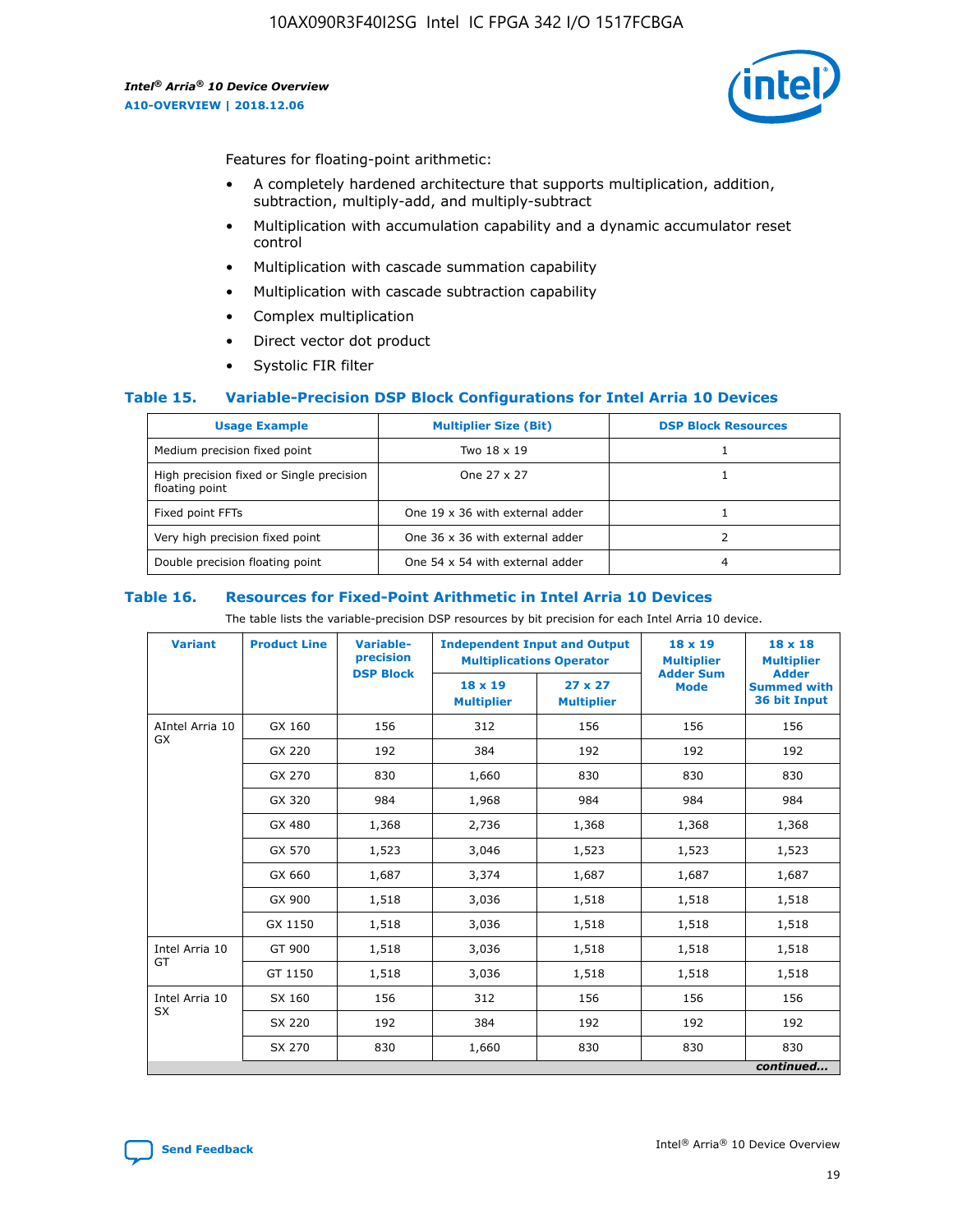

| <b>Variant</b> | <b>Product Line</b> | <b>Variable-</b><br>precision |                                     | <b>Independent Input and Output</b><br><b>Multiplications Operator</b> | $18 \times 19$<br><b>Multiplier</b> | $18 \times 18$<br><b>Multiplier</b><br><b>Adder</b> |  |
|----------------|---------------------|-------------------------------|-------------------------------------|------------------------------------------------------------------------|-------------------------------------|-----------------------------------------------------|--|
|                |                     | <b>DSP Block</b>              | $18 \times 19$<br><b>Multiplier</b> | $27 \times 27$<br><b>Multiplier</b>                                    | <b>Adder Sum</b><br><b>Mode</b>     | <b>Summed with</b><br>36 bit Input                  |  |
|                | SX 320              | 984                           | 1,968                               | 984                                                                    | 984                                 | 984                                                 |  |
|                | SX 480              | 1,368                         | 2,736                               | 1,368                                                                  | 1,368                               | 1,368                                               |  |
|                | SX 570              | 1,523                         | 3,046                               | 1,523                                                                  | 1,523                               | 1,523                                               |  |
|                | SX 660              | 1,687                         | 3,374                               | 1,687                                                                  | 1,687                               | 1,687                                               |  |

## **Table 17. Resources for Floating-Point Arithmetic in Intel Arria 10 Devices**

The table lists the variable-precision DSP resources by bit precision for each Intel Arria 10 device.

| <b>Variant</b> | <b>Product Line</b> | <b>Variable-</b><br>precision<br><b>DSP Block</b> | <b>Single</b><br><b>Precision</b><br><b>Floating-Point</b><br><b>Multiplication</b><br><b>Mode</b> | <b>Single-Precision</b><br><b>Floating-Point</b><br><b>Adder Mode</b> | Single-<br><b>Precision</b><br><b>Floating-Point</b><br><b>Multiply</b><br><b>Accumulate</b><br><b>Mode</b> | <b>Peak</b><br><b>Giga Floating-</b><br><b>Point</b><br><b>Operations</b><br>per Second<br>(GFLOPs) |
|----------------|---------------------|---------------------------------------------------|----------------------------------------------------------------------------------------------------|-----------------------------------------------------------------------|-------------------------------------------------------------------------------------------------------------|-----------------------------------------------------------------------------------------------------|
| Intel Arria 10 | GX 160              | 156                                               | 156                                                                                                | 156                                                                   | 156                                                                                                         | 140                                                                                                 |
| GX             | GX 220              | 192                                               | 192                                                                                                | 192                                                                   | 192                                                                                                         | 173                                                                                                 |
|                | GX 270              | 830                                               | 830                                                                                                | 830                                                                   | 830                                                                                                         | 747                                                                                                 |
|                | GX 320              | 984                                               | 984                                                                                                | 984                                                                   | 984                                                                                                         | 886                                                                                                 |
|                | GX 480              | 1,369                                             | 1,368                                                                                              | 1,368                                                                 | 1,368                                                                                                       | 1,231                                                                                               |
|                | GX 570              | 1,523                                             | 1,523                                                                                              | 1,523                                                                 | 1,523                                                                                                       | 1,371                                                                                               |
|                | GX 660              | 1,687                                             | 1,687                                                                                              | 1,687                                                                 | 1,687                                                                                                       | 1,518                                                                                               |
|                | GX 900              | 1,518                                             | 1,518                                                                                              | 1,518                                                                 | 1,518                                                                                                       | 1,366                                                                                               |
|                | GX 1150             | 1,518                                             | 1,518                                                                                              | 1,518                                                                 | 1,518                                                                                                       | 1,366                                                                                               |
| Intel Arria 10 | GT 900              | 1,518                                             | 1,518                                                                                              | 1,518                                                                 | 1,518                                                                                                       | 1,366                                                                                               |
| GT             | GT 1150             | 1,518                                             | 1,518                                                                                              | 1,518                                                                 | 1,518                                                                                                       | 1,366                                                                                               |
| Intel Arria 10 | SX 160              | 156                                               | 156                                                                                                | 156                                                                   | 156                                                                                                         | 140                                                                                                 |
| <b>SX</b>      | SX 220              | 192                                               | 192                                                                                                | 192                                                                   | 192                                                                                                         | 173                                                                                                 |
|                | SX 270              | 830                                               | 830                                                                                                | 830                                                                   | 830                                                                                                         | 747                                                                                                 |
|                | SX 320              | 984                                               | 984                                                                                                | 984                                                                   | 984                                                                                                         | 886                                                                                                 |
|                | SX 480              | 1,369                                             | 1,368                                                                                              | 1,368                                                                 | 1,368                                                                                                       | 1,231                                                                                               |
|                | SX 570              | 1,523                                             | 1,523                                                                                              | 1,523                                                                 | 1,523                                                                                                       | 1,371                                                                                               |
|                | SX 660              | 1,687                                             | 1,687                                                                                              | 1,687                                                                 | 1,687                                                                                                       | 1,518                                                                                               |

# **Embedded Memory Blocks**

The embedded memory blocks in the devices are flexible and designed to provide an optimal amount of small- and large-sized memory arrays to fit your design requirements.

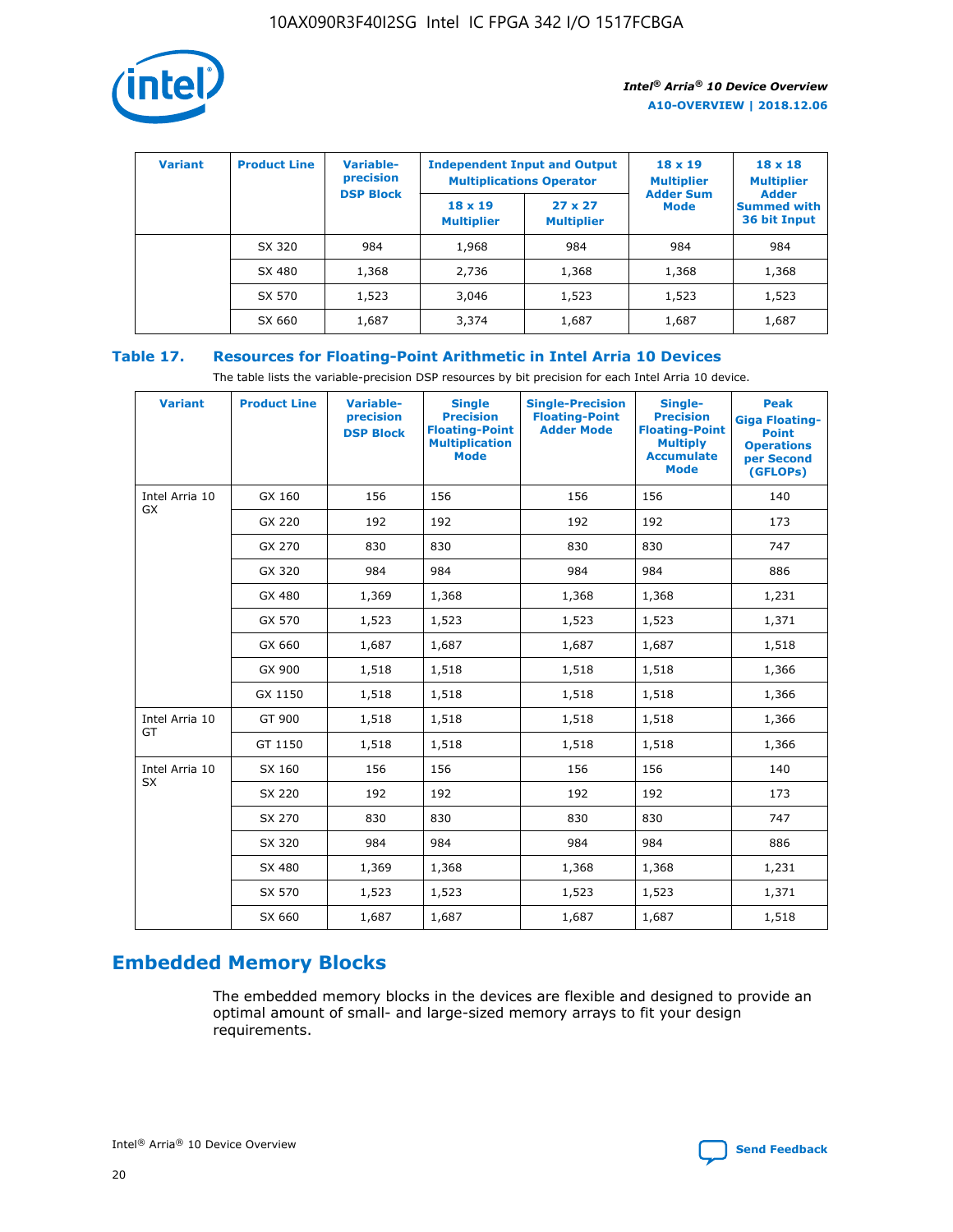

## **Types of Embedded Memory**

The Intel Arria 10 devices contain two types of memory blocks:

- 20 Kb M20K blocks—blocks of dedicated memory resources. The M20K blocks are ideal for larger memory arrays while still providing a large number of independent ports.
- 640 bit memory logic array blocks (MLABs)—enhanced memory blocks that are configured from dual-purpose logic array blocks (LABs). The MLABs are ideal for wide and shallow memory arrays. The MLABs are optimized for implementation of shift registers for digital signal processing (DSP) applications, wide and shallow FIFO buffers, and filter delay lines. Each MLAB is made up of ten adaptive logic modules (ALMs). In the Intel Arria 10 devices, you can configure these ALMs as ten 32 x 2 blocks, giving you one 32 x 20 simple dual-port SRAM block per MLAB.

## **Embedded Memory Capacity in Intel Arria 10 Devices**

|                   | <b>Product</b> |              | <b>M20K</b>         | <b>MLAB</b>  |                     | <b>Total RAM Bit</b> |
|-------------------|----------------|--------------|---------------------|--------------|---------------------|----------------------|
| <b>Variant</b>    | <b>Line</b>    | <b>Block</b> | <b>RAM Bit (Kb)</b> | <b>Block</b> | <b>RAM Bit (Kb)</b> | (Kb)                 |
| Intel Arria 10 GX | GX 160         | 440          | 8,800               | 1,680        | 1,050               | 9,850                |
|                   | GX 220         | 587          | 11,740              | 2,703        | 1,690               | 13,430               |
|                   | GX 270         | 750          | 15,000              | 3,922        | 2,452               | 17,452               |
|                   | GX 320         | 891          | 17,820              | 4,363        | 2,727               | 20,547               |
|                   | GX 480         | 1,431        | 28,620              | 6,662        | 4,164               | 32,784               |
|                   | GX 570         | 1,800        | 36,000              | 8,153        | 5,096               | 41,096               |
|                   | GX 660         | 2,131        | 42,620              | 9,260        | 5,788               | 48,408               |
|                   | GX 900         | 2,423        | 48,460              | 15,017       | 9,386               | 57,846               |
|                   | GX 1150        | 2,713        | 54,260              | 20,774       | 12,984              | 67,244               |
| Intel Arria 10 GT | GT 900         | 2,423        | 48,460              | 15,017       | 9,386               | 57,846               |
|                   | GT 1150        | 2,713        | 54,260              | 20,774       | 12,984              | 67,244               |
| Intel Arria 10 SX | SX 160         | 440          | 8,800               | 1,680        | 1,050               | 9,850                |
|                   | SX 220         | 587          | 11,740              | 2,703        | 1,690               | 13,430               |
|                   | SX 270         | 750          | 15,000              | 3,922        | 2,452               | 17,452               |
|                   | SX 320         | 891          | 17,820              | 4,363        | 2,727               | 20,547               |
|                   | SX 480         | 1,431        | 28,620              | 6,662        | 4,164               | 32,784               |
|                   | SX 570         | 1,800        | 36,000              | 8,153        | 5,096               | 41,096               |
|                   | SX 660         | 2,131        | 42,620              | 9,260        | 5,788               | 48,408               |

#### **Table 18. Embedded Memory Capacity and Distribution in Intel Arria 10 Devices**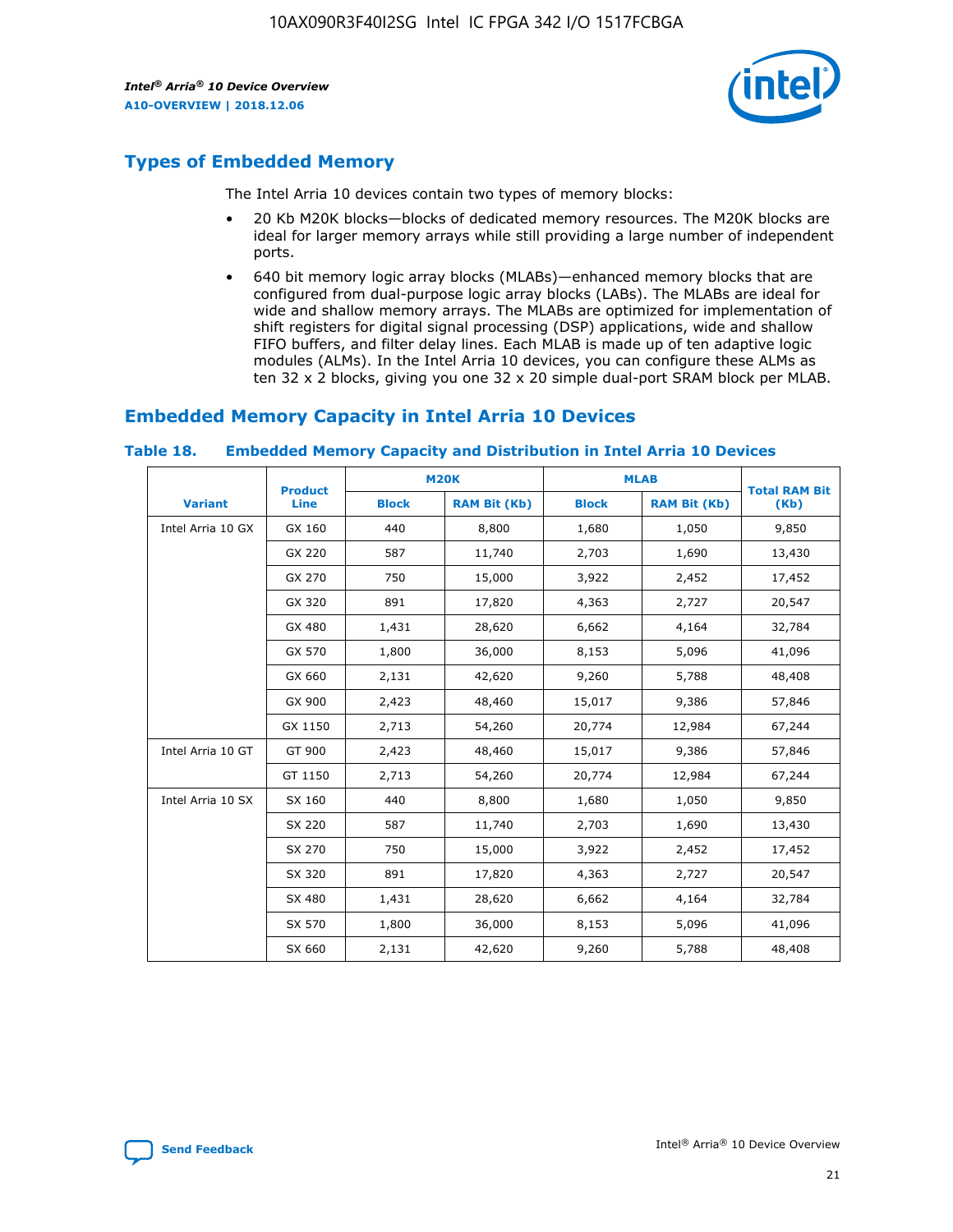

## **Embedded Memory Configurations for Single-port Mode**

#### **Table 19. Single-port Embedded Memory Configurations for Intel Arria 10 Devices**

This table lists the maximum configurations supported for single-port RAM and ROM modes.

| <b>Memory Block</b> | Depth (bits) | <b>Programmable Width</b> |
|---------------------|--------------|---------------------------|
| MLAB                | 32           | x16, x18, or x20          |
|                     | 64(10)       | x8, x9, x10               |
| M20K                | 512          | x40, x32                  |
|                     | 1K           | x20, x16                  |
|                     | 2K           | x10, x8                   |
|                     | 4K           | x5, x4                    |
|                     | 8K           | x2                        |
|                     | 16K          | x1                        |

## **Clock Networks and PLL Clock Sources**

The clock network architecture is based on Intel's global, regional, and peripheral clock structure. This clock structure is supported by dedicated clock input pins, fractional clock synthesis PLLs, and integer I/O PLLs.

## **Clock Networks**

The Intel Arria 10 core clock networks are capable of up to 800 MHz fabric operation across the full industrial temperature range. For the external memory interface, the clock network supports the hard memory controller with speeds up to 2,400 Mbps in a quarter-rate transfer.

To reduce power consumption, the Intel Quartus Prime software identifies all unused sections of the clock network and powers them down.

## **Fractional Synthesis and I/O PLLs**

Intel Arria 10 devices contain up to 32 fractional synthesis PLLs and up to 16 I/O PLLs that are available for both specific and general purpose uses in the core:

- Fractional synthesis PLLs—located in the column adjacent to the transceiver blocks
- I/O PLLs—located in each bank of the 48 I/Os

## **Fractional Synthesis PLLs**

You can use the fractional synthesis PLLs to:

- Reduce the number of oscillators that are required on your board
- Reduce the number of clock pins that are used in the device by synthesizing multiple clock frequencies from a single reference clock source

<sup>(10)</sup> Supported through software emulation and consumes additional MLAB blocks.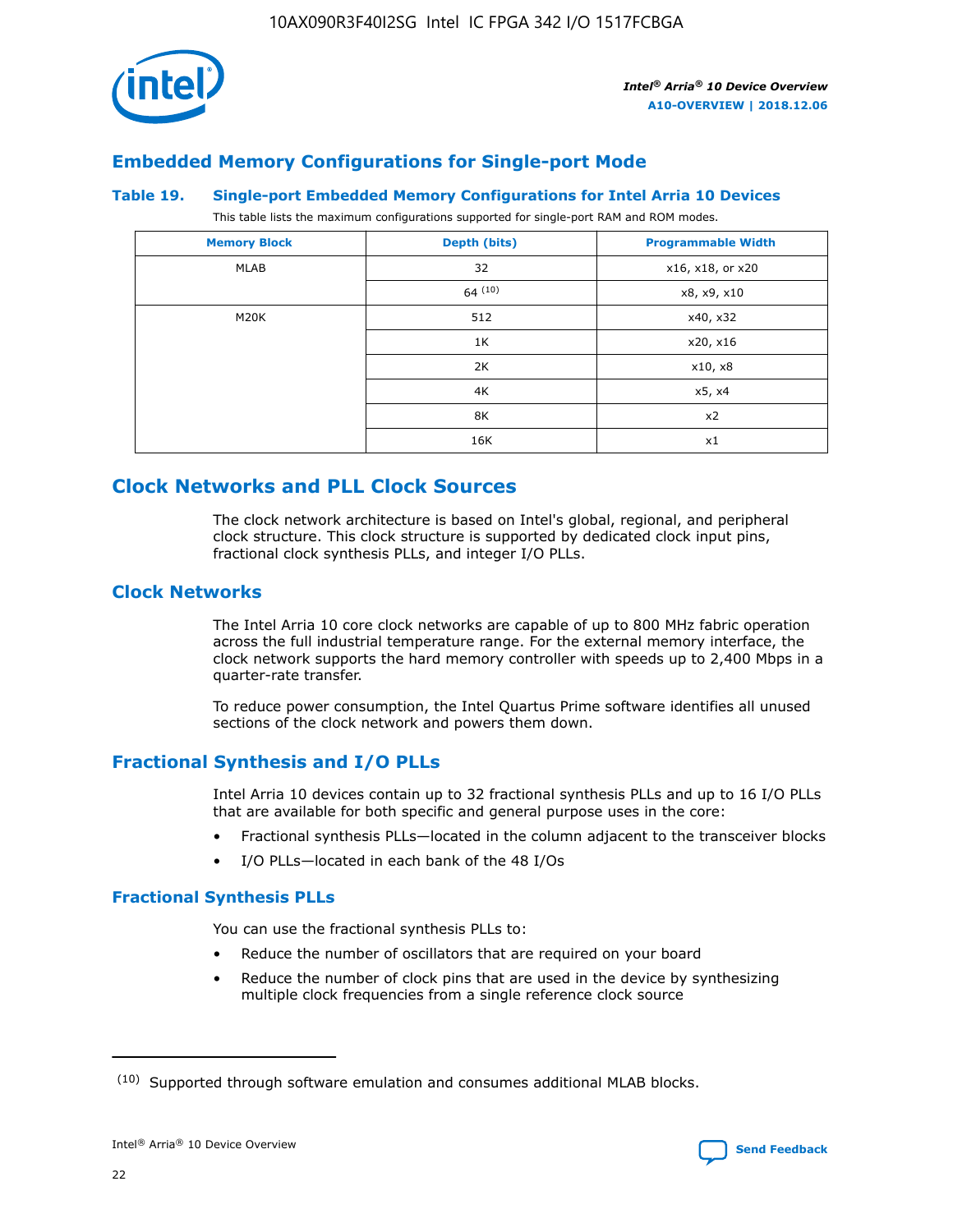

The fractional synthesis PLLs support the following features:

- Reference clock frequency synthesis for transceiver CMU and Advanced Transmit (ATX) PLLs
- Clock network delay compensation
- Zero-delay buffering
- Direct transmit clocking for transceivers
- Independently configurable into two modes:
	- Conventional integer mode equivalent to the general purpose PLL
	- Enhanced fractional mode with third order delta-sigma modulation
- PLL cascading

## **I/O PLLs**

The integer mode I/O PLLs are located in each bank of 48 I/Os. You can use the I/O PLLs to simplify the design of external memory and high-speed LVDS interfaces.

In each I/O bank, the I/O PLLs are adjacent to the hard memory controllers and LVDS SERDES. Because these PLLs are tightly coupled with the I/Os that need to use them, it makes it easier to close timing.

You can use the I/O PLLs for general purpose applications in the core such as clock network delay compensation and zero-delay buffering.

Intel Arria 10 devices support PLL-to-PLL cascading.

## **FPGA General Purpose I/O**

Intel Arria 10 devices offer highly configurable GPIOs. Each I/O bank contains 48 general purpose I/Os and a high-efficiency hard memory controller.

The following list describes the features of the GPIOs:

- Consist of 3 V I/Os for high-voltage application and LVDS I/Os for differential signaling
	- Up to two 3 V I/O banks, available in some devices, that support up to 3 V I/O standards
	- LVDS I/O banks that support up to 1.8 V I/O standards
- Support a wide range of single-ended and differential I/O interfaces
- LVDS speeds up to 1.6 Gbps
- Each LVDS pair of pins has differential input and output buffers, allowing you to configure the LVDS direction for each pair.
- Programmable bus hold and weak pull-up
- Programmable differential output voltage  $(V_{OD})$  and programmable pre-emphasis

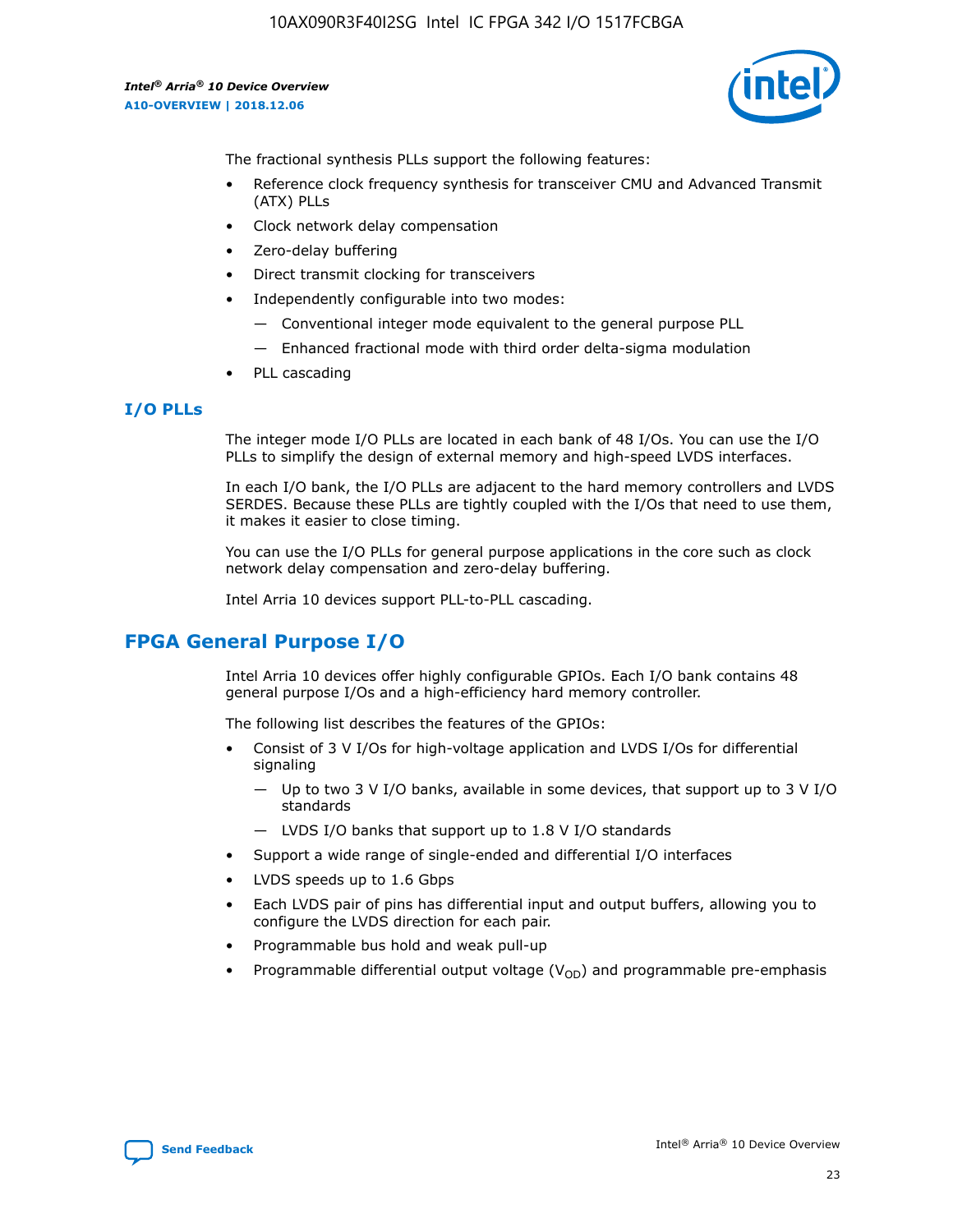

- Series (R<sub>S</sub>) and parallel (R<sub>T</sub>) on-chip termination (OCT) for all I/O banks with OCT calibration to limit the termination impedance variation
- On-chip dynamic termination that has the ability to swap between series and parallel termination, depending on whether there is read or write on a common bus for signal integrity
- Easy timing closure support using the hard read FIFO in the input register path, and delay-locked loop (DLL) delay chain with fine and coarse architecture

## **External Memory Interface**

Intel Arria 10 devices offer massive external memory bandwidth, with up to seven 32 bit DDR4 memory interfaces running at up to 2,400 Mbps. This bandwidth provides additional ease of design, lower power, and resource efficiencies of hardened highperformance memory controllers.

The memory interface within Intel Arria 10 FPGAs and SoCs delivers the highest performance and ease of use. You can configure up to a maximum width of 144 bits when using the hard or soft memory controllers. If required, you can bypass the hard memory controller and use a soft controller implemented in the user logic.

Each I/O contains a hardened DDR read/write path (PHY) capable of performing key memory interface functionality such as read/write leveling, FIFO buffering to lower latency and improve margin, timing calibration, and on-chip termination.

The timing calibration is aided by the inclusion of hard microcontrollers based on Intel's Nios® II technology, specifically tailored to control the calibration of multiple memory interfaces. This calibration allows the Intel Arria 10 device to compensate for any changes in process, voltage, or temperature either within the Intel Arria 10 device itself, or within the external memory device. The advanced calibration algorithms ensure maximum bandwidth and robust timing margin across all operating conditions.

In addition to parallel memory interfaces, Intel Arria 10 devices support serial memory technologies such as the Hybrid Memory Cube (HMC). The HMC is supported by the Intel Arria 10 high-speed serial transceivers which connect up to four HMC links, with each link running at data rates up to 15 Gbps.

## **Related Information**

#### [External Memory Interface Spec Estimator](http://www.altera.com/technology/memory/estimator/mem-emif-index.html)

Provides a parametric tool that allows you to find and compare the performance of the supported external memory interfaces in IntelFPGAs.

## **Memory Standards Supported by Intel Arria 10 Devices**

The I/Os are designed to provide high performance support for existing and emerging external memory standards.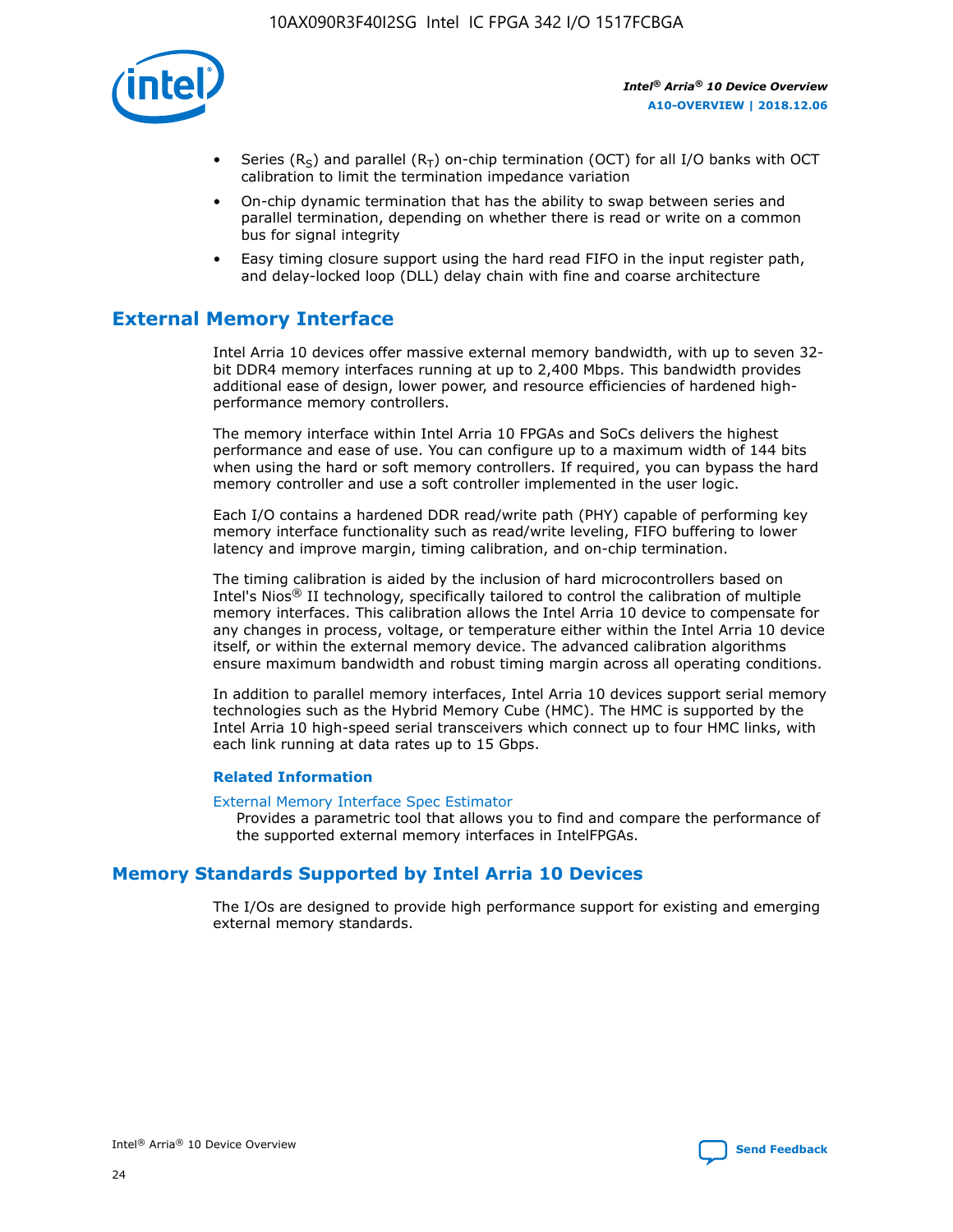

#### **Table 20. Memory Standards Supported by the Hard Memory Controller**

This table lists the overall capability of the hard memory controller. For specific details, refer to the External Memory Interface Spec Estimator and Intel Arria 10 Device Datasheet.

| <b>Memory Standard</b> | <b>Rate Support</b> | <b>Ping Pong PHY Support</b> | <b>Maximum Frequency</b><br>(MHz) |
|------------------------|---------------------|------------------------------|-----------------------------------|
| <b>DDR4 SDRAM</b>      | Quarter rate        | Yes                          | 1,067                             |
|                        |                     |                              | 1,200                             |
| DDR3 SDRAM             | Half rate           | Yes                          | 533                               |
|                        |                     |                              | 667                               |
|                        | Quarter rate        | Yes                          | 1,067                             |
|                        |                     |                              | 1,067                             |
| <b>DDR3L SDRAM</b>     | Half rate           | Yes                          | 533                               |
|                        |                     |                              | 667                               |
|                        | Quarter rate        | Yes                          | 933                               |
|                        |                     |                              | 933                               |
| LPDDR3 SDRAM           | Half rate           |                              | 533                               |
|                        | Quarter rate        |                              | 800                               |

## **Table 21. Memory Standards Supported by the Soft Memory Controller**

| <b>Memory Standard</b>      | <b>Rate Support</b> | <b>Maximum Frequency</b><br>(MHz) |
|-----------------------------|---------------------|-----------------------------------|
| <b>RLDRAM 3 (11)</b>        | Quarter rate        | 1,200                             |
| ODR IV SRAM <sup>(11)</sup> | Quarter rate        | 1,067                             |
| <b>ODR II SRAM</b>          | Full rate           | 333                               |
|                             | Half rate           | 633                               |
| <b>ODR II+ SRAM</b>         | Full rate           | 333                               |
|                             | Half rate           | 633                               |
| <b>ODR II+ Xtreme SRAM</b>  | Full rate           | 333                               |
|                             | Half rate           | 633                               |

#### **Table 22. Memory Standards Supported by the HPS Hard Memory Controller**

The hard processor system (HPS) is available in Intel Arria 10 SoC devices only.

| <b>Memory Standard</b> | <b>Rate Support</b> | <b>Maximum Frequency</b><br>(MHz) |
|------------------------|---------------------|-----------------------------------|
| <b>DDR4 SDRAM</b>      | Half rate           | 1,200                             |
| <b>DDR3 SDRAM</b>      | Half rate           | 1,067                             |
| <b>DDR3L SDRAM</b>     | Half rate           | 933                               |

<sup>(11)</sup> Intel Arria 10 devices support this external memory interface using hard PHY with soft memory controller.

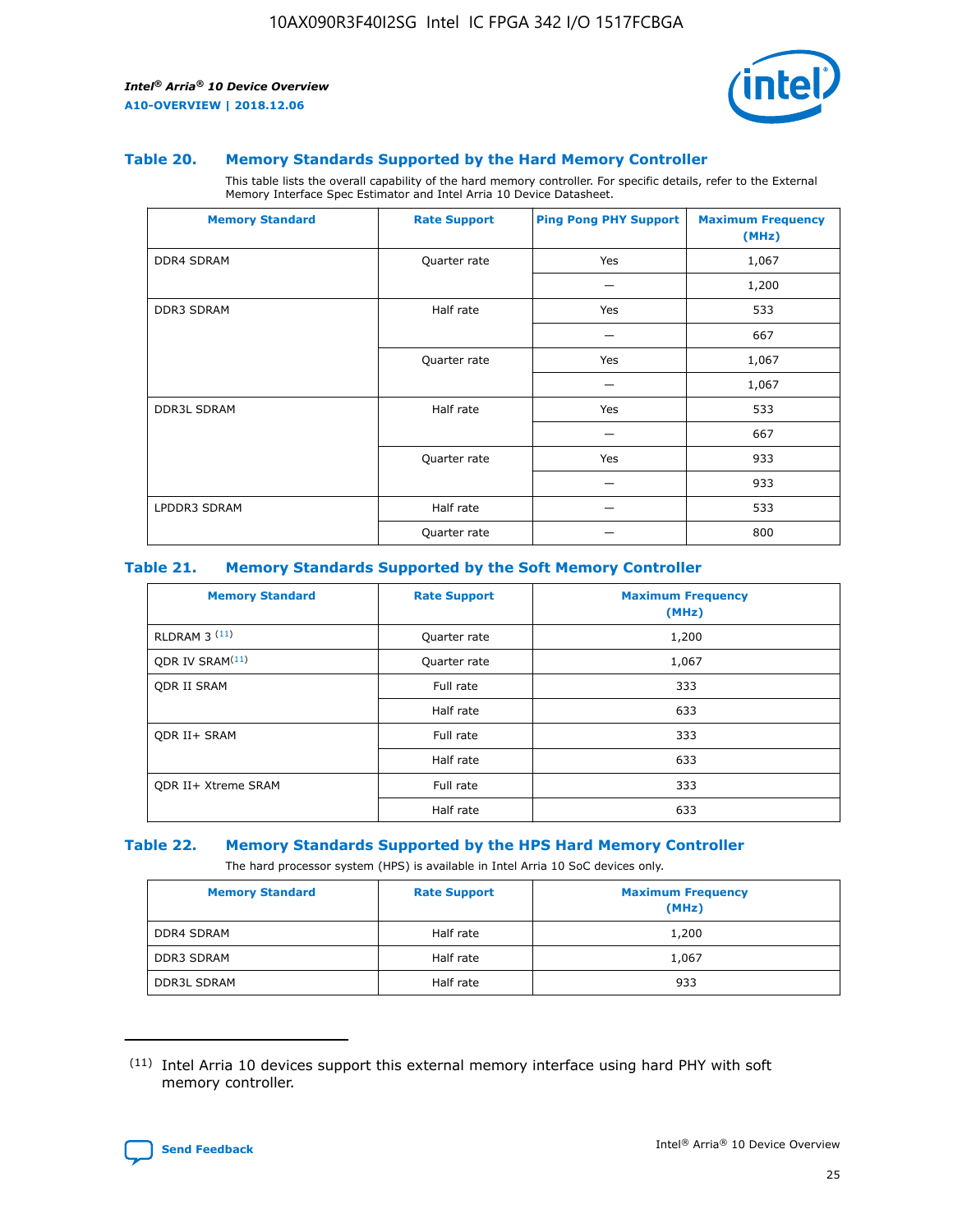

## **Related Information**

#### [Intel Arria 10 Device Datasheet](https://www.intel.com/content/www/us/en/programmable/documentation/mcn1413182292568.html#mcn1413182153340)

Lists the memory interface performance according to memory interface standards, rank or chip select configurations, and Intel Arria 10 device speed grades.

# **PCIe Gen1, Gen2, and Gen3 Hard IP**

Intel Arria 10 devices contain PCIe hard IP that is designed for performance and ease-of-use:

- Includes all layers of the PCIe stack—transaction, data link and physical layers.
- Supports PCIe Gen3, Gen2, and Gen1 Endpoint and Root Port in x1, x2, x4, or x8 lane configuration.
- Operates independently from the core logic—optional configuration via protocol (CvP) allows the PCIe link to power up and complete link training in less than 100 ms while the Intel Arria 10 device completes loading the programming file for the rest of the FPGA.
- Provides added functionality that makes it easier to support emerging features such as Single Root I/O Virtualization (SR-IOV) and optional protocol extensions.
- Provides improved end-to-end datapath protection using ECC.
- Supports FPGA configuration via protocol (CvP) using PCIe at Gen3, Gen2, or Gen1 speed.

#### **Related Information**

PCS Features on page 30

## **Enhanced PCS Hard IP for Interlaken and 10 Gbps Ethernet**

## **Interlaken Support**

The Intel Arria 10 enhanced PCS hard IP provides integrated Interlaken PCS supporting rates up to 25.8 Gbps per lane.

The Interlaken PCS is based on the proven functionality of the PCS developed for Intel's previous generation FPGAs, which demonstrated interoperability with Interlaken ASSP vendors and third-party IP suppliers. The Interlaken PCS is present in every transceiver channel in Intel Arria 10 devices.

## **Related Information**

PCS Features on page 30

## **10 Gbps Ethernet Support**

The Intel Arria 10 enhanced PCS hard IP supports 10GBASE-R PCS compliant with IEEE 802.3 10 Gbps Ethernet (10GbE). The integrated hard IP support for 10GbE and the 10 Gbps transceivers save external PHY cost, board space, and system power.

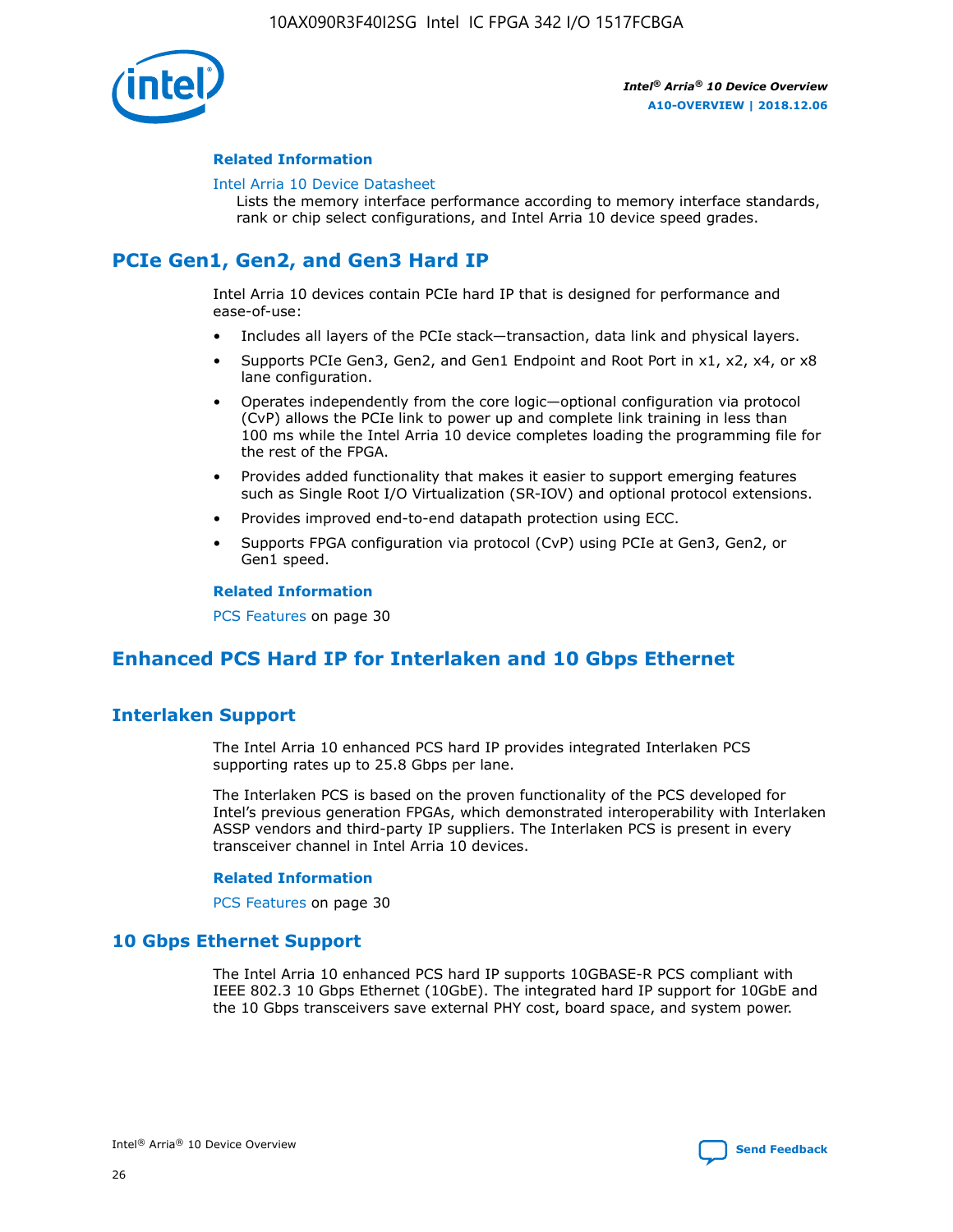

The scalable hard IP supports multiple independent 10GbE ports while using a single PLL for all the 10GBASE-R PCS instantiations, which saves on core logic resources and clock networks:

- Simplifies multiport 10GbE systems compared to XAUI interfaces that require an external XAUI-to-10G PHY.
- Incorporates Electronic Dispersion Compensation (EDC), which enables direct connection to standard 10 Gbps XFP and SFP+ pluggable optical modules.
- Supports backplane Ethernet applications and includes a hard 10GBASE-KR Forward Error Correction (FEC) circuit that you can use for 10 Gbps and 40 Gbps applications.

The 10 Gbps Ethernet PCS hard IP and 10GBASE-KR FEC are present in every transceiver channel.

#### **Related Information**

PCS Features on page 30

## **Low Power Serial Transceivers**

Intel Arria 10 FPGAs and SoCs include lowest power transceivers that deliver high bandwidth, throughput and low latency.

Intel Arria 10 devices deliver the industry's lowest power consumption per transceiver channel:

- 12.5 Gbps transceivers at as low as 242 mW
- 10 Gbps transceivers at as low as 168 mW
- 6 Gbps transceivers at as low as 117 mW

Intel Arria 10 transceivers support various data rates according to application:

- Chip-to-chip and chip-to-module applications—from 1 Gbps up to 25.8 Gbps
- Long reach and backplane applications—from 1 Gbps up to 12.5 with advanced adaptive equalization
- Critical power sensitive applications—from 1 Gbps up to 11.3 Gbps using lower power modes

The combination of 20 nm process technology and architectural advances provide the following benefits:

- Significant reduction in die area and power consumption
- Increase of up to two times in transceiver I/O density compared to previous generation devices while maintaining optimal signal integrity
- Up to 72 total transceiver channels—you can configure up to 6 of these channels to run as fast as 25.8 Gbps
- All channels feature continuous data rate support up to the maximum rated speed

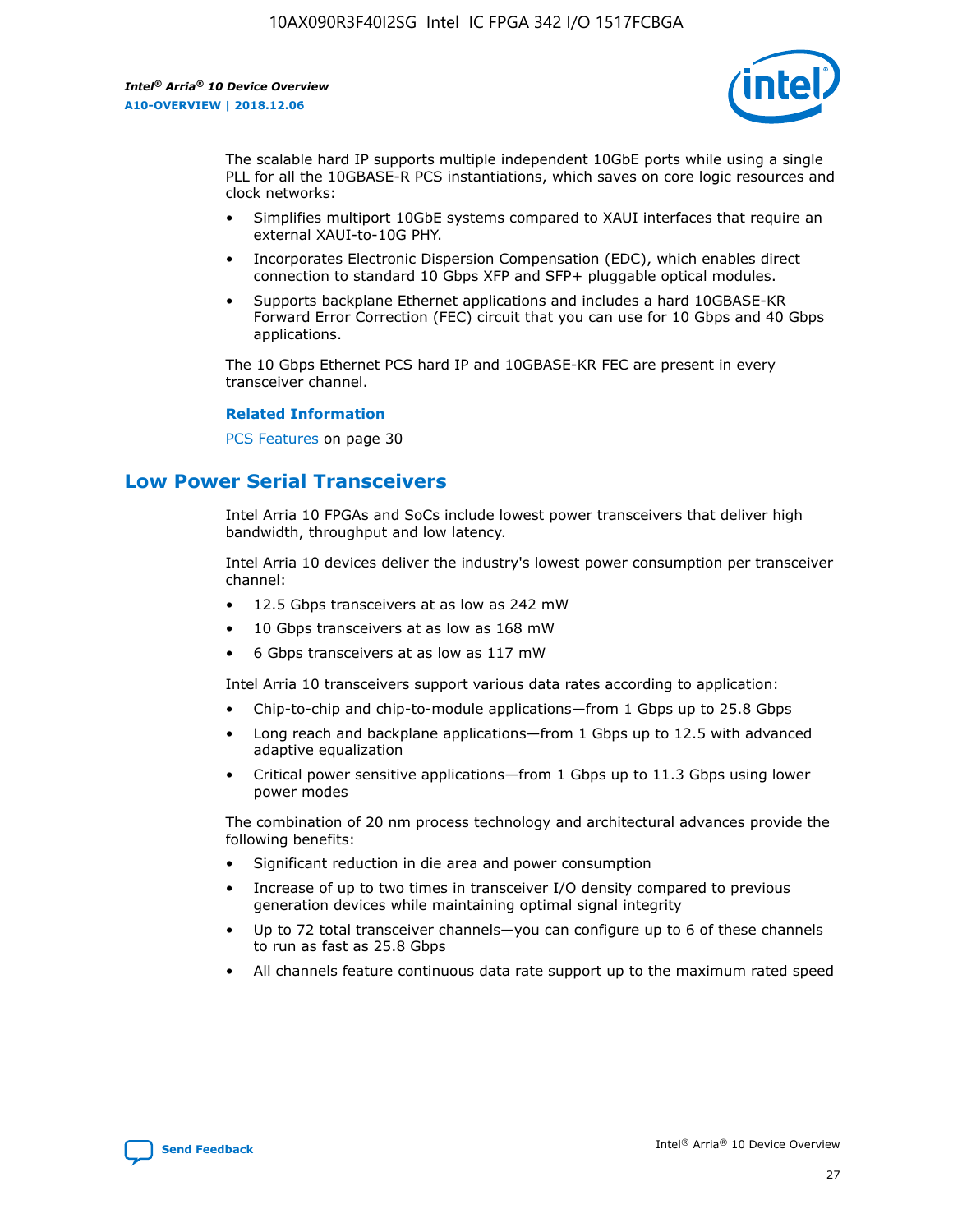

## Transceiver PMA TX/RX PCS ATX PLL Transceiver PMA TX/RX PCS fPLL Network Flexible Clock Distribution Network PCS Transceiver PMA TX/RX FPGA **Clock Distribution** Fabric PCS Transceiver PMA TX/RX ATX Flexible PLL PCS Transceiver PMA TX/RX ▲ fPLL Transceiver PMA TX/RX PCS 4

## **Figure 6. Intel Arria 10 Transceiver Block Architecture**

## **Transceiver Channels**

All transceiver channels feature a dedicated Physical Medium Attachment (PMA) and a hardened Physical Coding Sublayer (PCS).

- The PMA provides primary interfacing capabilities to physical channels.
- The PCS typically handles encoding/decoding, word alignment, and other preprocessing functions before transferring data to the FPGA core fabric.

A transceiver channel consists of a PMA and a PCS block. Most transceiver banks have 6 channels. There are some transceiver banks that contain only 3 channels.

A wide variety of bonded and non-bonded data rate configurations is possible using a highly configurable clock distribution network. Up to 80 independent transceiver data rates can be configured.

The following figures are graphical representations of top views of the silicon die, which correspond to reverse views for flip chip packages. Different Intel Arria 10 devices may have different floorplans than the ones shown in the figures.

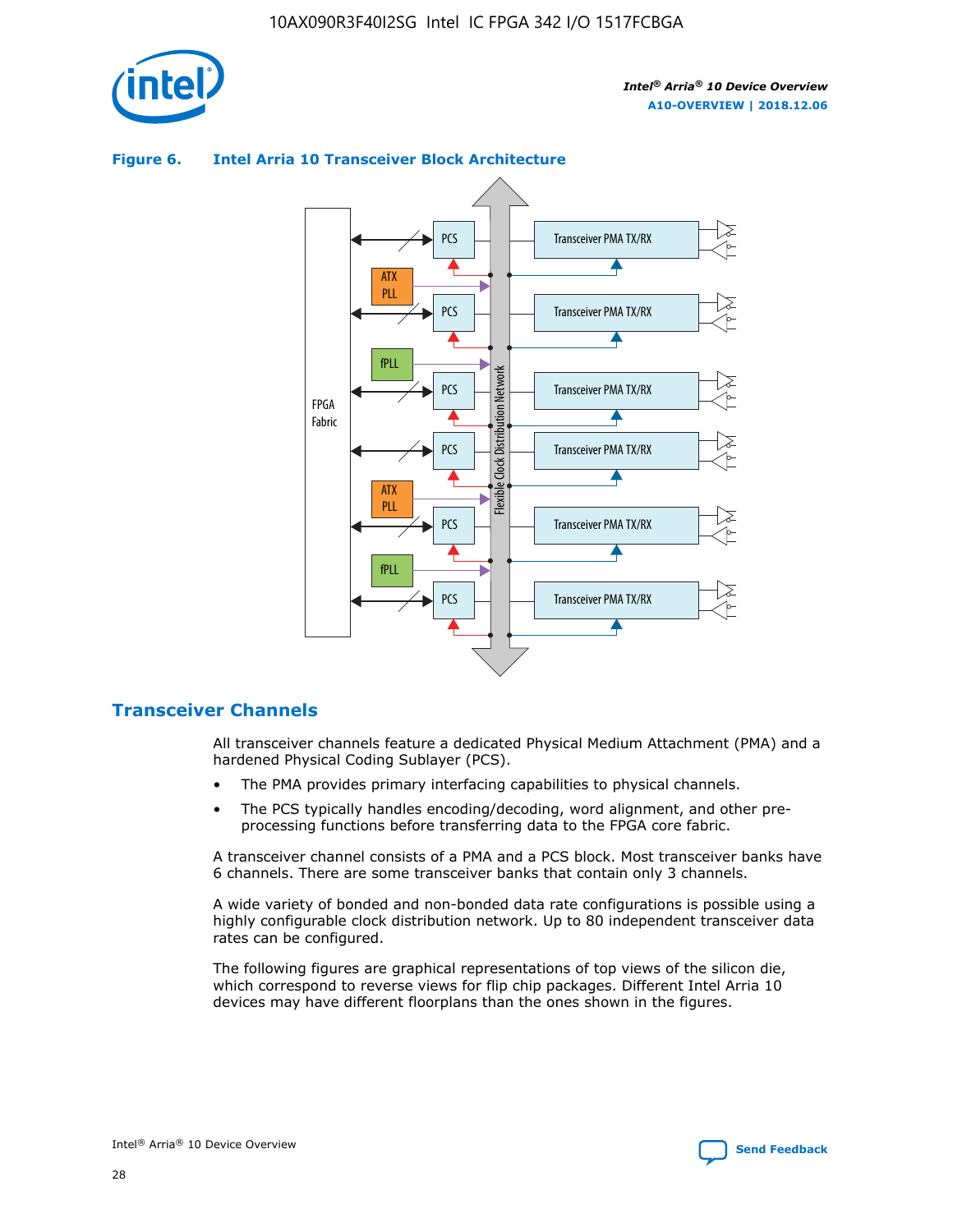

## **Figure 7. Device Chip Overview for Intel Arria 10 GX and GT Devices**



M20K Internal Memory Blocks Core Logic Fabric Transceiver Channels Hard IP Per Transceiver: Standard PCS and Enhanced PCS Hard IPs PCI Express Gen3 Hard IP Fractional PLLs M20K Internal Memory Blocks PCI Express Gen3 Hard IP Variable Precision DSP Blocks I/O PLLs Hard Memory Controllers, General-Purpose I/O Cells, LVDS Hard Processor Subsystem, Dual-Core ARM Cortex A9 M20K Internal Memory Blocks Variable Precision DSP Blocks M20K Internal Memory Blocks Core Logic Fabric I/O PLLs Hard Memory Controllers, General-Purpose I/O Cells, LVDS M20K Internal Memory Blocks Variable Precision DSP Blocks M20K Internal Memory Blocks Transceiver Channels Hard IP Per Transceiver: Standard PCS and Enhanced PCS Hard IPs PCI Express Gen3 Hard IP Fractional PLLs PCI Express Gen3 Hard IP  $\ddot{\cdot}$ Hard PCS Transceiver PMA fPLL ATX (LC) Hard PCS Transceiver PMA **Transmit** Hard PCS Transceiver PMA PLL fPLL Hard PCS Transceiver PMA Transceiver Clock Networks ATX (LC) Hard PCS Transceiver PMA Transmi Hard PCS Transceiver PMA PLL fPLL Hard PCS Transceiver PMA Transceiver PMA Hard PCS ATX (LC) **Transmit** Hard PCS Transceiver PMA PLL Unused transceiver chann can be used as additional transceiver transmit PLLs

## **PMA Features**

Intel Arria 10 transceivers provide exceptional signal integrity at data rates up to 25.8 Gbps. Clocking options include ultra-low jitter ATX PLLs (LC tank based), clock multiplier unit (CMU) PLLs, and fractional PLLs.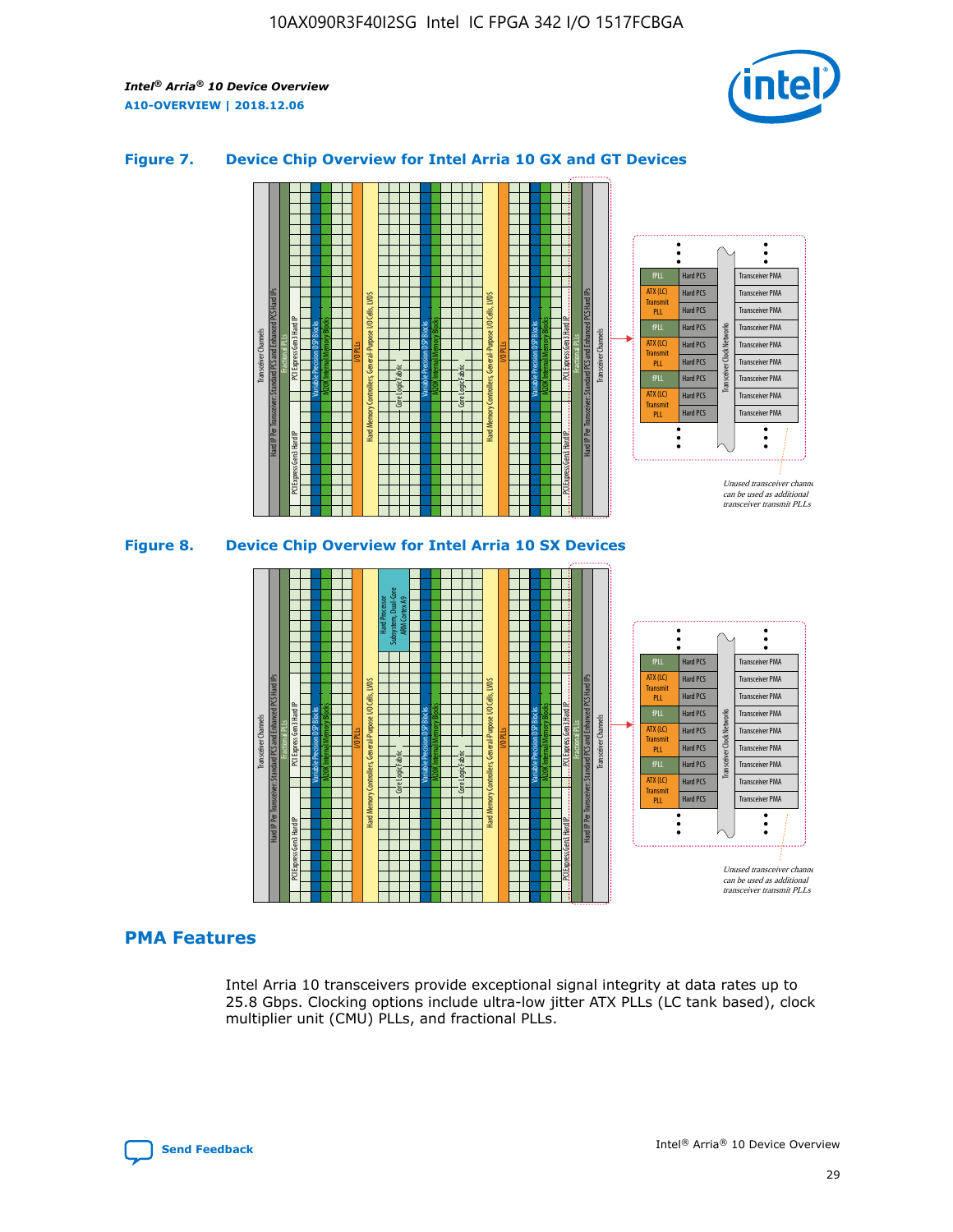

Each transceiver channel contains a channel PLL that can be used as the CMU PLL or clock data recovery (CDR) PLL. In CDR mode, the channel PLL recovers the receiver clock and data in the transceiver channel. Up to 80 independent data rates can be configured on a single Intel Arria 10 device.

## **Table 23. PMA Features of the Transceivers in Intel Arria 10 Devices**

| <b>Feature</b>                                             | <b>Capability</b>                                                                                                                                                                                                             |
|------------------------------------------------------------|-------------------------------------------------------------------------------------------------------------------------------------------------------------------------------------------------------------------------------|
| Chip-to-Chip Data Rates                                    | 1 Gbps to 17.4 Gbps (Intel Arria 10 GX devices)<br>1 Gbps to 25.8 Gbps (Intel Arria 10 GT devices)                                                                                                                            |
| <b>Backplane Support</b>                                   | Drive backplanes at data rates up to 12.5 Gbps                                                                                                                                                                                |
| <b>Optical Module Support</b>                              | SFP+/SFP, XFP, CXP, QSFP/QSFP28, CFP/CFP2/CFP4                                                                                                                                                                                |
| Cable Driving Support                                      | SFP+ Direct Attach, PCI Express over cable, eSATA                                                                                                                                                                             |
| Transmit Pre-Emphasis                                      | 4-tap transmit pre-emphasis and de-emphasis to compensate for system channel loss                                                                                                                                             |
| Continuous Time Linear<br>Equalizer (CTLE)                 | Dual mode, high-gain, and high-data rate, linear receive equalization to compensate for<br>system channel loss                                                                                                                |
| Decision Feedback Equalizer<br>(DFE)                       | 7-fixed and 4-floating tap DFE to equalize backplane channel loss in the presence of<br>crosstalk and noisy environments                                                                                                      |
| Variable Gain Amplifier                                    | Optimizes the signal amplitude prior to the CDR sampling and operates in fixed and<br>adaptive modes                                                                                                                          |
| Altera Digital Adaptive<br>Parametric Tuning (ADAPT)       | Fully digital adaptation engine to automatically adjust all link equalization parameters-<br>including CTLE, DFE, and variable gain amplifier blocks—that provide optimal link margin<br>without intervention from user logic |
| Precision Signal Integrity<br>Calibration Engine (PreSICE) | Hardened calibration controller to quickly calibrate all transceiver control parameters on<br>power-up, which provides the optimal signal integrity and jitter performance                                                    |
| Advanced Transmit (ATX)<br>PLL                             | Low jitter ATX (LC tank based) PLLs with continuous tuning range to cover a wide range of<br>standard and proprietary protocols                                                                                               |
| <b>Fractional PLLs</b>                                     | On-chip fractional frequency synthesizers to replace on-board crystal oscillators and reduce<br>system cost                                                                                                                   |
| Digitally Assisted Analog<br><b>CDR</b>                    | Superior jitter tolerance with fast lock time                                                                                                                                                                                 |
| Dynamic Partial<br>Reconfiguration                         | Allows independent control of the Avalon memory-mapped interface of each transceiver<br>channel for the highest transceiver flexibility                                                                                       |
| Multiple PCS-PMA and PCS-<br>PLD interface widths          | 8-, 10-, 16-, 20-, 32-, 40-, or 64-bit interface widths for flexibility of deserialization width,<br>encoding, and reduced latency                                                                                            |

## **PCS Features**

This table summarizes the Intel Arria 10 transceiver PCS features. You can use the transceiver PCS to support a wide range of protocols ranging from 1 Gbps to 25.8 Gbps.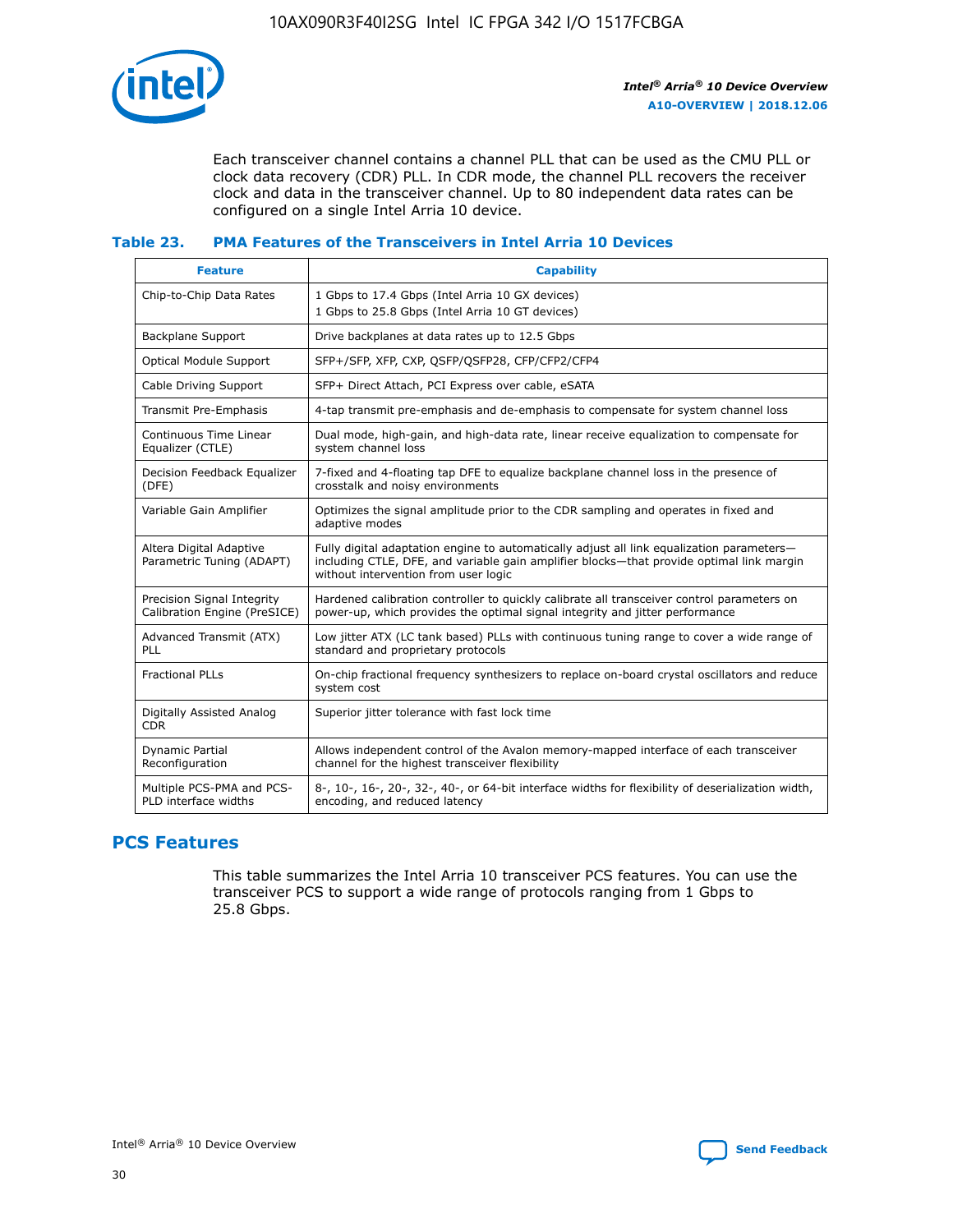

| <b>PCS</b>    | <b>Description</b>                                                                                                                                                                                                                                                                                                                                                                                             |
|---------------|----------------------------------------------------------------------------------------------------------------------------------------------------------------------------------------------------------------------------------------------------------------------------------------------------------------------------------------------------------------------------------------------------------------|
| Standard PCS  | Operates at a data rate up to 12 Gbps<br>Supports protocols such as PCI-Express, CPRI 4.2+, GigE, IEEE 1588 in Hard PCS<br>Implements other protocols using Basic/Custom (Standard PCS) transceiver<br>configuration rules.                                                                                                                                                                                    |
| Enhanced PCS  | Performs functions common to most serial data industry standards, such as word<br>alignment, encoding/decoding, and framing, before data is sent or received off-chip<br>through the PMA<br>• Handles data transfer to and from the FPGA fabric<br>Handles data transfer internally to and from the PMA<br>Provides frequency compensation<br>Performs channel bonding for multi-channel low skew applications |
| PCIe Gen3 PCS | Supports the seamless switching of Data and Clock between the Gen1, Gen2, and Gen3<br>data rates<br>Provides support for PIPE 3.0 features<br>Supports the PIPE interface with the Hard IP enabled, as well as with the Hard IP<br>bypassed                                                                                                                                                                    |

#### **Related Information**

- PCIe Gen1, Gen2, and Gen3 Hard IP on page 26
- Interlaken Support on page 26
- 10 Gbps Ethernet Support on page 26

## **PCS Protocol Support**

This table lists some of the protocols supported by the Intel Arria 10 transceiver PCS. For more information about the blocks in the transmitter and receiver data paths, refer to the related information.

| <b>Protocol</b>                                 | <b>Data Rate</b><br>(Gbps) | <b>Transceiver IP</b>       | <b>PCS Support</b>                      |
|-------------------------------------------------|----------------------------|-----------------------------|-----------------------------------------|
| PCIe Gen3 x1, x2, x4, x8                        | 8.0                        | Native PHY (PIPE)           | Standard PCS and PCIe<br>Gen3 PCS       |
| PCIe Gen2 x1, x2, x4, x8                        | 5.0                        | Native PHY (PIPE)           | <b>Standard PCS</b>                     |
| PCIe Gen1 x1, x2, x4, x8                        | 2.5                        | Native PHY (PIPE)           | Standard PCS                            |
| 1000BASE-X Gigabit Ethernet                     | 1.25                       | Native PHY                  | <b>Standard PCS</b>                     |
| 1000BASE-X Gigabit Ethernet with<br>IEEE 1588v2 | 1.25                       | Native PHY                  | Standard PCS                            |
| 10GBASE-R                                       | 10.3125                    | Native PHY                  | <b>Enhanced PCS</b>                     |
| 10GBASE-R with IEEE 1588v2                      | 10.3125                    | Native PHY                  | <b>Enhanced PCS</b>                     |
| 10GBASE-R with KR FEC                           | 10.3125                    | Native PHY                  | <b>Enhanced PCS</b>                     |
| 10GBASE-KR and 1000BASE-X                       | 10.3125                    | 1G/10GbE and 10GBASE-KR PHY | Standard PCS and<br><b>Enhanced PCS</b> |
| Interlaken (CEI-6G/11G)                         | 3.125 to 17.4              | Native PHY                  | <b>Enhanced PCS</b>                     |
| SFI-S/SFI-5.2                                   | 11.2                       | Native PHY                  | <b>Enhanced PCS</b>                     |
| $10G$ SDI                                       | 10.692                     | Native PHY                  | <b>Enhanced PCS</b>                     |
|                                                 |                            |                             | continued                               |

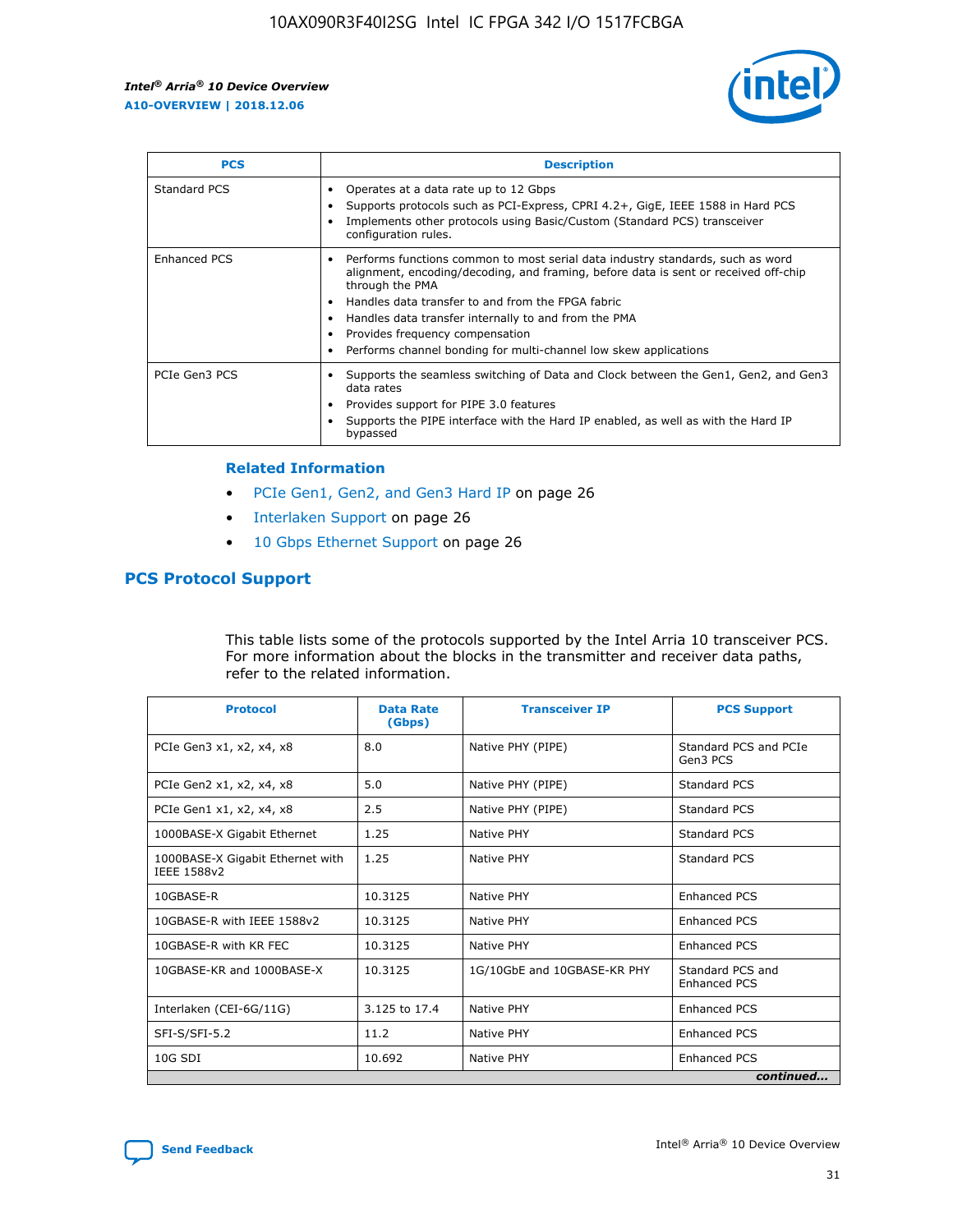

| <b>Protocol</b>      | <b>Data Rate</b><br>(Gbps) | <b>Transceiver IP</b> | <b>PCS Support</b> |
|----------------------|----------------------------|-----------------------|--------------------|
| CPRI 6.0 (64B/66B)   | 0.6144 to<br>10.1376       | Native PHY            | Enhanced PCS       |
| CPRI 4.2 (8B/10B)    | $0.6144$ to<br>9.8304      | Native PHY            | Standard PCS       |
| OBSAI RP3 v4.2       | 0.6144 to 6.144            | Native PHY            | Standard PCS       |
| SD-SDI/HD-SDI/3G-SDI | $0.143(12)$ to<br>2.97     | Native PHY            | Standard PCS       |

## **Related Information**

#### [Intel Arria 10 Transceiver PHY User Guide](https://www.intel.com/content/www/us/en/programmable/documentation/nik1398707230472.html#nik1398707091164)

Provides more information about the supported transceiver protocols and PHY IP, the PMA architecture, and the standard, enhanced, and PCIe Gen3 PCS architecture.

## **SoC with Hard Processor System**

Each SoC device combines an FPGA fabric and a hard processor system (HPS) in a single device. This combination delivers the flexibility of programmable logic with the power and cost savings of hard IP in these ways:

- Reduces board space, system power, and bill of materials cost by eliminating a discrete embedded processor
- Allows you to differentiate the end product in both hardware and software, and to support virtually any interface standard
- Extends the product life and revenue through in-field hardware and software updates

 $(12)$  The 0.143 Gbps data rate is supported using oversampling of user logic that you must implement in the FPGA fabric.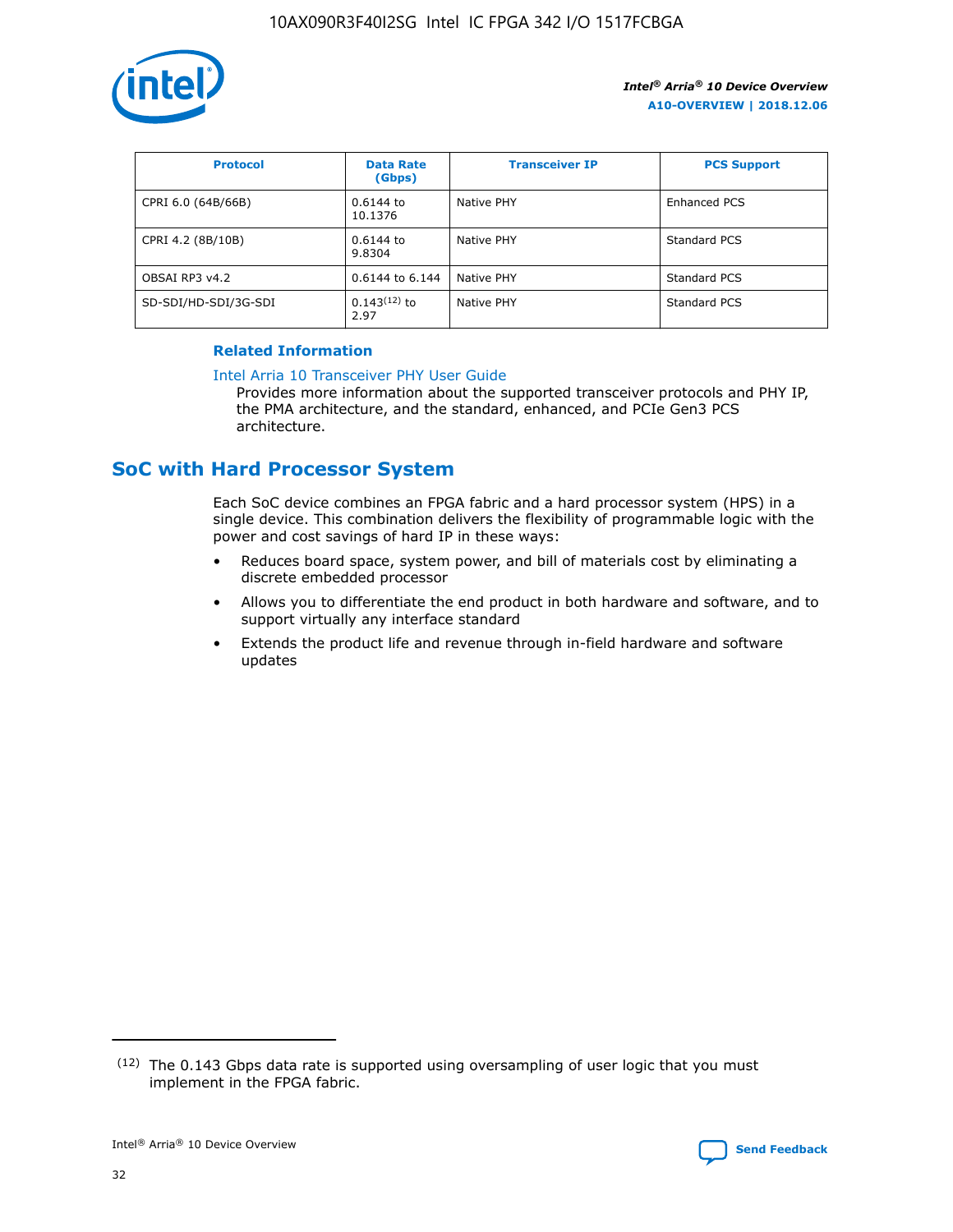

#### **Figure 9. HPS Block Diagram**

This figure shows a block diagram of the HPS with the dual ARM Cortex-A9 MPCore processor.



## **Key Advantages of 20-nm HPS**

The 20-nm HPS strikes a balance between enabling maximum software compatibility with 28-nm SoCs while still improving upon the 28-nm HPS architecture. These improvements address the requirements of the next generation target markets such as wireless and wireline communications, compute and storage equipment, broadcast and military in terms of performance, memory bandwidth, connectivity via backplane and security.

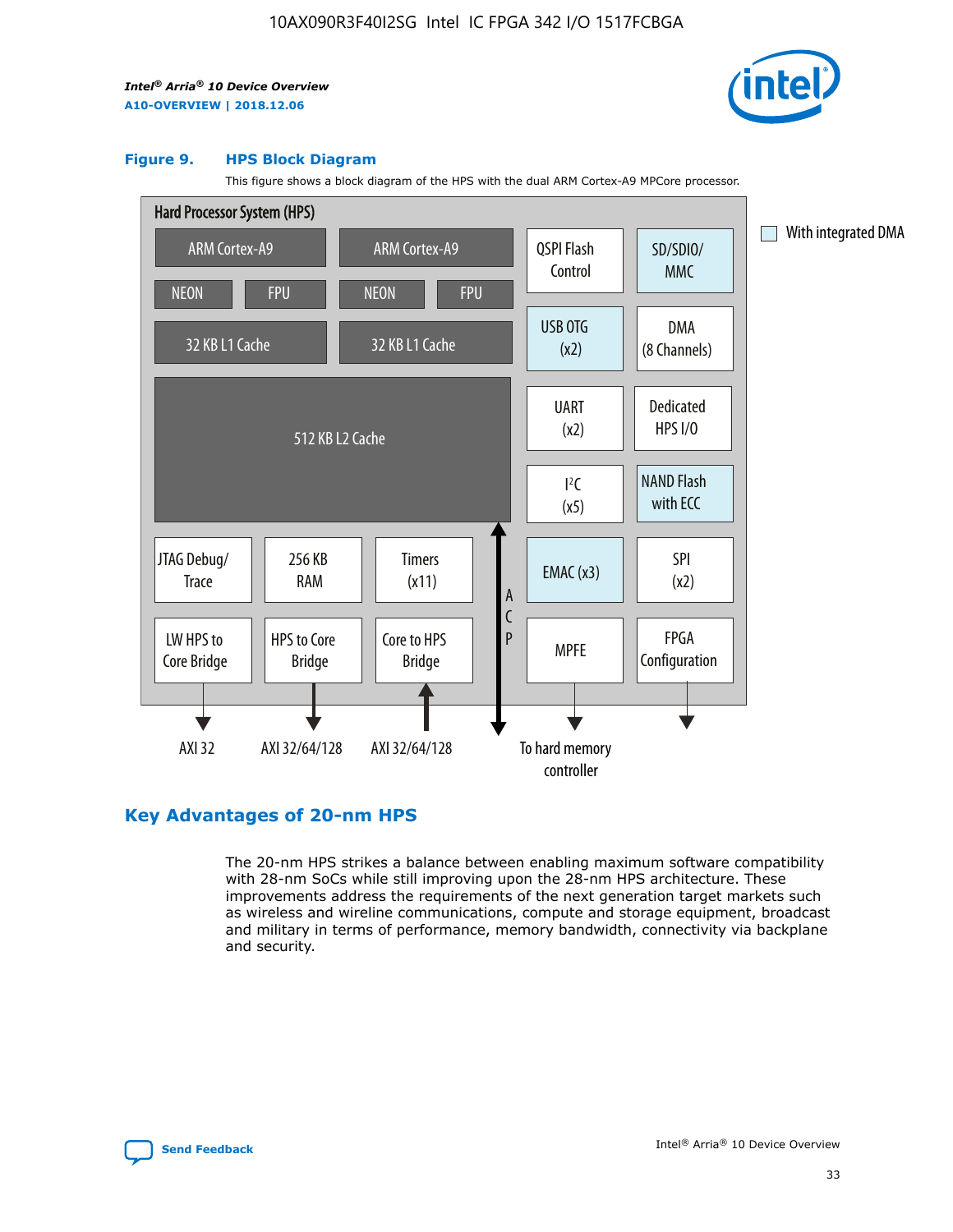

## **Table 24. Improvements in 20 nm HPS**

This table lists the key improvements of the 20 nm HPS compared to the 28 nm HPS.

| Advantages/<br><b>Improvements</b>                          | <b>Description</b>                                                                                                                                                                                                                                                                                                                                                                                                                                                                                                                                                                                                                                                                                                                                                                                                                                                                                                      |
|-------------------------------------------------------------|-------------------------------------------------------------------------------------------------------------------------------------------------------------------------------------------------------------------------------------------------------------------------------------------------------------------------------------------------------------------------------------------------------------------------------------------------------------------------------------------------------------------------------------------------------------------------------------------------------------------------------------------------------------------------------------------------------------------------------------------------------------------------------------------------------------------------------------------------------------------------------------------------------------------------|
| Increased performance and<br>overdrive capability           | While the nominal processor frequency is 1.2 GHz, the 20 nm HPS offers an "overdrive"<br>feature which enables a higher processor operating frequency. This requires a higher supply<br>voltage value that is unique to the HPS and may require a separate regulator.                                                                                                                                                                                                                                                                                                                                                                                                                                                                                                                                                                                                                                                   |
| Increased processor memory<br>bandwidth and DDR4<br>support | Up to 64-bit DDR4 memory at 2,400 Mbps support is available for the processor. The hard<br>memory controller for the HPS comprises a multi-port front end that manages connections<br>to a single port memory controller. The multi-port front end allows logic core and the HPS<br>to share ports and thereby the available bandwidth of the memory controller.                                                                                                                                                                                                                                                                                                                                                                                                                                                                                                                                                        |
| Flexible I/O sharing                                        | An advanced I/O pin muxing scheme allows improved sharing of I/O between the HPS and<br>the core logic. The following types of I/O are available for SoC:<br>17 dedicated I/Os-physically located inside the HPS block and are not accessible to<br>logic within the core. The 17 dedicated I/Os are used for HPS clock, resets, and<br>interfacing with boot devices, QSPI, and SD/MMC.<br>48 direct shared I/O-located closest to the HPS block and are ideal for high speed HPS<br>peripherals such as EMAC, USB, and others. There is one bank of 48 I/Os that supports<br>direct sharing where the 48 I/Os can be shared 12 I/Os at a time.<br>Standard (shared) I/O-all standard I/Os can be shared by the HPS peripherals and any<br>logic within the core. For designs where more than 48 I/Os are reguired to fully use all<br>the peripherals in the HPS, these I/Os can be connected through the core logic. |
| <b>EMAC</b> core                                            | Three EMAC cores are available in the HPS. The EMAC cores enable an application to<br>support two redundant Ethernet connections; for example, backplane, or two EMAC cores<br>for managing IEEE 1588 time stamp information while allowing a third EMAC core for debug<br>and configuration. All three EMACs can potentially share the same time stamps, simplifying<br>the 1588 time stamping implementation. A new serial time stamp interface allows core<br>logic to access and read the time stamp values. The integrated EMAC controllers can be<br>connected to external Ethernet PHY through the provided MDIO or I <sup>2</sup> C interface.                                                                                                                                                                                                                                                                  |
| On-chip memory                                              | The on-chip memory is updated to 256 KB support and can support larger data sets and<br>real time algorithms.                                                                                                                                                                                                                                                                                                                                                                                                                                                                                                                                                                                                                                                                                                                                                                                                           |
| <b>ECC</b> enhancements                                     | Improvements in L2 Cache ECC management allow identification of errors down to the<br>address level. ECC enhancements also enable improved error injection and status reporting<br>via the introduction of new memory mapped access to syndrome and data signals.                                                                                                                                                                                                                                                                                                                                                                                                                                                                                                                                                                                                                                                       |
| HPS to FPGA Interconnect<br>Backbone                        | Although the HPS and the Logic Core can operate independently, they are tightly coupled<br>via a high-bandwidth system interconnect built from high-performance ARM AMBA AXI bus<br>bridges. IP bus masters in the FPGA fabric have access to HPS bus slaves via the FPGA-to-<br>HPS interconnect. Similarly, HPS bus masters have access to bus slaves in the core fabric<br>via the HPS-to-FPGA bridge. Both bridges are AMBA AXI-3 compliant and support<br>simultaneous read and write transactions. Up to three masters within the core fabric can<br>share the HPS SDRAM controller with the processor. Additionally, the processor can be used<br>to configure the core fabric under program control via a dedicated 32-bit configuration port.                                                                                                                                                                  |
| FPGA configuration and HPS<br>booting                       | The FPGA fabric and HPS in the SoCs are powered independently. You can reduce the clock<br>frequencies or gate the clocks to reduce dynamic power.<br>You can configure the FPGA fabric and boot the HPS independently, in any order, providing<br>you with more design flexibility.                                                                                                                                                                                                                                                                                                                                                                                                                                                                                                                                                                                                                                    |
| Security                                                    | New security features have been introduced for anti-tamper management, secure boot,<br>encryption (AES), and authentication (SHA).                                                                                                                                                                                                                                                                                                                                                                                                                                                                                                                                                                                                                                                                                                                                                                                      |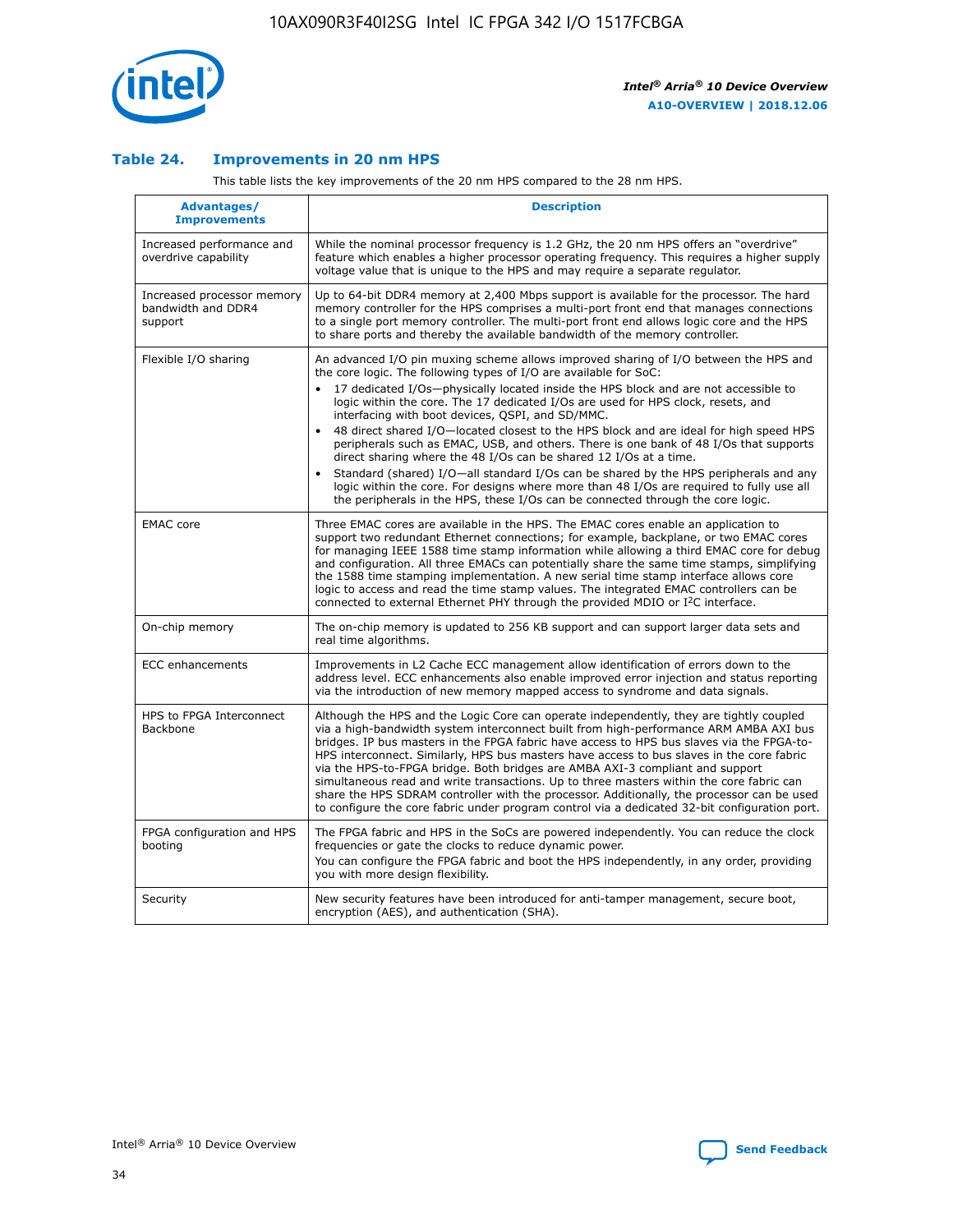

## **Features of the HPS**

The HPS has the following features:

- 1.2-GHz, dual-core ARM Cortex-A9 MPCore processor with up to 1.5-GHz via overdrive
	- ARMv7-A architecture that runs 32-bit ARM instructions, 16-bit and 32-bit Thumb instructions, and 8-bit Java byte codes in Jazelle style
	- Superscalar, variable length, out-of-order pipeline with dynamic branch prediction
	- Instruction Efficiency 2.5 MIPS/MHz, which provides total performance of 7500 MIPS at 1.5 GHz
- Each processor core includes:
	- 32 KB of L1 instruction cache, 32 KB of L1 data cache
	- Single- and double-precision floating-point unit and NEON media engine
	- CoreSight debug and trace technology
	- Snoop Control Unit (SCU) and Acceleration Coherency Port (ACP)
- 512 KB of shared L2 cache
- 256 KB of scratch RAM
- Hard memory controller with support for DDR3, DDR4 and optional error correction code (ECC) support
- Multiport Front End (MPFE) Scheduler interface to the hard memory controller
- 8-channel direct memory access (DMA) controller
- QSPI flash controller with SIO, DIO, QIO SPI Flash support
- NAND flash controller (ONFI 1.0 or later) with DMA and ECC support, updated to support 8 and 16-bit Flash devices and new command DMA to offload CPU for fast power down recovery
- Updated SD/SDIO/MMC controller to eMMC 4.5 with DMA with CE-ATA digital command support
- 3 10/100/1000 Ethernet media access control (MAC) with DMA
- 2 USB On-the-Go (OTG) controllers with DMA
- $\bullet$  5 I<sup>2</sup>C controllers (3 can be used by EMAC for MIO to external PHY)
- 2 UART 16550 Compatible controllers
- 4 serial peripheral interfaces (SPI) (2 Master, 2 Slaves)
- 62 programmable general-purpose I/Os, which includes 48 direct share I/Os that allows the HPS peripherals to connect directly to the FPGA I/Os
- 7 general-purpose timers
- 4 watchdog timers
- Anti-tamper, Secure Boot, Encryption (AES) and Authentication (SHA)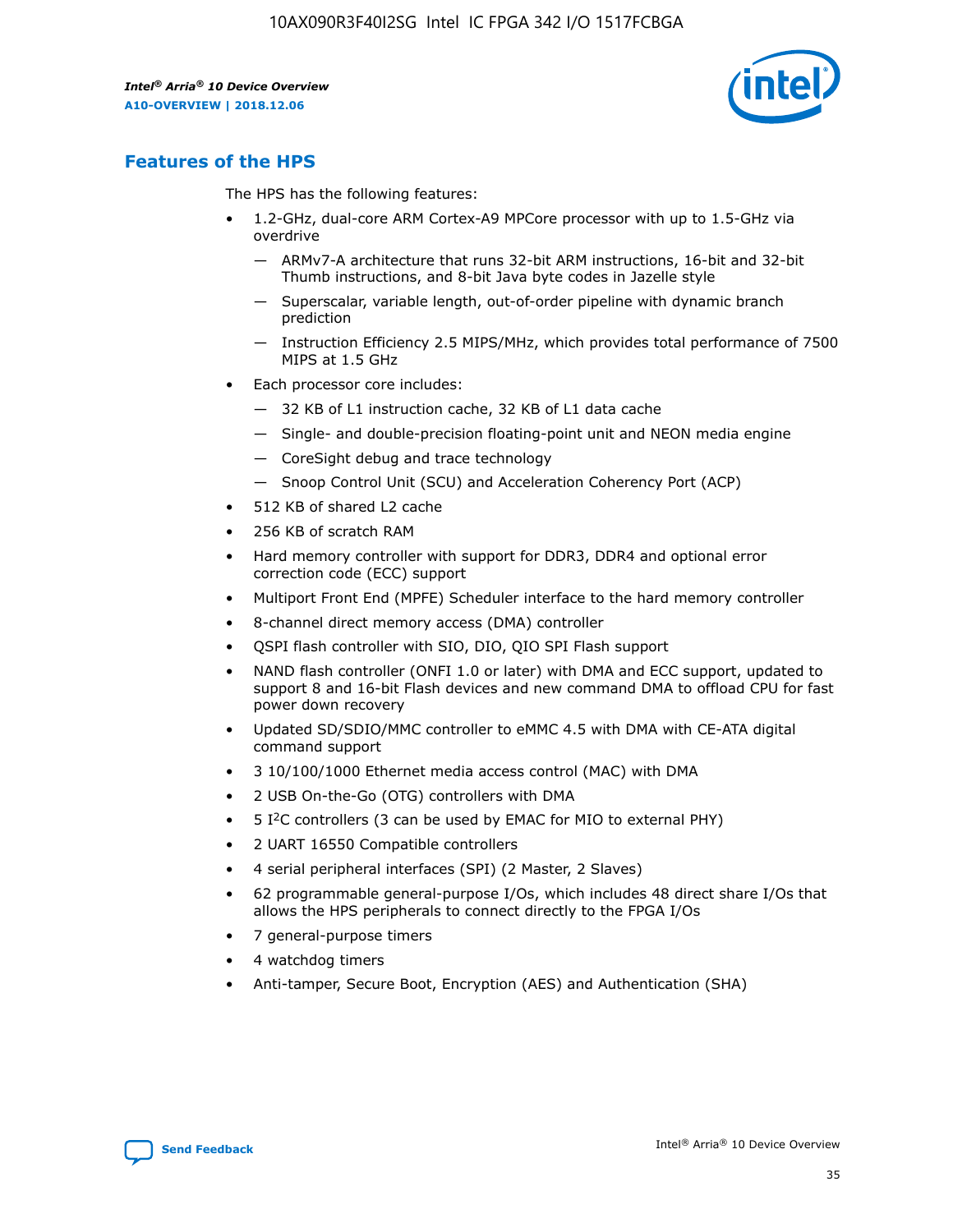

## **System Peripherals and Debug Access Port**

Each Ethernet MAC, USB OTG, NAND flash controller, and SD/MMC controller module has an integrated DMA controller. For modules without an integrated DMA controller, an additional DMA controller module provides up to eight channels of high-bandwidth data transfers. Peripherals that communicate off-chip are multiplexed with other peripherals at the HPS pin level. This allows you to choose which peripherals interface with other devices on your PCB.

The debug access port provides interfaces to industry standard JTAG debug probes and supports ARM CoreSight debug and core traces to facilitate software development.

## **HPS–FPGA AXI Bridges**

The HPS–FPGA bridges, which support the Advanced Microcontroller Bus Architecture (AMBA) Advanced eXtensible Interface (AXI™) specifications, consist of the following bridges:

- FPGA-to-HPS AMBA AXI bridge—a high-performance bus supporting 32, 64, and 128 bit data widths that allows the FPGA fabric to issue transactions to slaves in the HPS.
- HPS-to-FPGA Avalon/AMBA AXI bridge—a high-performance bus supporting 32, 64, and 128 bit data widths that allows the HPS to issue transactions to slaves in the FPGA fabric.
- Lightweight HPS-to-FPGA AXI bridge—a lower latency 32 bit width bus that allows the HPS to issue transactions to soft peripherals in the FPGA fabric. This bridge is primarily used for control and status register (CSR) accesses to peripherals in the FPGA fabric.

The HPS–FPGA AXI bridges allow masters in the FPGA fabric to communicate with slaves in the HPS logic, and vice versa. For example, the HPS-to-FPGA AXI bridge allows you to share memories instantiated in the FPGA fabric with one or both microprocessors in the HPS, while the FPGA-to-HPS AXI bridge allows logic in the FPGA fabric to access the memory and peripherals in the HPS.

Each HPS–FPGA bridge also provides asynchronous clock crossing for data transferred between the FPGA fabric and the HPS.

## **HPS SDRAM Controller Subsystem**

The HPS SDRAM controller subsystem contains a multiport SDRAM controller and DDR PHY that are shared between the FPGA fabric (through the FPGA-to-HPS SDRAM interface), the level 2 (L2) cache, and the level 3 (L3) system interconnect. The FPGA-to-HPS SDRAM interface supports AMBA AXI and Avalon® Memory-Mapped (Avalon-MM) interface standards, and provides up to six individual ports for access by masters implemented in the FPGA fabric.

The HPS SDRAM controller supports up to 3 masters (command ports), 3x 64-bit read data ports and 3x 64-bit write data ports.

To maximize memory performance, the SDRAM controller subsystem supports command and data reordering, deficit round-robin arbitration with aging, and high-priority bypass features.

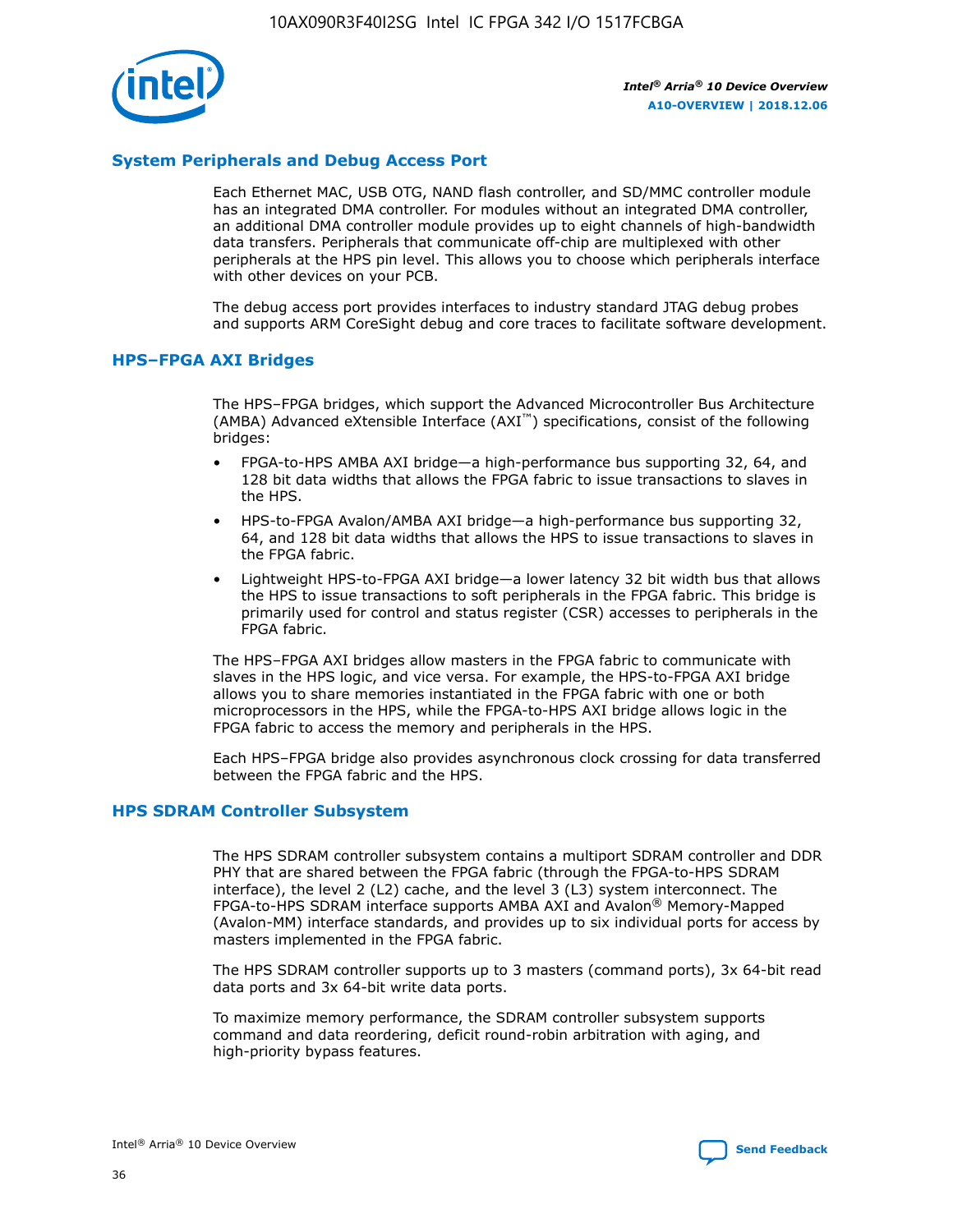

## **FPGA Configuration and HPS Booting**

The FPGA fabric and HPS in the SoC FPGA must be powered at the same time. You can reduce the clock frequencies or gate the clocks to reduce dynamic power.

Once powered, the FPGA fabric and HPS can be configured independently thus providing you with more design flexibility:

- You can boot the HPS independently. After the HPS is running, the HPS can fully or partially reconfigure the FPGA fabric at any time under software control. The HPS can also configure other FPGAs on the board through the FPGA configuration controller.
- Configure the FPGA fabric first, and then boot the HPS from memory accessible to the FPGA fabric.

## **Hardware and Software Development**

For hardware development, you can configure the HPS and connect your soft logic in the FPGA fabric to the HPS interfaces using the Platform Designer system integration tool in the Intel Quartus Prime software.

For software development, the ARM-based SoC FPGA devices inherit the rich software development ecosystem available for the ARM Cortex-A9 MPCore processor. The software development process for Intel SoC FPGAs follows the same steps as those for other SoC devices from other manufacturers. Support for Linux\*, VxWorks\*, and other operating systems are available for the SoC FPGAs. For more information on the operating systems support availability, contact the Intel FPGA sales team.

You can begin device-specific firmware and software development on the Intel SoC FPGA Virtual Target. The Virtual Target is a fast PC-based functional simulation of a target development system—a model of a complete development board. The Virtual Target enables the development of device-specific production software that can run unmodified on actual hardware.

## **Dynamic and Partial Reconfiguration**

The Intel Arria 10 devices support dynamic and partial reconfiguration. You can use dynamic and partial reconfiguration simultaneously to enable seamless reconfiguration of both the device core and transceivers.

## **Dynamic Reconfiguration**

You can reconfigure the PMA and PCS blocks while the device continues to operate. This feature allows you to change the data rates, protocol, and analog settings of a channel in a transceiver bank without affecting on-going data transfer in other transceiver banks. This feature is ideal for applications that require dynamic multiprotocol or multirate support.

## **Partial Reconfiguration**

Using partial reconfiguration, you can reconfigure some parts of the device while keeping the device in operation.

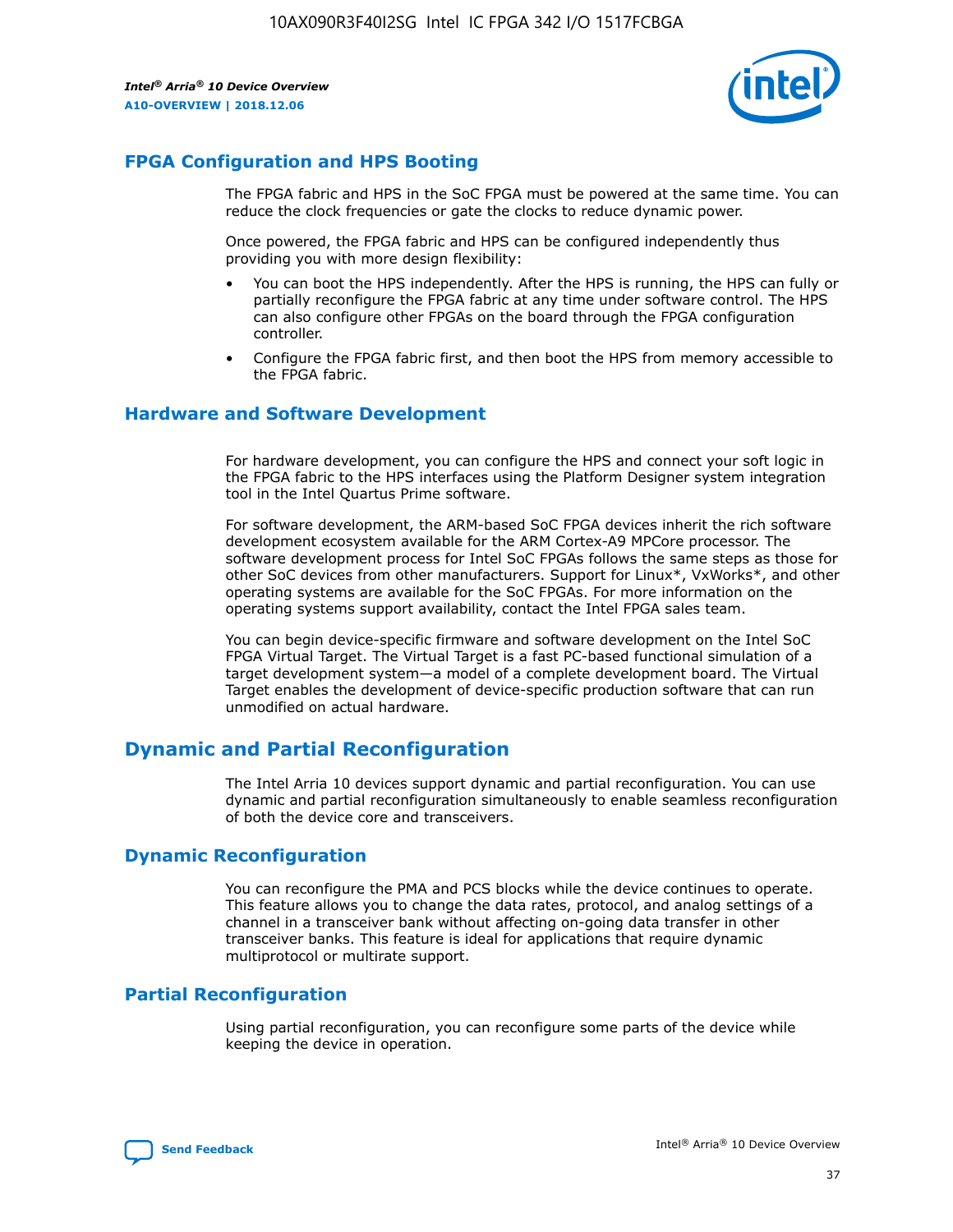

Instead of placing all device functions in the FPGA fabric, you can store some functions that do not run simultaneously in external memory and load them only when required. This capability increases the effective logic density of the device, and lowers cost and power consumption.

In the Intel solution, you do not have to worry about intricate device architecture to perform a partial reconfiguration. The partial reconfiguration capability is built into the Intel Quartus Prime design software, making such time-intensive task simple.

Intel Arria 10 devices support partial reconfiguration in the following configuration options:

- Using an internal host:
	- All supported configuration modes where the FPGA has access to external memory devices such as serial and parallel flash memory.
	- Configuration via Protocol [CvP (PCIe)]
- Using an external host—passive serial (PS), fast passive parallel (FPP) x8, FPP x16, and FPP x32 I/O interface.

# **Enhanced Configuration and Configuration via Protocol**

## **Table 25. Configuration Schemes and Features of Intel Arria 10 Devices**

Intel Arria 10 devices support 1.8 V programming voltage and several configuration schemes.

| <b>Scheme</b>                                                          | <b>Data</b><br><b>Width</b> | <b>Max Clock</b><br>Rate<br>(MHz) | <b>Max Data</b><br>Rate<br>(Mbps)<br>(13) | <b>Decompression</b> | <b>Design</b><br>Security <sup>(1</sup><br>4) | <b>Partial</b><br><b>Reconfiguration</b><br>(15) | <b>Remote</b><br><b>System</b><br><b>Update</b> |
|------------------------------------------------------------------------|-----------------------------|-----------------------------------|-------------------------------------------|----------------------|-----------------------------------------------|--------------------------------------------------|-------------------------------------------------|
| <b>JTAG</b>                                                            | 1 bit                       | 33                                | 33                                        |                      |                                               | Yes(16)                                          |                                                 |
| Active Serial (AS)<br>through the<br>EPCO-L<br>configuration<br>device | 1 bit,<br>4 bits            | 100                               | 400                                       | Yes                  | Yes                                           | $Y_{PS}(16)$                                     | Yes                                             |
| Passive serial (PS)<br>through CPLD or<br>external<br>microcontroller  | 1 bit                       | 100                               | 100                                       | Yes                  | Yes                                           | Yes(16)                                          | Parallel<br>Flash<br>Loader<br>(PFL) IP<br>core |
|                                                                        |                             |                                   |                                           |                      |                                               |                                                  | continued                                       |

<sup>(13)</sup> Enabling either compression or design security features affects the maximum data rate. Refer to the Intel Arria 10 Device Datasheet for more information.

<sup>(14)</sup> Encryption and compression cannot be used simultaneously.

 $(15)$  Partial reconfiguration is an advanced feature of the device family. If you are interested in using partial reconfiguration, contact Intel for support.

 $(16)$  Partial configuration can be performed only when it is configured as internal host.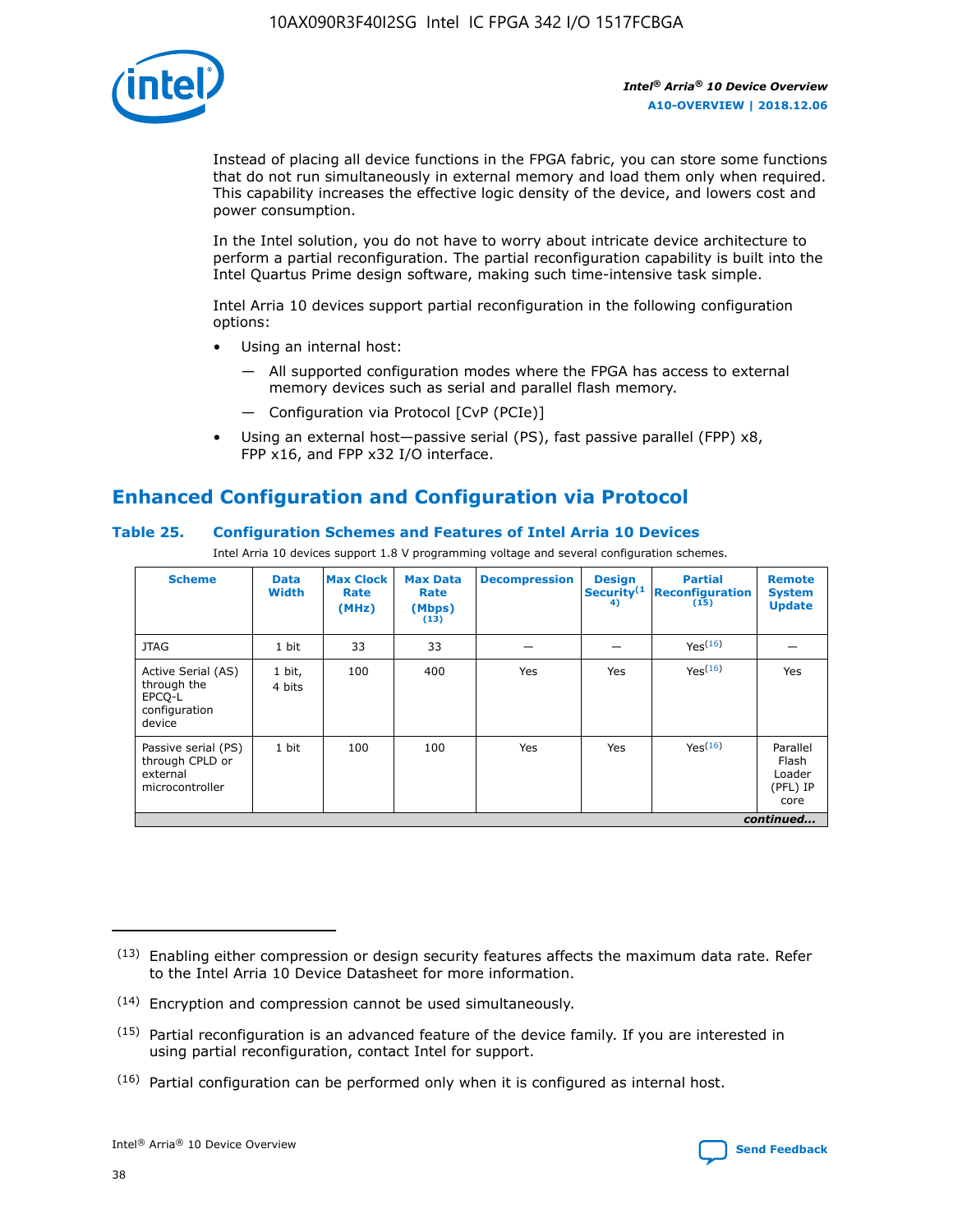

| <b>Scheme</b>                                   | <b>Data</b><br><b>Width</b> | <b>Max Clock</b><br>Rate<br>(MHz) | <b>Max Data</b><br>Rate<br>(Mbps)<br>(13) | <b>Decompression</b> | <b>Design</b><br>Security <sup>(1</sup><br>4) | <b>Partial</b><br><b>Reconfiguration</b><br>(15) | <b>Remote</b><br><b>System</b><br><b>Update</b> |
|-------------------------------------------------|-----------------------------|-----------------------------------|-------------------------------------------|----------------------|-----------------------------------------------|--------------------------------------------------|-------------------------------------------------|
| Fast passive                                    | 8 bits                      | 100                               | 3200                                      | Yes                  | Yes                                           | Yes(17)                                          | PFL IP                                          |
| parallel (FPP)<br>through CPLD or               | 16 bits                     |                                   |                                           | Yes                  | Yes                                           |                                                  | core                                            |
| external<br>microcontroller                     | 32 bits                     |                                   |                                           | Yes                  | Yes                                           |                                                  |                                                 |
| Configuration via                               | 16 bits                     | 100                               | 3200                                      | Yes                  | Yes                                           | Yes <sup>(17)</sup>                              |                                                 |
| <b>HPS</b>                                      | 32 bits                     |                                   |                                           | Yes                  | Yes                                           |                                                  |                                                 |
| Configuration via<br>Protocol [CvP<br>$(PCIe*)$ | x1, x2,<br>x4, x8<br>lanes  |                                   | 8000                                      | Yes                  | Yes                                           | Yes(16)                                          |                                                 |

You can configure Intel Arria 10 devices through PCIe using Configuration via Protocol (CvP). The Intel Arria 10 CvP implementation conforms to the PCIe 100 ms power-up-to-active time requirement.

#### **Related Information**

[Configuration via Protocol \(CvP\) Implementation in Intel FPGAs User Guide](https://www.intel.com/content/www/us/en/programmable/documentation/dsu1441819344145.html#dsu1442269728522) Provides more information about the CvP configuration scheme.

## **SEU Error Detection and Correction**

Intel Arria 10 devices offer robust and easy-to-use single-event upset (SEU) error detection and correction circuitry.

The detection and correction circuitry includes protection for Configuration RAM (CRAM) programming bits and user memories. The CRAM is protected by a continuously running CRC error detection circuit with integrated ECC that automatically corrects one or two errors and detects higher order multi-bit errors. When more than two errors occur, correction is available through reloading of the core programming file, providing a complete design refresh while the FPGA continues to operate.

The physical layout of the Intel Arria 10 CRAM array is optimized to make the majority of multi-bit upsets appear as independent single-bit or double-bit errors which are automatically corrected by the integrated CRAM ECC circuitry. In addition to the CRAM protection, the M20K memory blocks also include integrated ECC circuitry and are layout-optimized for error detection and correction. The MLAB does not have ECC.

<sup>(17)</sup> Supported at a maximum clock rate of 100 MHz.



 $(13)$  Enabling either compression or design security features affects the maximum data rate. Refer to the Intel Arria 10 Device Datasheet for more information.

<sup>(14)</sup> Encryption and compression cannot be used simultaneously.

 $(15)$  Partial reconfiguration is an advanced feature of the device family. If you are interested in using partial reconfiguration, contact Intel for support.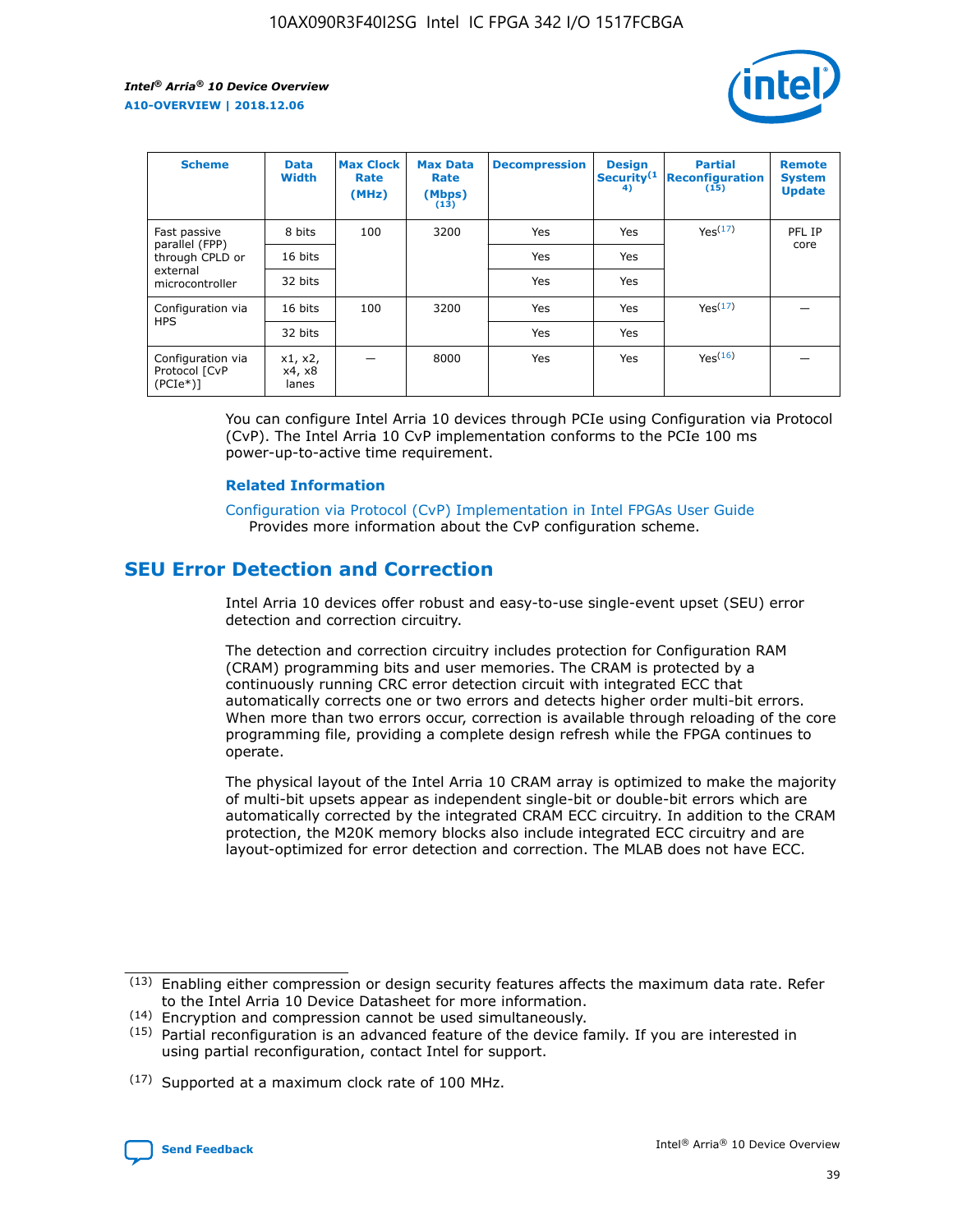

## **Power Management**

Intel Arria 10 devices leverage the advanced 20 nm process technology, a low 0.9 V core power supply, an enhanced core architecture, and several optional power reduction techniques to reduce total power consumption by as much as 40% compared to Arria V devices and as much as 60% compared to Stratix V devices.

The optional power reduction techniques in Intel Arria 10 devices include:

- **SmartVID**—a code is programmed into each device during manufacturing that allows a smart regulator to operate the device at lower core  $V_{CC}$  while maintaining performance
- **Programmable Power Technology**—non-critical timing paths are identified by the Intel Quartus Prime software and the logic in these paths is biased for low power instead of high performance
- **Low Static Power Options**—devices are available with either standard static power or low static power while maintaining performance

Furthermore, Intel Arria 10 devices feature Intel's industry-leading low power transceivers and include a number of hard IP blocks that not only reduce logic resources but also deliver substantial power savings compared to soft implementations. In general, hard IP blocks consume up to 90% less power than the equivalent soft logic implementations.

## **Incremental Compilation**

The Intel Quartus Prime software incremental compilation feature reduces compilation time and helps preserve performance to ease timing closure. The incremental compilation feature enables the partial reconfiguration flow for Intel Arria 10 devices.

Incremental compilation supports top-down, bottom-up, and team-based design flows. This feature facilitates modular, hierarchical, and team-based design flows where different designers compile their respective design sections in parallel. Furthermore, different designers or IP providers can develop and optimize different blocks of the design independently. These blocks can then be imported into the top level project.

# **Document Revision History for Intel Arria 10 Device Overview**

| <b>Document</b><br><b>Version</b> | <b>Changes</b>                                                                                                                                                                                                                                                              |
|-----------------------------------|-----------------------------------------------------------------------------------------------------------------------------------------------------------------------------------------------------------------------------------------------------------------------------|
| 2018.12.06                        | Added links to Intel Arria 10 device errata documents.<br>Removed automotive temperature option from the Intel Arria 10 GX devices.<br>Removed -3 fabric speed grade from the Intel Arria 10 GT devices.<br>Updated power options for the Intel Arria 10 GX and GT devices. |
| 2018.04.09                        | Updated the lowest $V_{CC}$ from 0.83 V to 0.82 V in the topic listing a summary of the device features.                                                                                                                                                                    |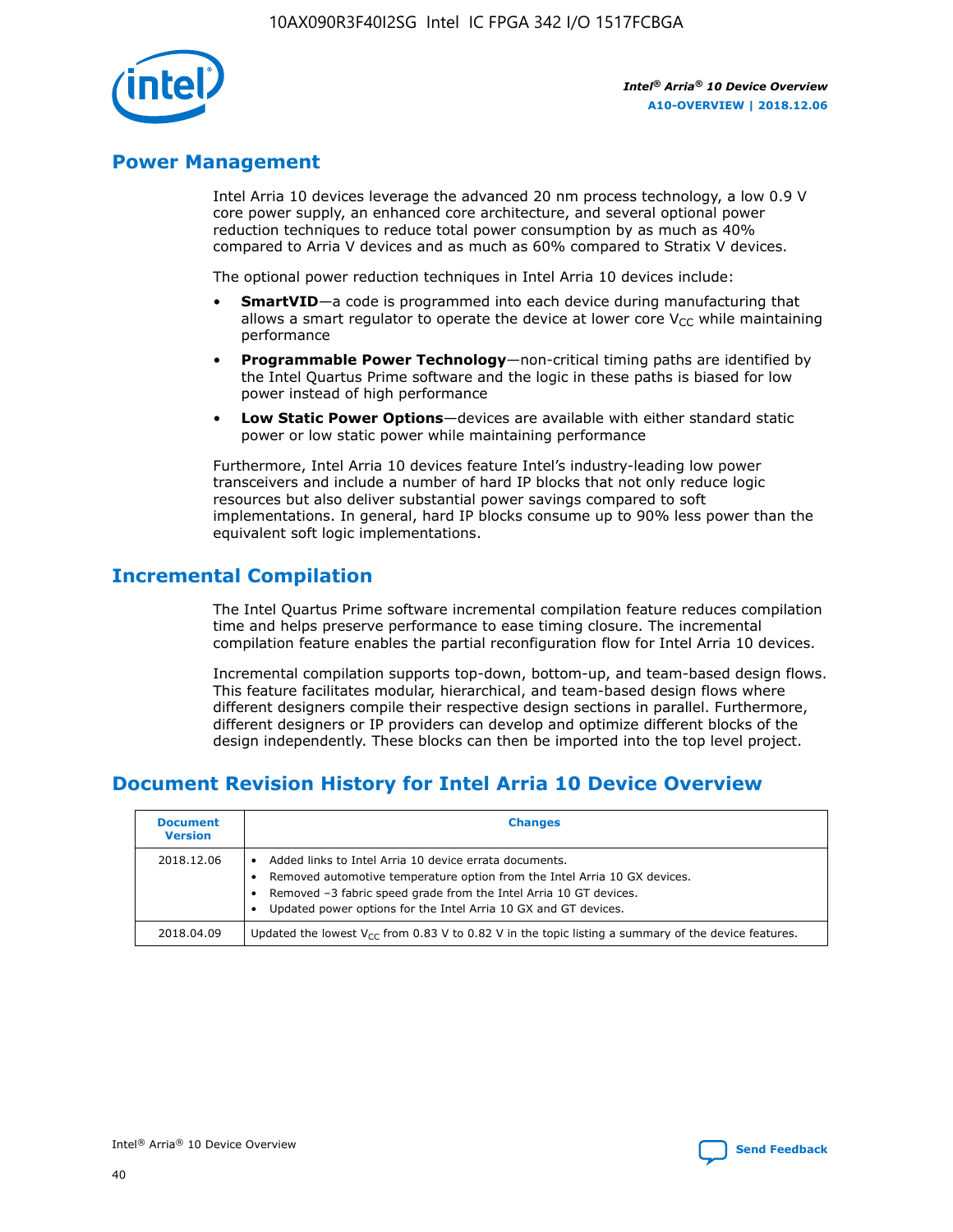*Intel® Arria® 10 Device Overview* **A10-OVERVIEW | 2018.12.06**



| <b>Date</b>    | <b>Version</b> | <b>Changes</b>                                                                                                                                                                                                                                                                                                                                                                                                                                                                                                                                                                                                                                                                                                                                                                                                                                                                                                                                                            |
|----------------|----------------|---------------------------------------------------------------------------------------------------------------------------------------------------------------------------------------------------------------------------------------------------------------------------------------------------------------------------------------------------------------------------------------------------------------------------------------------------------------------------------------------------------------------------------------------------------------------------------------------------------------------------------------------------------------------------------------------------------------------------------------------------------------------------------------------------------------------------------------------------------------------------------------------------------------------------------------------------------------------------|
| January 2018   | 2018.01.17     | Updated the maximum data rate for HPS (Intel Arria 10 SX devices<br>external memory interface DDR3 controller from 2,166 Mbps to 2,133<br>Mbps.<br>Updated maximum frequency supported for half rate QDRII and QDRII<br>+ SRAM to 633 MHz in Memory Standards Supported by the Soft<br>Memory Controller table.<br>Updated transceiver backplane capability to 12.5 Gbps.<br>$\bullet$<br>Removed transceiver speed grade 5 in Sample Ordering Core and<br>Available Options for Intel Arria 10 GX Devices figure.<br>Removed package code 40, low static power, SmartVID, industrial, and<br>military operating temperature support from Sample Ordering Core and<br>Available Options for Intel Arria 10 GT Devices figure.<br>Updated short reach transceiver rate for Intel Arria 10 GT devices to<br>25.8 Gbps.<br>Removed On-Die Instrumentation - EyeQ and Jitter Margin Tool<br>support from PMA Features of the Transceivers in Intel Arria 10 Devices<br>table. |
| September 2017 | 2017.09.20     | Updated the maximum speed of the DDR4 external memory interface from<br>1,333 MHz/2,666 Mbps to 1,200 MHz/2,400 Mbps.                                                                                                                                                                                                                                                                                                                                                                                                                                                                                                                                                                                                                                                                                                                                                                                                                                                     |
| July 2017      | 2017.07.13     | Corrected the automotive temperature range in the figure showing the<br>available options for the Intel Arria 10 GX devices from "-40°C to 100°C"<br>to "-40°C to 125°C".                                                                                                                                                                                                                                                                                                                                                                                                                                                                                                                                                                                                                                                                                                                                                                                                 |
| July 2017      | 2017.07.06     | Added automotive temperature option to Intel Arria 10 GX device family.                                                                                                                                                                                                                                                                                                                                                                                                                                                                                                                                                                                                                                                                                                                                                                                                                                                                                                   |
| May 2017       | 2017.05.08     | Corrected protocol names with "1588" to "IEEE 1588v2".<br>Updated the vertical migration table to remove vertical migration<br>between Intel Arria 10 GX and Intel Arria 10 SX device variants.<br>Removed all "Preliminary" marks.                                                                                                                                                                                                                                                                                                                                                                                                                                                                                                                                                                                                                                                                                                                                       |
| March 2017     | 2017.03.15     | Removed the topic about migration from Intel Arria 10 to Intel Stratix<br>10 devices.<br>Rebranded as Intel.<br>$\bullet$                                                                                                                                                                                                                                                                                                                                                                                                                                                                                                                                                                                                                                                                                                                                                                                                                                                 |
| October 2016   | 2016.10.31     | Removed package F36 from Intel Arria 10 GX devices.<br>Updated Intel Arria 10 GT sample ordering code and maximum GX<br>$\bullet$<br>transceiver count. Intel Arria 10 GT devices are available only in the<br>SF45 package option with a maximum of 72 transceivers.                                                                                                                                                                                                                                                                                                                                                                                                                                                                                                                                                                                                                                                                                                     |
| May 2016       | 2016.05.02     | Updated the FPGA Configuration and HPS Booting topic.<br>Remove V <sub>CC</sub> PowerManager from the Summary of Features, Power<br>Management and Arria 10 Device Variants and packages topics. This<br>feature is no longer supported in Arria 10 devices.<br>Removed LPDDR3 from the Memory Standards Supported by the HPS<br>Hard Memory Controller table in the Memory Standards Supported by<br>Intel Arria 10 Devices topic. This standard is only supported by the<br>FPGA.<br>Removed transceiver speed grade 5 from the Device Variants and<br>Packages topic for Arria 10 GX and SX devices.                                                                                                                                                                                                                                                                                                                                                                   |
| February 2016  | 2016.02.11     | Changed the maximum Arria 10 GT datarate to 25.8 Gbps and the<br>minimum datarate to 1 Gbps globally.<br>Revised the state for Core clock networks in the Summary of Features<br>$\bullet$<br>topic.<br>Changed the transceiver parameters in the "Summary of Features for<br>Arria 10 Devices" table.<br>• Changed the transceiver parameters in the "Maximum Resource Counts<br>for Arria 10 GT Devices" table.<br>• Changed the package availability for GT devices in the "Package Plan<br>for Arria 10 GT Devices" table.<br>Changed the package configurations for GT devices in the "Migration"<br>Capability Across Arria 10 Product Lines" figure.<br>continued                                                                                                                                                                                                                                                                                                  |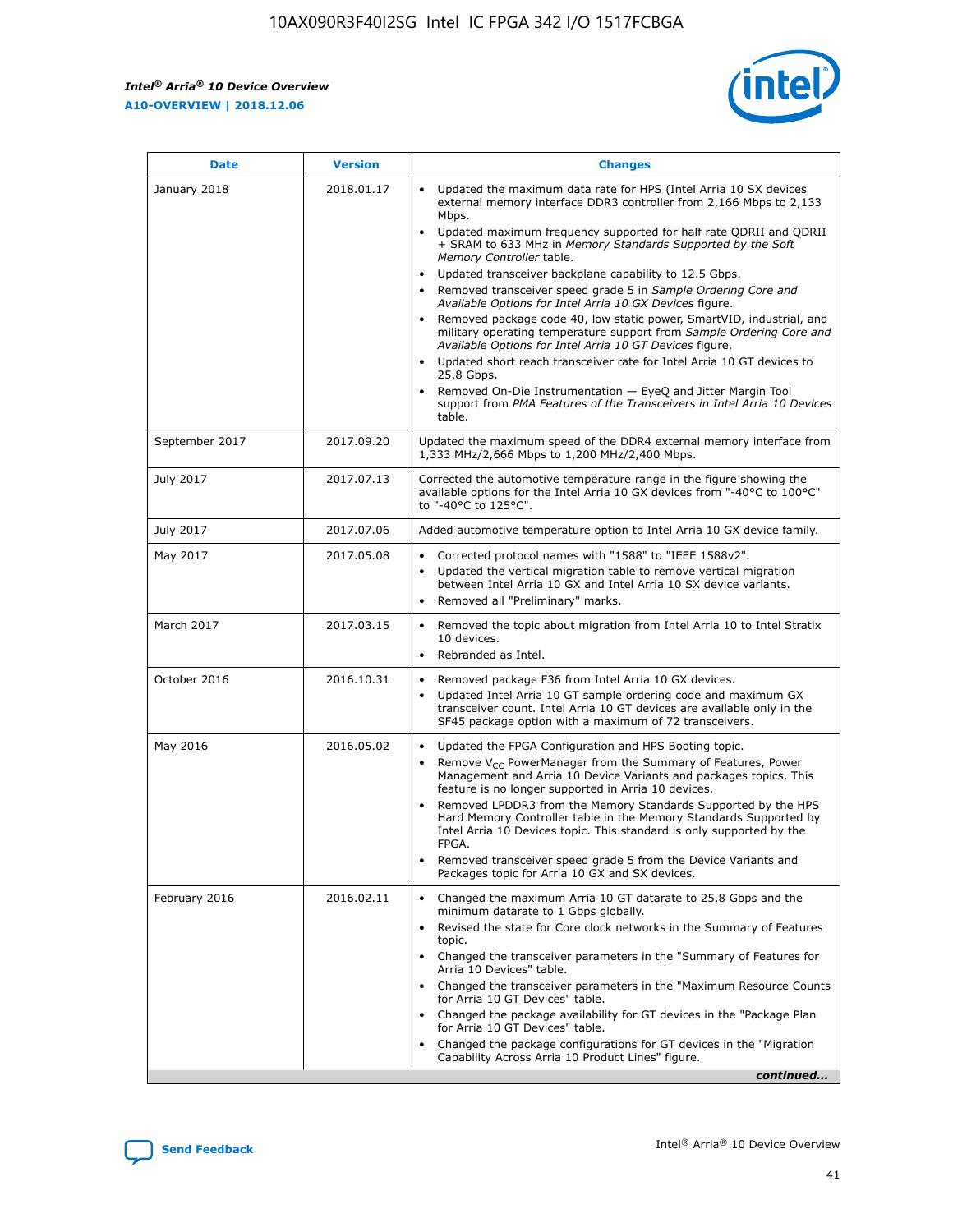

| <b>Date</b>   | <b>Version</b> | <b>Changes</b>                                                                                                                                                               |
|---------------|----------------|------------------------------------------------------------------------------------------------------------------------------------------------------------------------------|
|               |                | • Changed transceiver parameters in the "Low Power Serial Transceivers"<br>section.                                                                                          |
|               |                | • Changed the transceiver descriptions in the "Device Variants for the<br>Arria 10 Device Family" table.                                                                     |
|               |                | Changed the "Sample Ordering Code and Available Options for Arria 10<br>$\bullet$<br>GT Devices" figure.                                                                     |
|               |                | Changed the datarates for GT devices in the "PMA Features" section.                                                                                                          |
|               |                | Changed the datarates for GT devices in the "PCS Features" section.<br>$\bullet$                                                                                             |
| December 2015 | 2015.12.14     | Updated the number of M20K memory blocks for Arria 10 GX 660 from<br>2133 to 2131 and corrected the total RAM bit from 48,448 Kb to<br>48,408 Kb.                            |
|               |                | Corrected the number of DSP blocks for Arria 10 GX 660 from 1688 to<br>1687 in the table listing floating-point arithmetic resources.                                        |
| November 2015 | 2015.11.02     | Updated the maximum resources for Arria 10 GX 220, GX 320, GX 480,<br>$\bullet$<br>GX 660, SX 220, SX 320, SX 480, and SX 660.                                               |
|               |                | • Updated resource count for Arria 10 GX 320, GX 480, GX 660, SX 320,<br>SX 480, a SX 660 devices in Number of Multipliers in Intel Arria 10<br><b>Devices</b> table.        |
|               |                | Updated the available options for Arria 10 GX, GT, and SX.                                                                                                                   |
|               |                | Changed instances of Quartus II to Quartus Prime.<br>$\bullet$                                                                                                               |
| June 2015     | 2015.06.15     | Corrected label for Intel Arria 10 GT product lines in the vertical migration<br>figure.                                                                                     |
| May 2015      | 2015.05.15     | Corrected the DDR3 half rate and quarter rate maximum frequencies in the<br>table that lists the memory standards supported by the Intel Arria 10 hard<br>memory controller. |
| May 2015      | 2015.05.04     | • Added support for 13.5G JESD204b in the Summary of Features table.                                                                                                         |
|               |                | • Added a link to Arria 10 GT Channel Usage in the Arria 10 GT Package<br>Plan topic.                                                                                        |
|               |                | • Added a note to the table, Maximum Resource Counts for Arria 10 GT<br>devices.                                                                                             |
|               |                | • Updated the power requirements of the transceivers in the Low Power<br>Serial Transceivers topic.                                                                          |
| January 2015  | 2015.01.23     | • Added floating point arithmetic features in the Summary of Features<br>table.                                                                                              |
|               |                | • Updated the total embedded memory from 38.38 megabits (Mb) to<br>65.6 Mb.                                                                                                  |
|               |                | • Updated the table that lists the memory standards supported by Intel<br>Arria 10 devices.                                                                                  |
|               |                | Removed support for DDR3U, LPDDR3 SDRAM, RLDRAM 2, and DDR2.                                                                                                                 |
|               |                | Moved RLDRAM 3 support from hard memory controller to soft memory<br>controller. RLDRAM 3 support uses hard PHY with soft memory<br>controller.                              |
|               |                | Added soft memory controller support for QDR IV.<br>٠                                                                                                                        |
|               |                | Updated the maximum resource count table to include the number of<br>hard memory controllers available in each device variant.                                               |
|               |                | Updated the transceiver PCS data rate from 12.5 Gbps to 12 Gbps.<br>$\bullet$                                                                                                |
|               |                | Updated the max clock rate of PS, FPP x8, FPP x16, and Configuration<br>via HPS from 125 MHz to 100 MHz.                                                                     |
|               |                | Added a feature for fractional synthesis PLLs: PLL cascading.                                                                                                                |
|               |                | Updated the HPS programmable general-purpose I/Os from 54 to 62.<br>$\bullet$                                                                                                |
|               |                | continued                                                                                                                                                                    |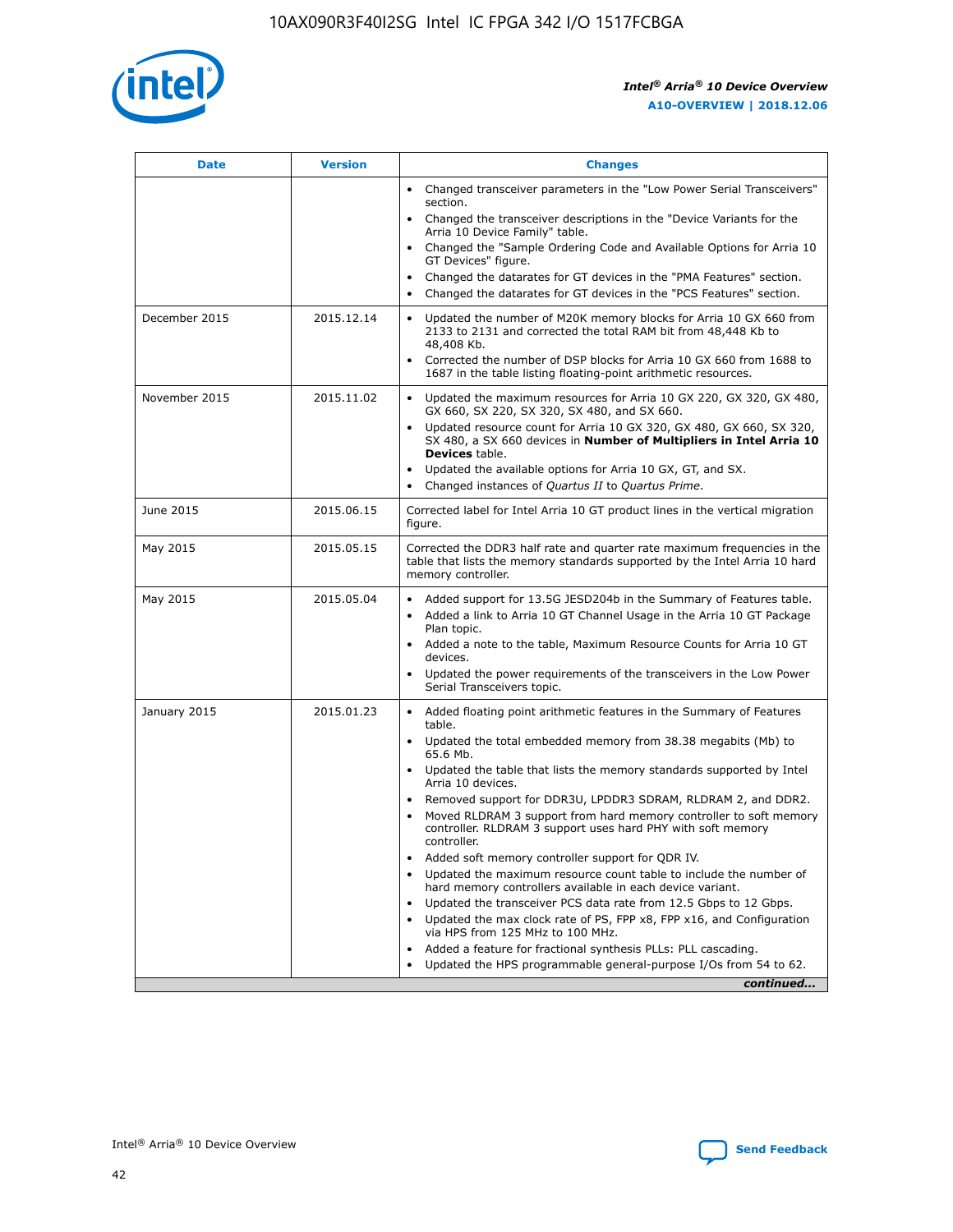r



| <b>Date</b>    | <b>Version</b> | <b>Changes</b>                                                                                                                                                                                                                                                                                                                                                                                                                                                                                                                                      |
|----------------|----------------|-----------------------------------------------------------------------------------------------------------------------------------------------------------------------------------------------------------------------------------------------------------------------------------------------------------------------------------------------------------------------------------------------------------------------------------------------------------------------------------------------------------------------------------------------------|
| September 2014 | 2014.09.30     | Corrected the 3 V I/O and LVDS I/O counts for F35 and F36 packages<br>$\bullet$<br>of Arria 10 GX.<br>Corrected the 3 V I/O, LVDS I/O, and transceiver counts for the NF40<br>$\bullet$<br>package of the Arria GX 570 and 660.<br>Removed 3 V I/O, LVDS I/O, and transceiver counts for the NF40<br>package of the Arria GX 900 and 1150. The NF40 package is not<br>available for Arria 10 GX 900 and 1150.                                                                                                                                       |
| August 2014    | 2014.08.18     | Updated Memory (Kb) M20K maximum resources for Arria 10 GX 660<br>devices from 42,660 to 42,620.<br>Added GPIO columns consisting of LVDS I/O Bank and 3V I/O Bank in<br>$\bullet$<br>the Package Plan table.<br>Added how to use memory interface clock frequency higher than 533<br>$\bullet$<br>MHz in the I/O vertical migration.<br>Added information to clarify that RLDRAM3 support uses hard PHY with<br>$\bullet$<br>soft memory controller.<br>Added variable precision DSP blocks support for floating-point<br>$\bullet$<br>arithmetic. |
| June 2014      | 2014.06.19     | Updated number of dedicated I/Os in the HPS block to 17.                                                                                                                                                                                                                                                                                                                                                                                                                                                                                            |
| February 2014  | 2014.02.21     | Updated transceiver speed grade options for GT devices in Figure 2.                                                                                                                                                                                                                                                                                                                                                                                                                                                                                 |
| February 2014  | 2014.02.06     | Updated data rate for Arria 10 GT devices from 28.1 Gbps to 28.3 Gbps.                                                                                                                                                                                                                                                                                                                                                                                                                                                                              |
| December 2013  | 2013.12.10     | Updated the HPS memory standards support from LPDDR2 to LPDDR3.<br>Updated HPS block diagram to include dedicated HPS I/O and FPGA<br>$\bullet$<br>Configuration blocks as well as repositioned SD/SDIO/MMC, DMA, SPI<br>and NAND Flash with ECC blocks.                                                                                                                                                                                                                                                                                            |
| December 2013  | 2013.12.02     | Initial release.                                                                                                                                                                                                                                                                                                                                                                                                                                                                                                                                    |